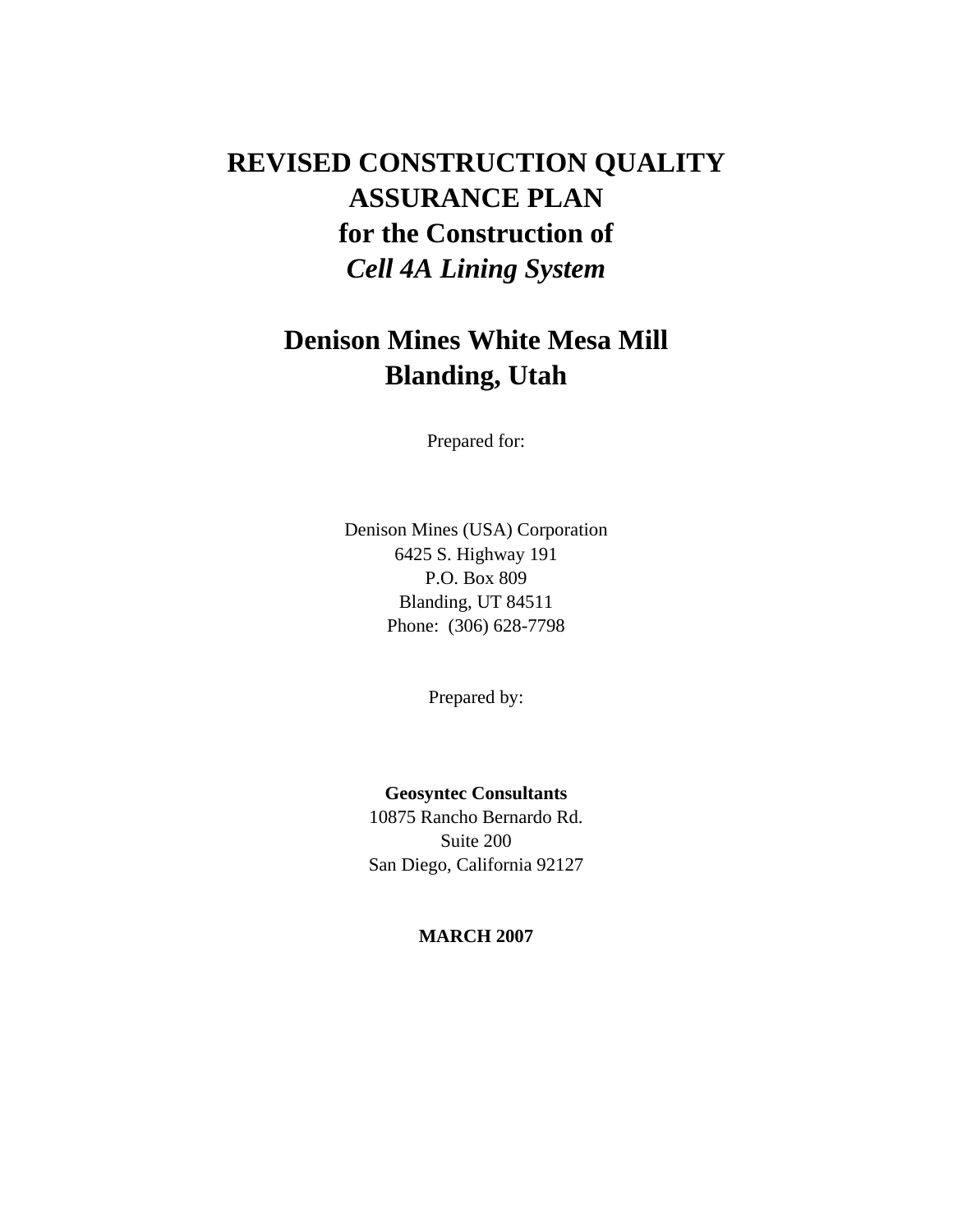# **CERTIFICATION PAGE**

# **CONSTRUCTION QUALITY ASSURANCE (CQA) PLAN FOR** CELL 4A LINING SYSTEM CONSTRUCTION **DENISON MINES (USA) CORPORATION** WHITE MESA MILL **BLANDING, UTAH**

The Engineering material and data contained in this CQA Plan were prepared under the supervision and direction of the undersigned, whose seal as a registered Professional Engineer is affixed below.



Gregory T. Corcoran, P.E. Engineer of Record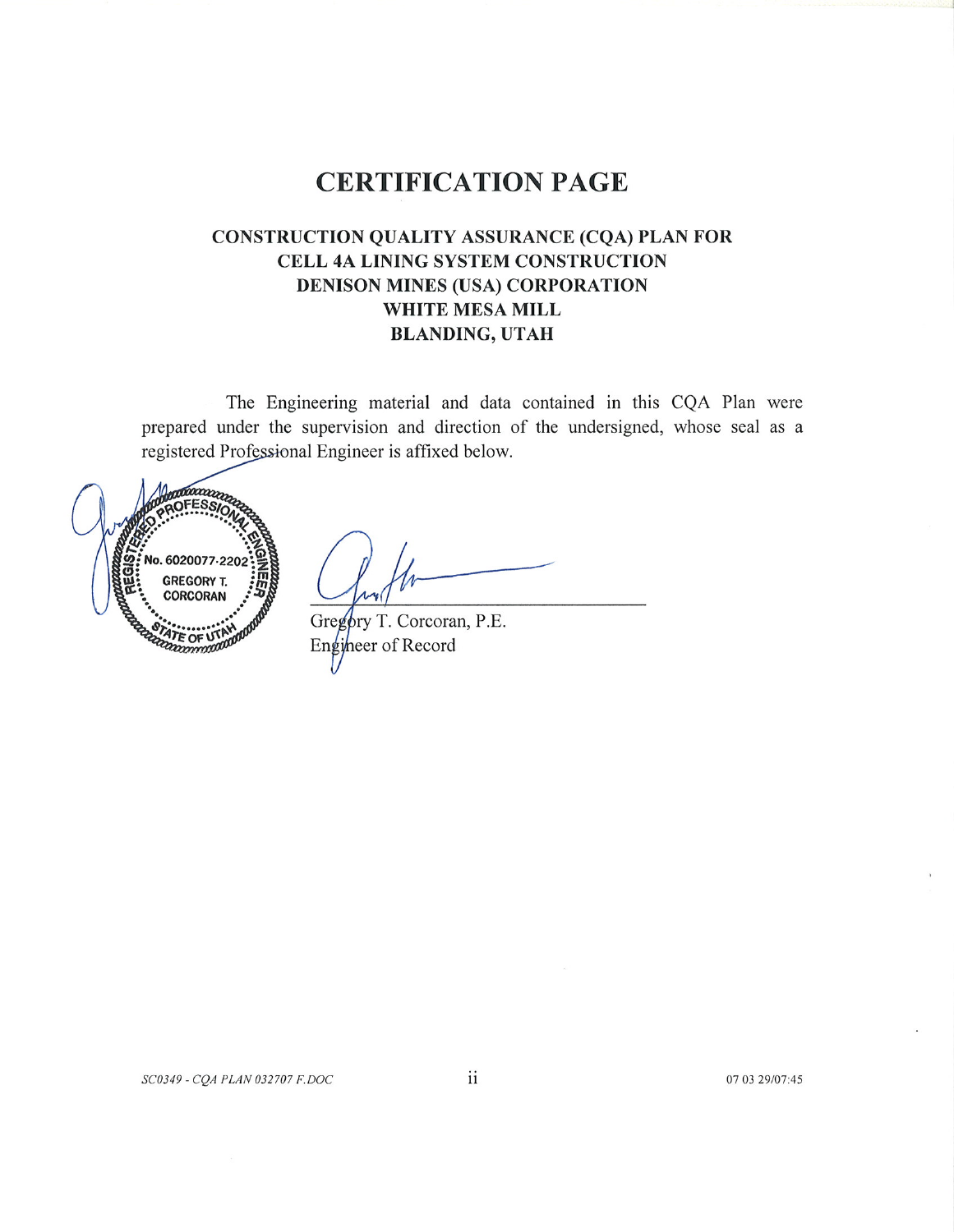# **TABLE OF CONTENTS**

| 1.               |      |                                                                |  |  |  |
|------------------|------|----------------------------------------------------------------|--|--|--|
|                  | 1.1  |                                                                |  |  |  |
|                  | 1.2  | Purpose and Scope of the Construction Quality Assurance Plan 1 |  |  |  |
|                  | 1.3  |                                                                |  |  |  |
|                  | 1.4  |                                                                |  |  |  |
| 2.               |      |                                                                |  |  |  |
|                  | 2.1  |                                                                |  |  |  |
|                  | 2.2  |                                                                |  |  |  |
|                  | 2.3  |                                                                |  |  |  |
|                  | 2.4  |                                                                |  |  |  |
|                  | 2.5  |                                                                |  |  |  |
|                  | 2.6  |                                                                |  |  |  |
|                  | 2.7  |                                                                |  |  |  |
|                  | 2.8  |                                                                |  |  |  |
|                  | 2.9  |                                                                |  |  |  |
|                  | 2.10 |                                                                |  |  |  |
|                  | 2.11 |                                                                |  |  |  |
|                  | 2.12 |                                                                |  |  |  |
| 3.               |      | CQA CONSULTANTS PERSONNEL ORGANIZATION AND DUTIES 11           |  |  |  |
|                  | 3.1  |                                                                |  |  |  |
|                  | 3.2  |                                                                |  |  |  |
|                  | 3.3  |                                                                |  |  |  |
|                  | 3.4  |                                                                |  |  |  |
| $\overline{4}$ . |      |                                                                |  |  |  |
|                  | 4.1  |                                                                |  |  |  |
|                  |      | 4.1.1                                                          |  |  |  |
|                  |      | 4.1.2                                                          |  |  |  |
|                  |      | 4.1.3                                                          |  |  |  |
| 5.               |      |                                                                |  |  |  |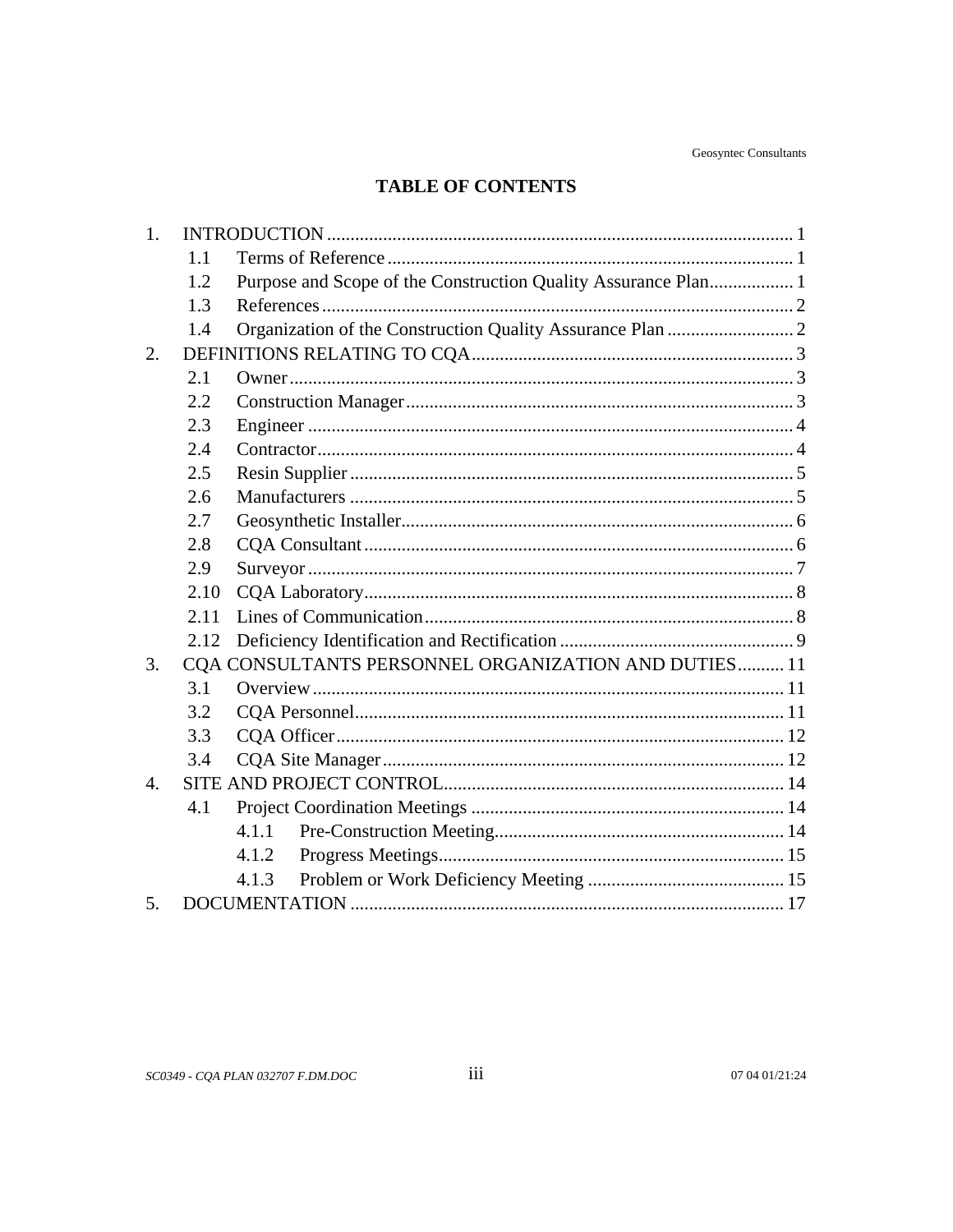|    | 5.1 |       |  |  |
|----|-----|-------|--|--|
|    | 5.2 |       |  |  |
|    | 5.3 |       |  |  |
|    | 5.4 |       |  |  |
|    | 5.5 |       |  |  |
|    | 5.6 |       |  |  |
| 6. |     |       |  |  |
|    | 6.1 |       |  |  |
|    | 6.2 |       |  |  |
|    |     | 6.2.1 |  |  |
|    |     | 6.2.2 |  |  |
|    | 6.3 |       |  |  |
|    |     | 6.3.1 |  |  |
|    |     | 6.3.2 |  |  |
|    |     | 6.3.3 |  |  |
|    |     | 6.3.4 |  |  |
|    | 6.4 |       |  |  |
|    |     | 6.4.1 |  |  |
|    |     | 6.4.2 |  |  |
| 7. |     |       |  |  |
|    | 7.1 |       |  |  |
|    | 7.2 |       |  |  |
|    |     | 7.2.1 |  |  |
|    |     | 7.2.2 |  |  |
|    | 7.3 |       |  |  |
|    |     | 7.3.1 |  |  |
|    | 7.4 |       |  |  |
|    |     | 7.4.1 |  |  |
|    |     | 7.4.2 |  |  |
| 8. |     |       |  |  |
|    | 8.1 |       |  |  |
|    |     |       |  |  |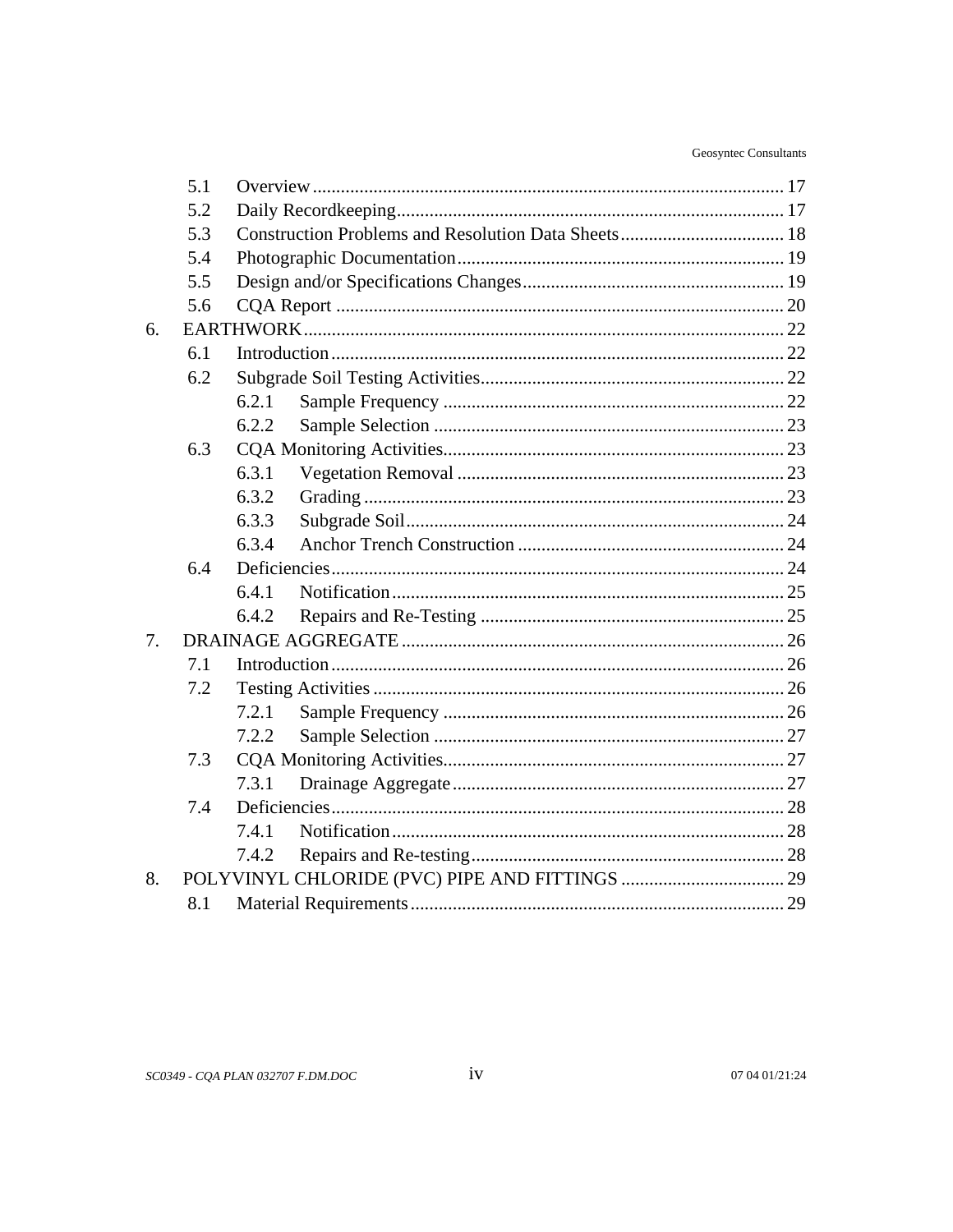|    | 8.2 |       |         |                                        |  |  |
|----|-----|-------|---------|----------------------------------------|--|--|
|    |     | 8.2.1 |         |                                        |  |  |
|    | 8.3 |       |         |                                        |  |  |
|    | 8.4 |       |         |                                        |  |  |
|    | 8.5 |       |         |                                        |  |  |
| 9. |     |       |         |                                        |  |  |
|    | 9.1 |       |         |                                        |  |  |
|    | 9.2 |       |         |                                        |  |  |
|    |     | 9.2.1 |         |                                        |  |  |
|    |     | 9.2.2 |         |                                        |  |  |
|    |     |       | 9.2.2.1 |                                        |  |  |
|    |     |       | 9.2.2.2 | Geomembrane Roll MQC Certification  32 |  |  |
|    |     | 9.2.3 |         |                                        |  |  |
|    | 9.3 |       |         |                                        |  |  |
|    |     | 9.3.1 |         |                                        |  |  |
|    |     | 9.3.2 |         |                                        |  |  |
|    | 9.4 |       |         |                                        |  |  |
|    |     | 9.4.1 |         |                                        |  |  |
|    |     | 9.4.2 |         |                                        |  |  |
|    |     |       | 9.4.2.1 |                                        |  |  |
|    |     |       | 9.4.2.2 |                                        |  |  |
|    |     | 9.4.3 |         |                                        |  |  |
|    |     |       | 9.4.3.1 |                                        |  |  |
|    |     |       | 9.4.3.2 |                                        |  |  |
|    |     | 9.4.4 |         |                                        |  |  |
|    |     |       | 9.4.4.1 |                                        |  |  |
|    |     |       | 9.4.4.2 |                                        |  |  |
|    |     |       | 9.4.4.3 |                                        |  |  |
|    |     |       | 9.4.4.4 |                                        |  |  |
|    |     |       | 9.4.4.5 |                                        |  |  |
|    |     |       | 9.4.4.6 |                                        |  |  |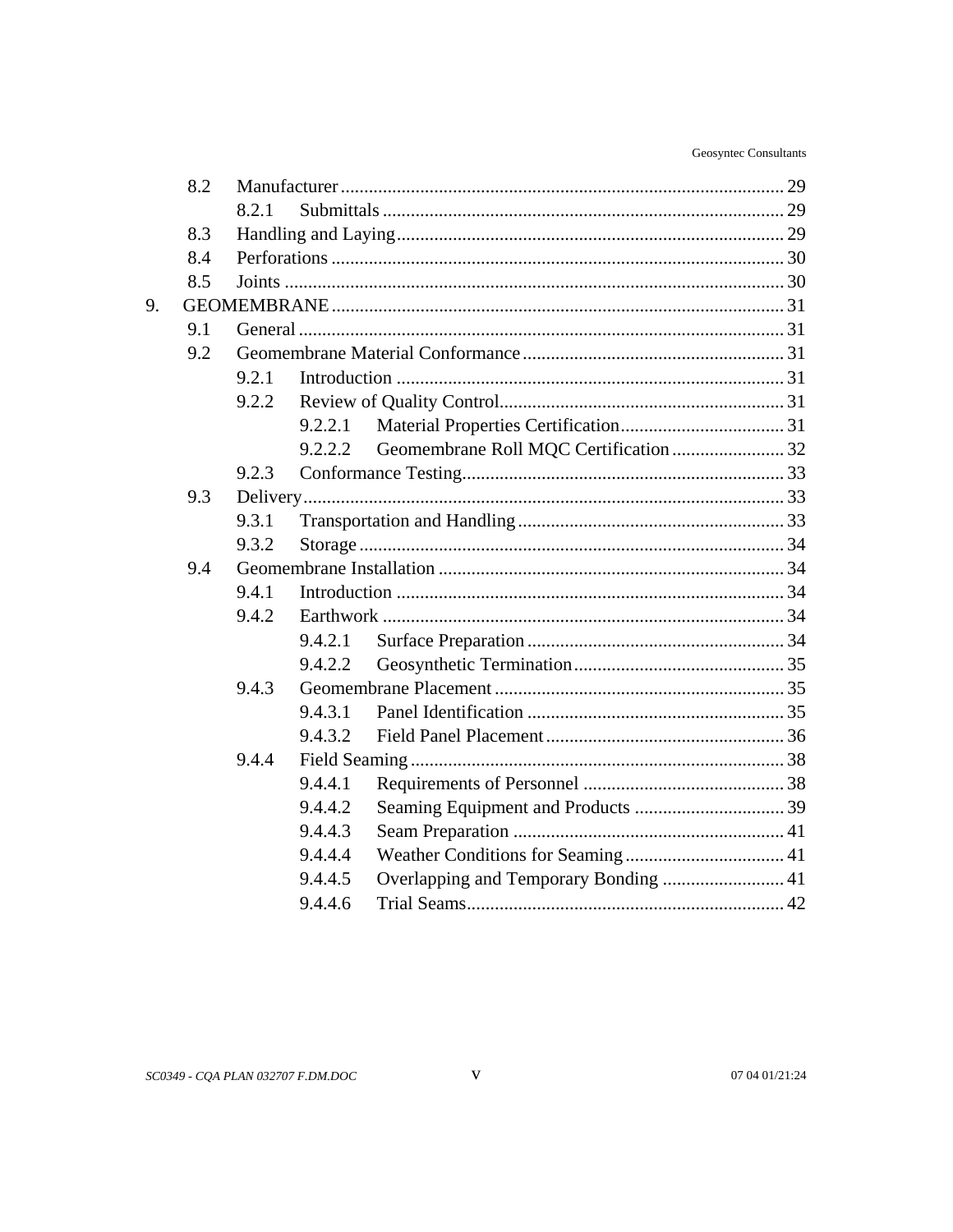|     |      |        | 9.4.4.7 |                                            |  |
|-----|------|--------|---------|--------------------------------------------|--|
|     |      |        | 9.4.4.8 | Nondestructive Seam Continuity Testing  43 |  |
|     |      |        | 9.4.4.9 |                                            |  |
|     |      | 9.4.5  |         |                                            |  |
|     |      |        | 9.4.5.1 |                                            |  |
|     |      |        | 9.4.5.2 |                                            |  |
|     |      |        | 9.4.5.3 |                                            |  |
|     |      |        | 9.4.5.4 |                                            |  |
|     |      |        | 9.4.5.5 |                                            |  |
|     |      | 9.4.6  |         |                                            |  |
| 10. |      |        |         |                                            |  |
|     | 10.1 |        |         |                                            |  |
|     | 10.2 |        |         |                                            |  |
|     | 10.3 |        |         |                                            |  |
|     | 10.4 |        |         |                                            |  |
|     | 10.5 |        |         |                                            |  |
|     |      | 10.5.1 |         |                                            |  |
|     |      | 10.5.2 |         |                                            |  |
|     |      | 10.5.3 |         |                                            |  |
|     |      | 10.5.4 |         |                                            |  |
|     | 10.6 |        |         |                                            |  |
|     | 10.7 |        |         |                                            |  |
|     | 10.8 |        |         |                                            |  |
|     | 10.9 |        |         |                                            |  |
| 11. |      |        |         |                                            |  |
|     | 11.1 |        |         |                                            |  |
|     | 11.2 |        |         |                                            |  |
|     | 11.3 |        |         |                                            |  |
|     | 11.4 |        |         |                                            |  |
|     | 11.5 |        |         |                                            |  |
|     |      | 11.5.1 |         |                                            |  |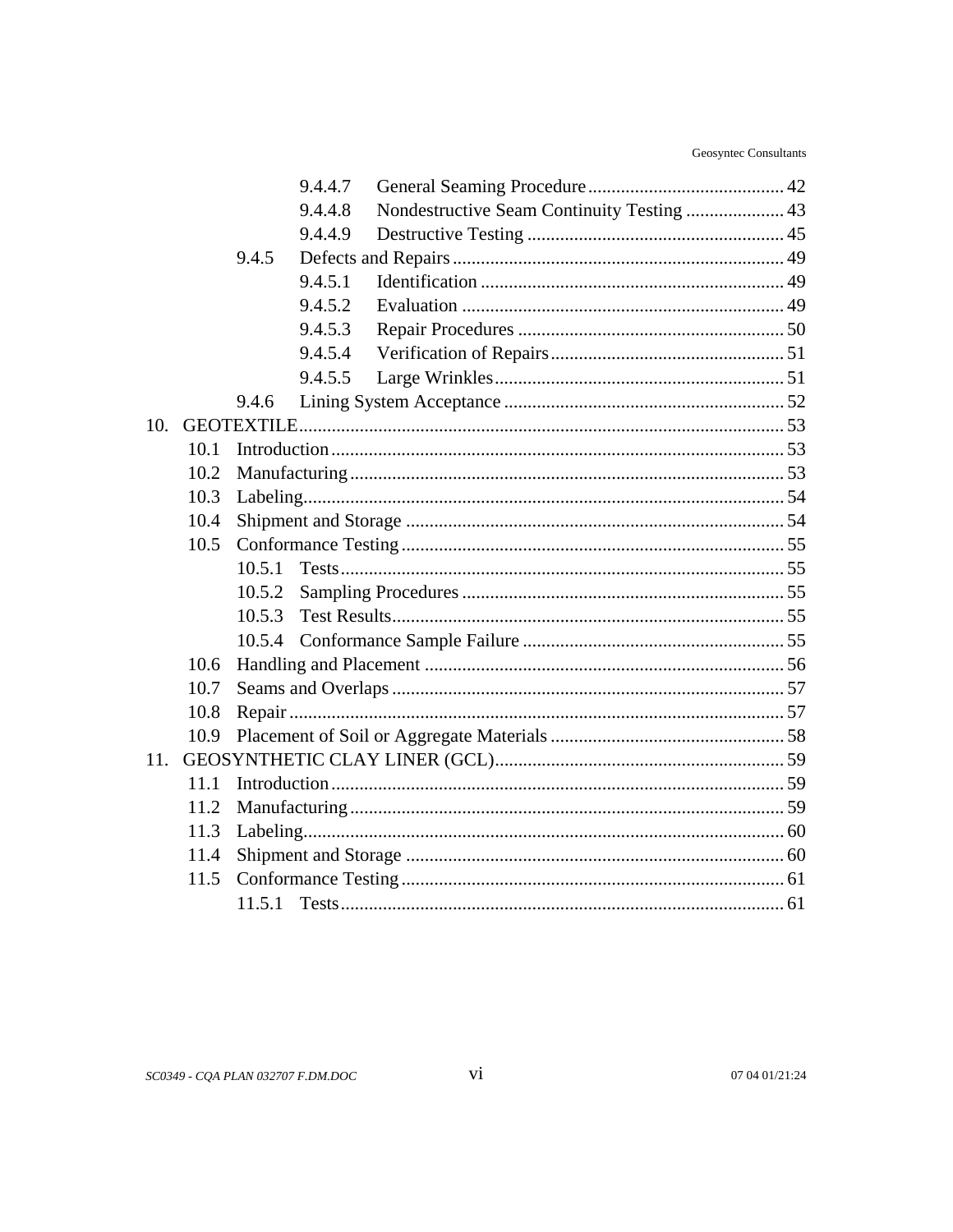|     | 11.6 |        |  |  |  |
|-----|------|--------|--|--|--|
|     | 11.7 |        |  |  |  |
| 12. |      |        |  |  |  |
|     | 12.1 |        |  |  |  |
|     | 12.2 |        |  |  |  |
|     | 12.3 |        |  |  |  |
|     | 12.4 |        |  |  |  |
|     | 12.5 |        |  |  |  |
|     |      | 12.5.1 |  |  |  |
|     |      | 12.5.2 |  |  |  |
|     |      | 12.5.3 |  |  |  |
|     |      | 12.5.4 |  |  |  |
|     | 12.6 |        |  |  |  |
|     | 12.7 |        |  |  |  |
|     | 12.8 |        |  |  |  |
| 13. |      |        |  |  |  |
|     | 13.1 |        |  |  |  |
|     | 13.2 |        |  |  |  |
|     |      | 13.2.1 |  |  |  |
|     |      | 13.2.2 |  |  |  |
|     |      | 13.2.3 |  |  |  |
|     |      | 13.2.4 |  |  |  |
|     |      |        |  |  |  |
|     | 13.3 |        |  |  |  |
|     |      | 13.3.1 |  |  |  |
|     |      | 13.3.2 |  |  |  |
| 14. |      |        |  |  |  |
|     | 14.1 |        |  |  |  |
|     | 14.2 |        |  |  |  |
|     | 14.3 |        |  |  |  |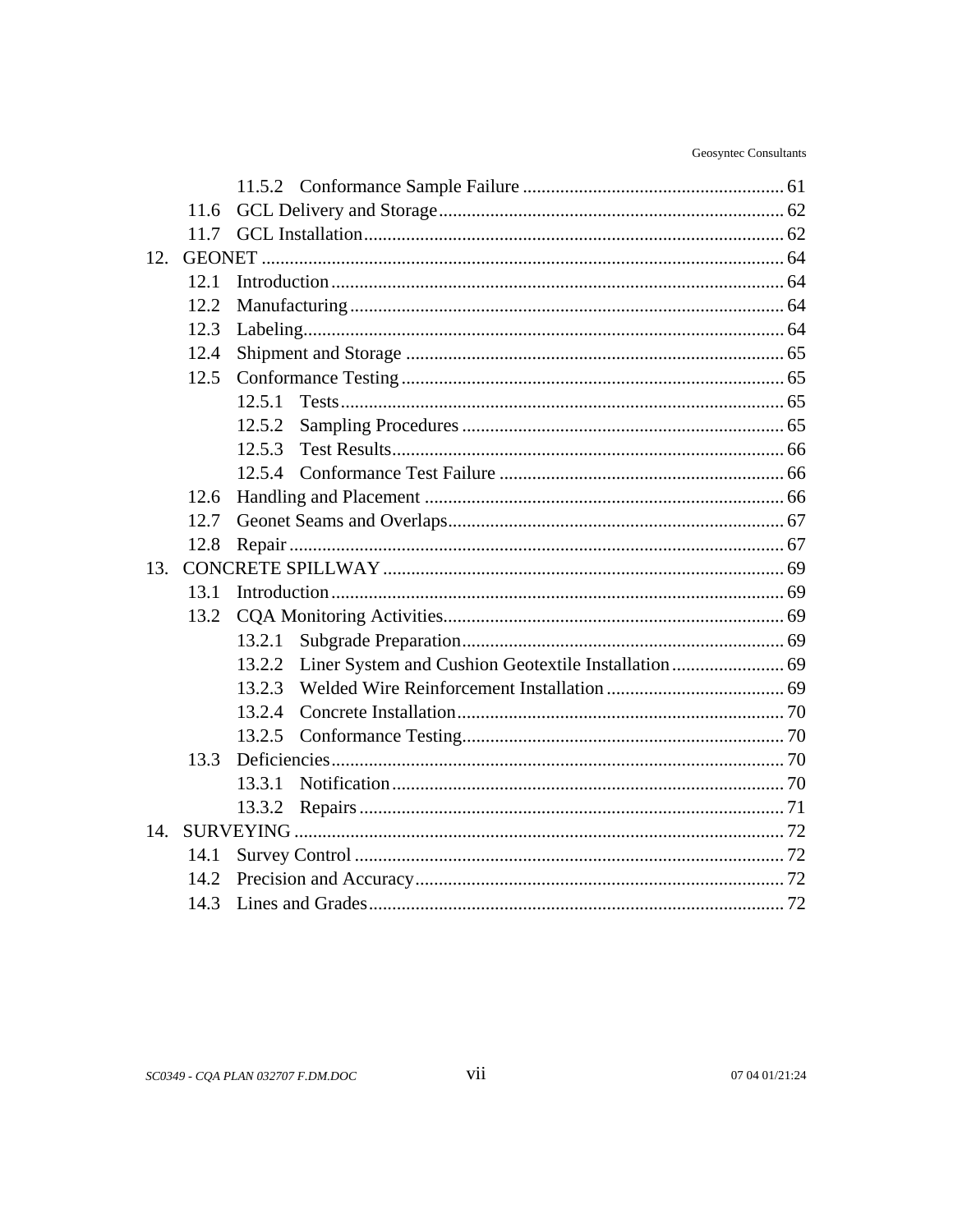Geosyntec Consultants

## **TABLES**

| 1A             | Test Procedures for the Evaluation of Subgrade Soil           |
|----------------|---------------------------------------------------------------|
| 1B             | Minimum Subgrade Soil Testing Frequencies                     |
| 2A             | Test Procedures for the Evaluation of Aggregate               |
| 2B             | Minimum Aggregate Testing Frequencies for Conformance Testing |
| 3              | <b>Geomembrane Conformance Testing Requirements</b>           |
| $\overline{4}$ | <b>Geotextile Conformance Testing Requirements</b>            |
| 5              | <b>GCL Conformance Testing Requirements</b>                   |
| 6              | <b>Geonet Conformance Testing Requirements</b>                |

*SC0349 - CQA PLAN 032707 F.DM.DOC* viii 07 04 01/21:24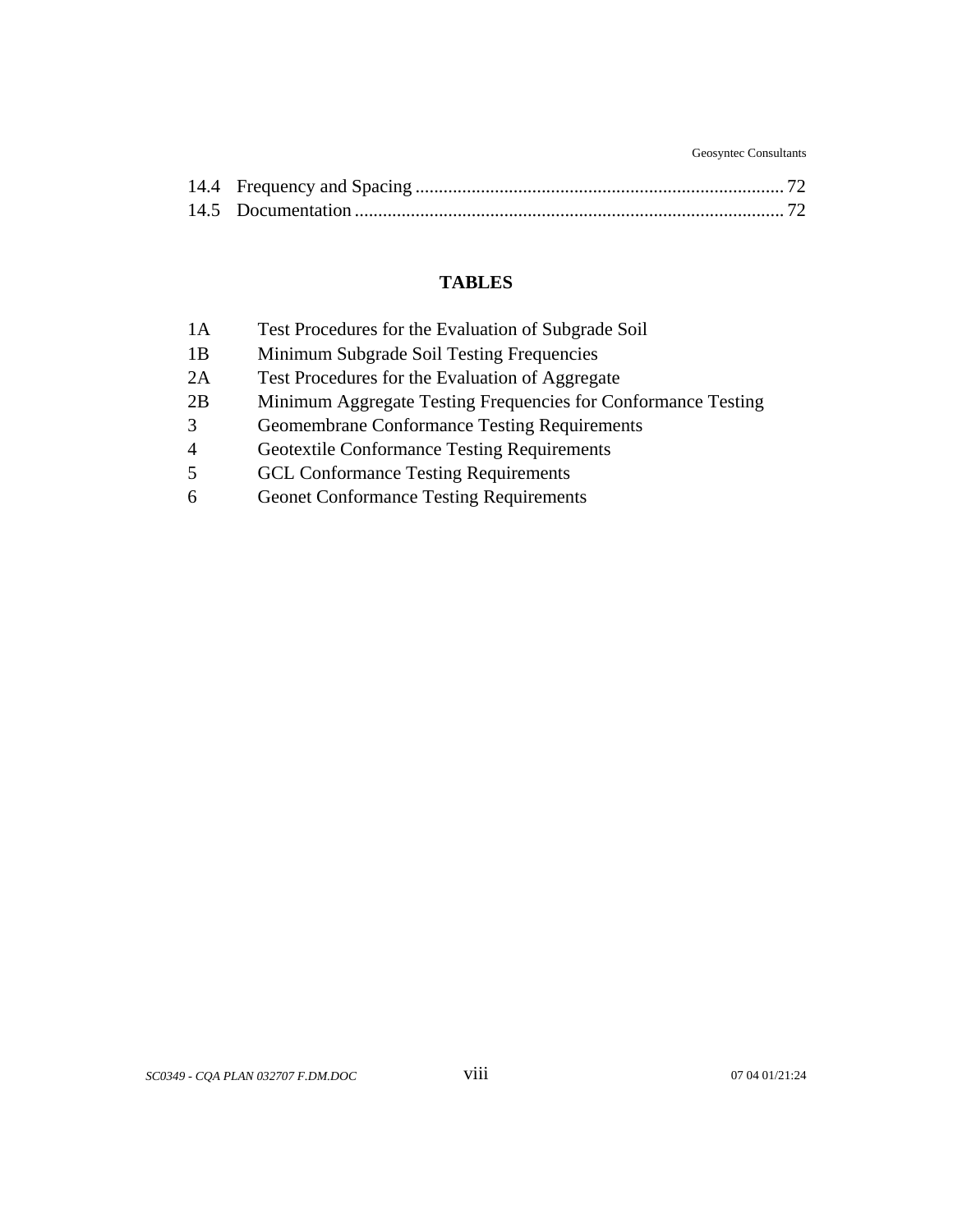## **1. INTRODUCTION**

#### **1.1 Terms of Reference**

Geosyntec Consultants (Geosyntec) has prepared this Construction Quality Assurance (CQA) Plan for the construction of liner systems associated with the Cell 4A Lining System Construction at the Denison Mines (USA) Corporation White Mesa Mill Facility (site), located at 6425 S. Highway 191, Blanding, UT 84511. This CQA Plan was prepared by Mr. Chad Bird, E.I.T., of Geosyntec Consultants (Geosyntec), and was reviewed by Mr. Greg Corcoran, P.E., also of Geosyntec, in general accordance with the peer review policies of the firm.

#### **1.2 Purpose and Scope of the Construction Quality Assurance Plan**

The purpose of the CQA Plan is to address the CQA procedures and monitoring requirements for construction of the project. The CQA Plan is intended to: (i) define the responsibilities of parties involved with the construction; (ii) provide guidance in the proper construction of the major components of the project; (iii) establish testing protocols; (iv) establish guidelines for construction documentation; and (v) provide the means for assuring that the project is constructed in conformance to the *Technical Specifications*, permit conditions, applicable regulatory requirements, and *Construction Drawings*.

This CQA Plan addresses the soils and geosynthetic components of the liner system for the project. The soils, geosynthetic, and appurtenant components include prepared subgrade, geosynthetic clay liner (GCL), geomembrane, geotextile, geonet, drainage aggregate, and polyvinyl chloride (PVC) pipe. It should be emphasized that care and documentation are required in the placement aggregate, and in the production and installation of the geosynthetic materials installed during construction. This CQA Plan delineates procedures to be followed for monitoring construction utilizing these materials.

The CQA monitoring activities associated with the selection, evaluation, and placement drainage aggregate are included in the scope of this plan. The CQA protocols applicable to manufacturing, shipping, handling, and installing all geosynthetic materials are also included. However, this CQA Plan does not specifically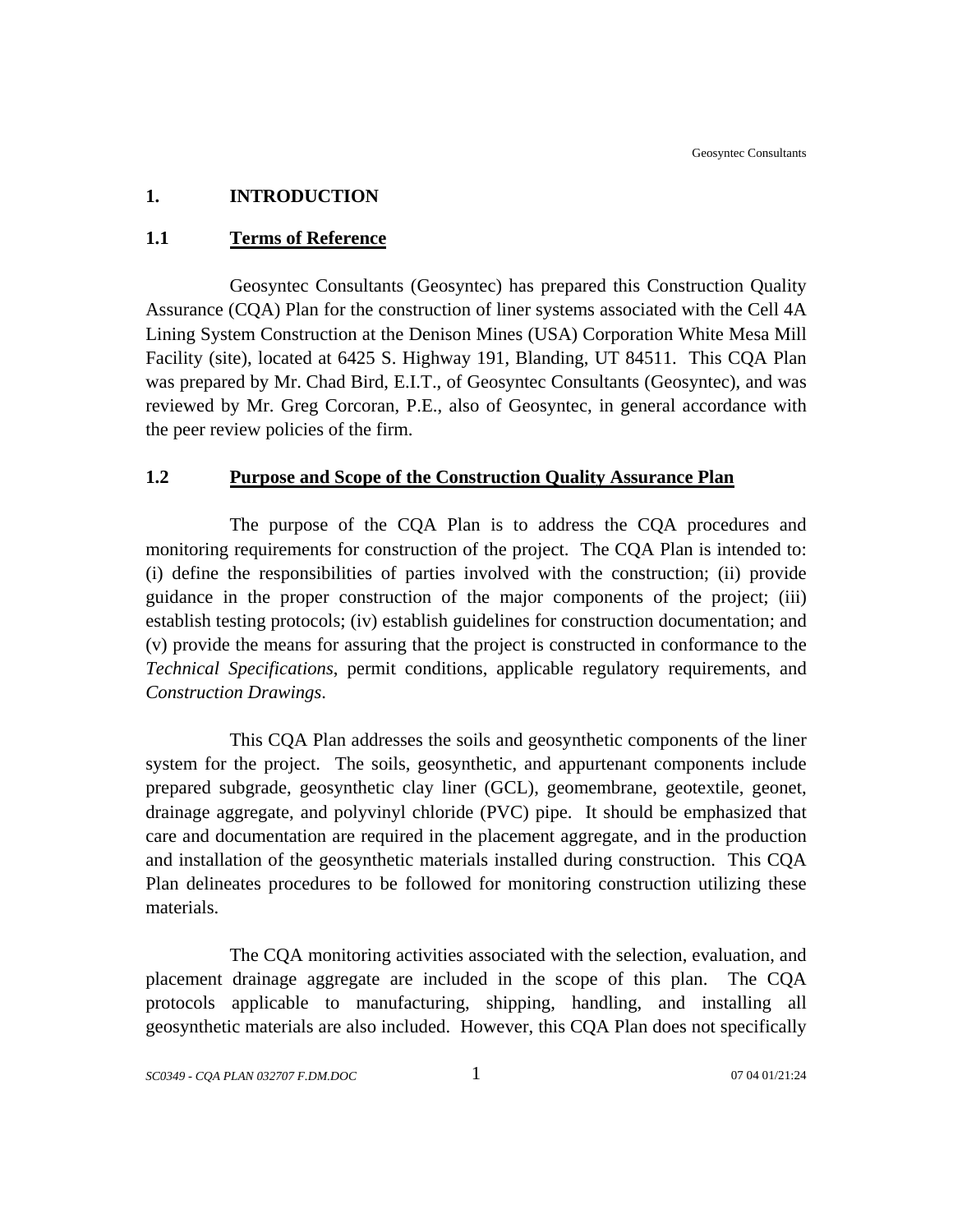address either installation specifications or specification of soils and geosynthetic materials as these requirements are addressed in the *Technical Specifications*.

#### **1.3 References**

The CQA Plan includes references to test procedures in the latest editions of the American Society for Testing and Materials (ASTM).

## **1.4 Organization of the Construction Quality Assurance Plan**

The remainder of the CQA Plan is organized as follows:

- Section 2 presents definitions relating to CQA;
- Section 3 describes the CQA personnel organization and duties;
- Section 4 describes site and project control requirements;
- Section 5 presents CQA documentation;
- Section 6 presents CQA of earthworks;
- Section 7 presents CQA of the drainage aggregates;
- Section 8 presents CQA of the pipe and fittings;
- Section 9 presents CQA of the geomembrane;
- Section 10 presents CQA of the geotextile;
- Section 11 presents CQA of the geosynthetic clay liner;
- Section 12 presents CQA of the geonet;
- Section 13 presents CQA of the concrete spillway;
- Section 14 presents CQA surveying.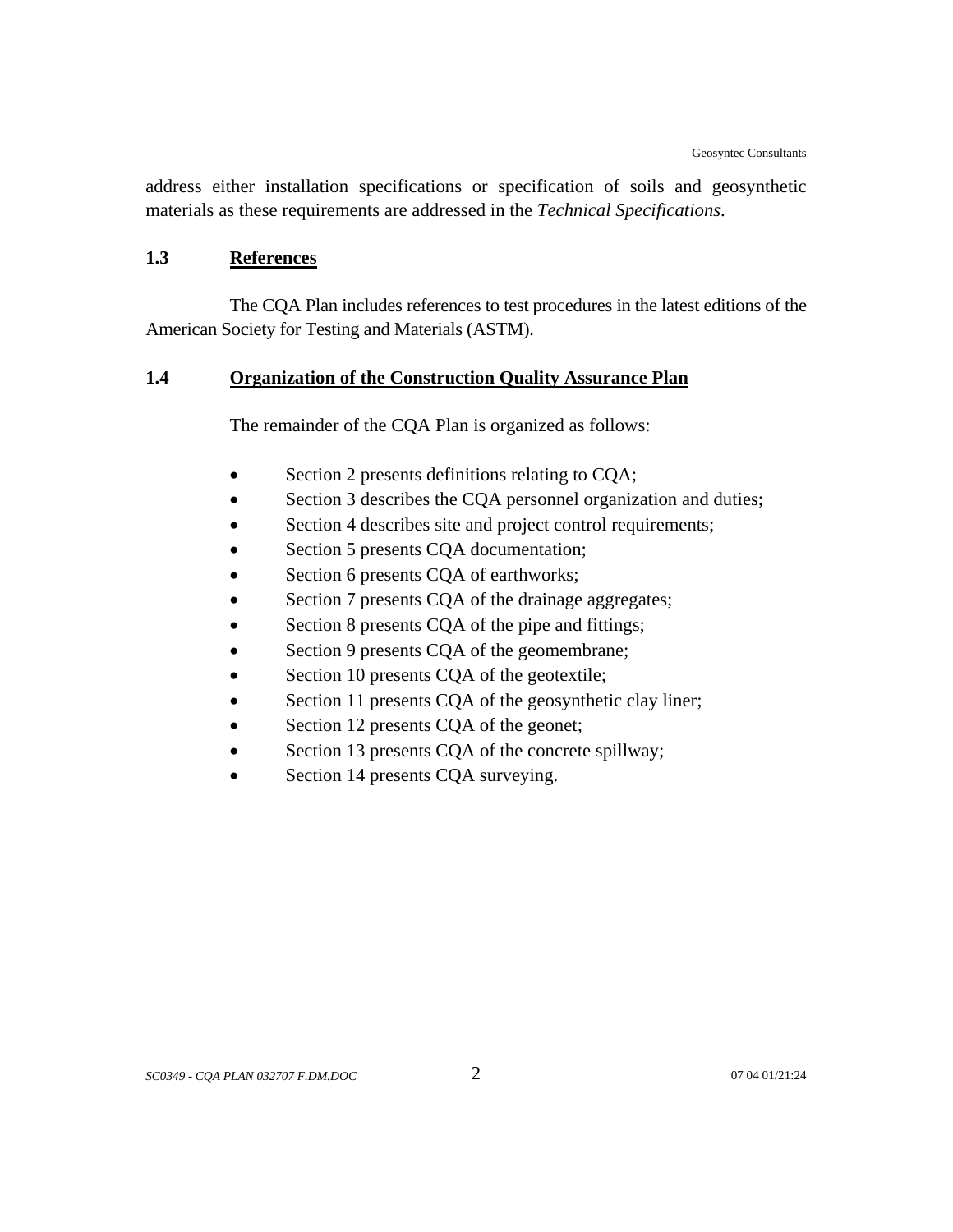#### **2. DEFINITIONS RELATING TO CQA**

This CQA Plan is devoted to Construction Quality Assurance. In the context of this document, Construction Quality Assurance and Construction Quality Control are defined as follows:

Construction Quality Assurance (CQA) - A planned and systematic pattern of means and actions designed to assure adequate confidence that materials and/or services meet contractual and regulatory requirements and will perform satisfactorily in service. CQA refers to means and actions employed by the CQA Consultant to assure conformity of the project "Work" with this CQA Plan, the *Drawings*, and the *Technical Specifications*. CQA testing of aggregate, pipe, and geosynthetic components is provided by the CQA Consultant.

Construction Quality Control (CQC) - Actions which provide a means to measure and regulate the characteristics of an item or service in relation to contractual and regulatory requirements. Construction Quality Control refers to those actions taken by the Contractor, Manufacturer, or Geosynthetic Installer to verify that the materials and the workmanship meet the requirements of this CQA Plan, the *Drawings*, and the *Technical Specifications*. In the case of the geosynthetic components and piping of the Work, CQC is provided by the Manufacturer, Geosynthetic Installer, and Contractor.

#### **2.1 Owner**

The Owner of this project is Denison Mines (USA) Corporation.

## **2.2 Construction Manager**

#### *Responsibilities*

The Construction Manager is responsible for managing the construction and implementation of the *Drawings*, and *Technical Specifications* for the project work. The Construction Manager is selected/appointed by the Owner.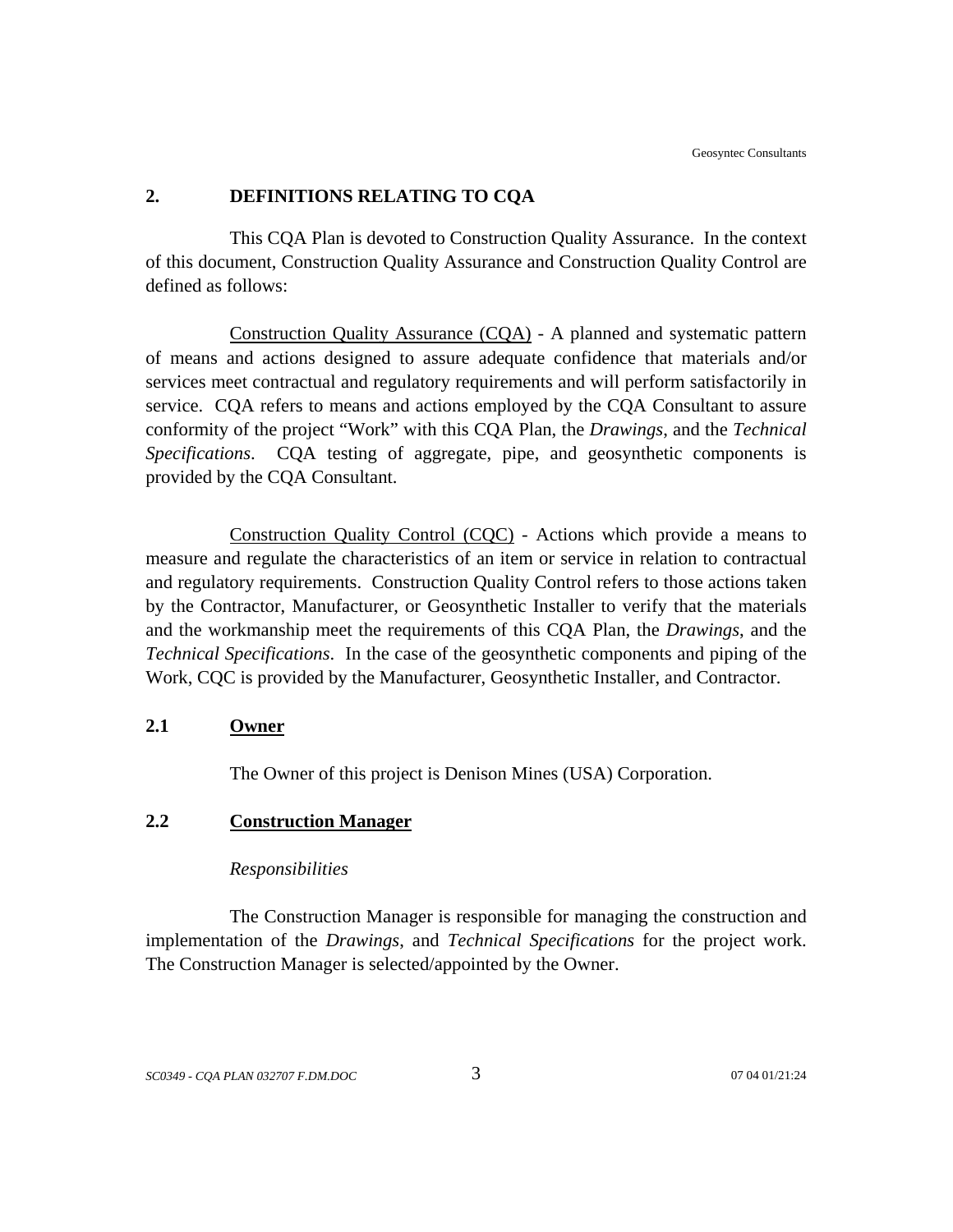Geosyntec Consultants

#### **2.3 Engineer**

#### *Responsibilities*

The Engineer is responsible for the design, *Drawings*, and *Technical Specifications* for the project work. In this CQA Plan, the term "Engineer" refers to Geosyntec.

#### *Qualifications*

The Engineer of Record shall be a qualified engineer, registered as required by regulations in the State of Utah. The Engineer should have expertise, which demonstrates significant familiarity with piping, geosynthetics and soils, as appropriate, including design and construction experience related to liner systems.

#### **2.4 Contractor**

#### *Responsibilities*

In this CQA Plan, Contractor refers to an independent party or parties, contracted by the Owner, performing the work in general accordance with this CQA Plan, the *Drawings*, and the *Technical Specifications*. The Contractor will be responsible for the installation of the soils, pipe, drainage aggregate, and geosynthetic components of the liner systems. This work will include subgrade preparation, anchor trench excavation and backfill, placement of drainage aggregate for the slimes drain and the leak detection system, installation of PVC piping, placement of cast-in-place concrete, and coordination of work with the Geosynthetic Installer and other subcontractors.

The Contractor will be responsible for constructing the liner system and appurtenant components in general accordance with the *Drawings* and complying with the quality control requirements specified in the *Technical Specifications*.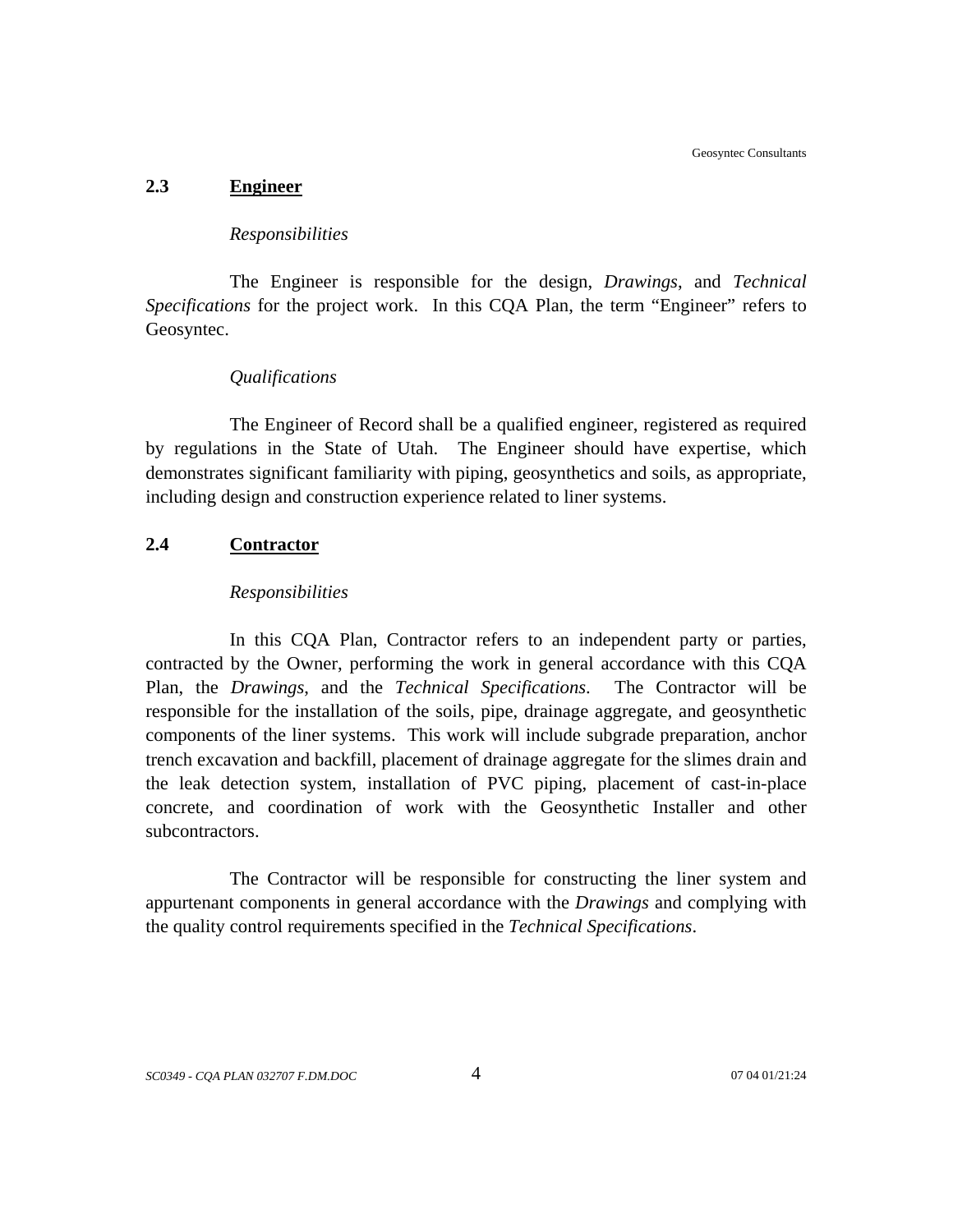#### *Qualifications*

Qualifications of the Contractor are specific to the construction contract. The Contractor should have a demonstrated history of successful earthworks, piping, and liner system construction and shall maintain current state and federal licenses as appropriate.

## **2.5 Resin Supplier**

#### *Responsibilities*

The Resin Supplier produces and delivers the resin to the Geosynthetics Manufacturer.

#### *Qualifications*

Qualifications of the Resin Supplier are specific to the Manufacturer's requirements. The Resin Supplier will have a demonstrated history of providing resin with consistent properties.

#### **2.6 Manufacturers**

#### *Responsibilities*

The Manufacturers are responsible for the production of finished material (geomembrane, geotextile, geosynthetic clay liner, geonet, and pipe) from appropriate raw materials.

#### *Qualifications*

The Manufacturer(s) will be able to provide sufficient production capacity and qualified personnel to meet the demands of the project. The Manufacturer(s) must be a well established firm(s) that meets the requirements identified in the *Technical Specifications*.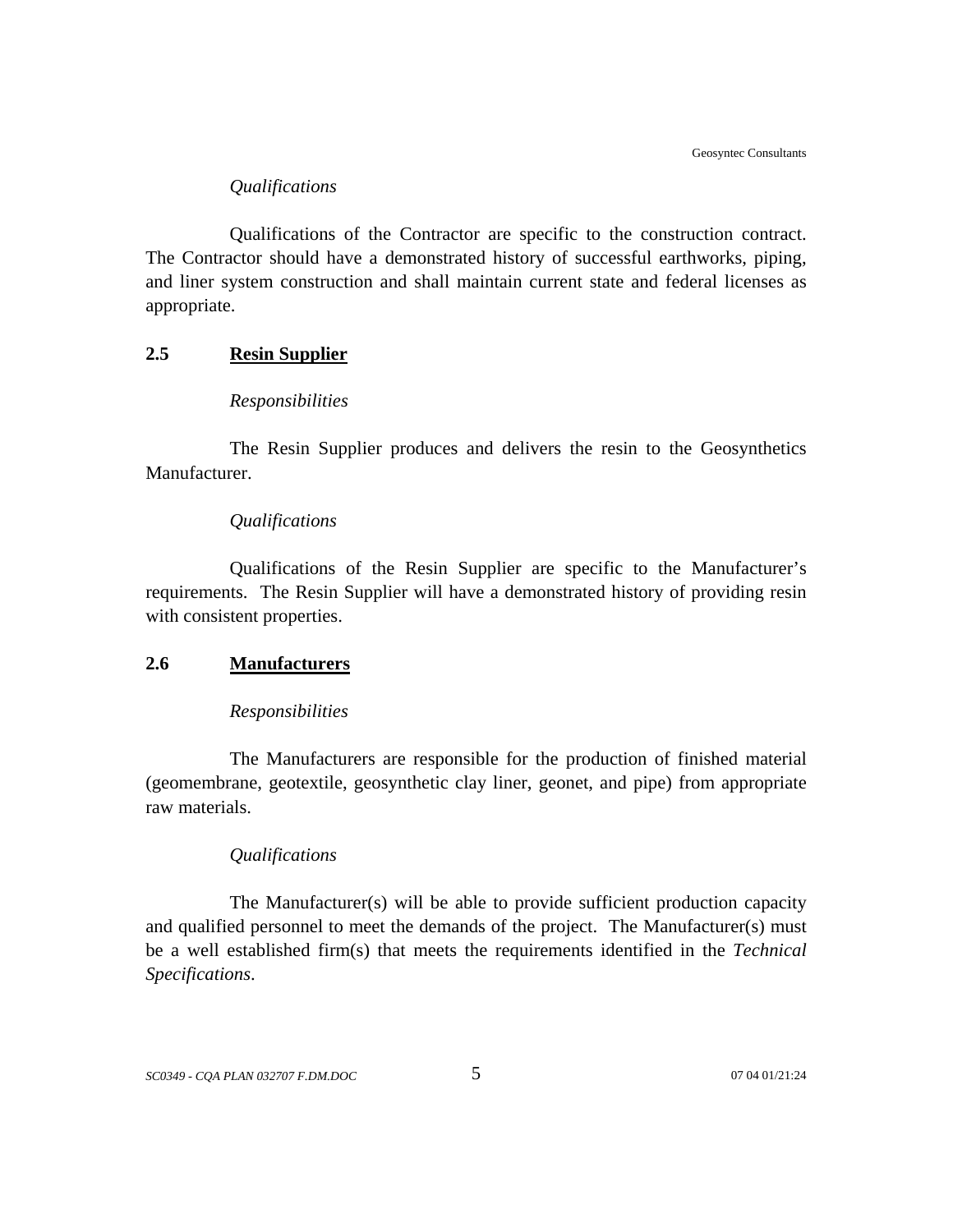#### **2.7 Geosynthetic Installer**

#### *Responsibilities*

The Geosynthetic Installer is responsible for field handling, storage, placement, seaming, ballasting or anchoring against wind uplift, and other aspects of the geosynthetic material installation. The Geosynthetic Installer may also be responsible for specialized construction tasks (i.e., including construction of anchor trenches for the geosynthetic materials).

#### *Qualifications*

The Geosynthetic Installer will be trained and qualified to install the geosynthetic materials of the type specified for this project. The Geosynthetic Installer shall meet the qualification requirements identified in the *Technical Specifications*.

## **2.8 CQA Consultant**

#### *Responsibilities*

The CQA Consultant is a party, independent from the Owner, Contractor, Manufacturer, and Geosynthetic Installer, who is responsible for observing, testing, and documenting activities related to the CQC and CQA of the earthwork, piping, and geosynthetic components used in the construction of the Project as required by this CQA Plan and the *Technical Specifications*. The CQA Consultant will also be responsible for issuing a CQA report at the completion of the Project construction, which documents construction and associated CQA activities. The CQA report will be signed and sealed by the CQA Officer who will be a Professional Engineer registered in the State of Utah.

#### *Qualifications*

The CQA Consultant shall be a well established firm specializing in geotechnical and geosynthetic engineering who possess the equipment, personnel, and licenses necessary to conduct the geotechnical and geosynthetic tests required by the project plans and *Technical Specifications*. The CQA Consultant will provide qualified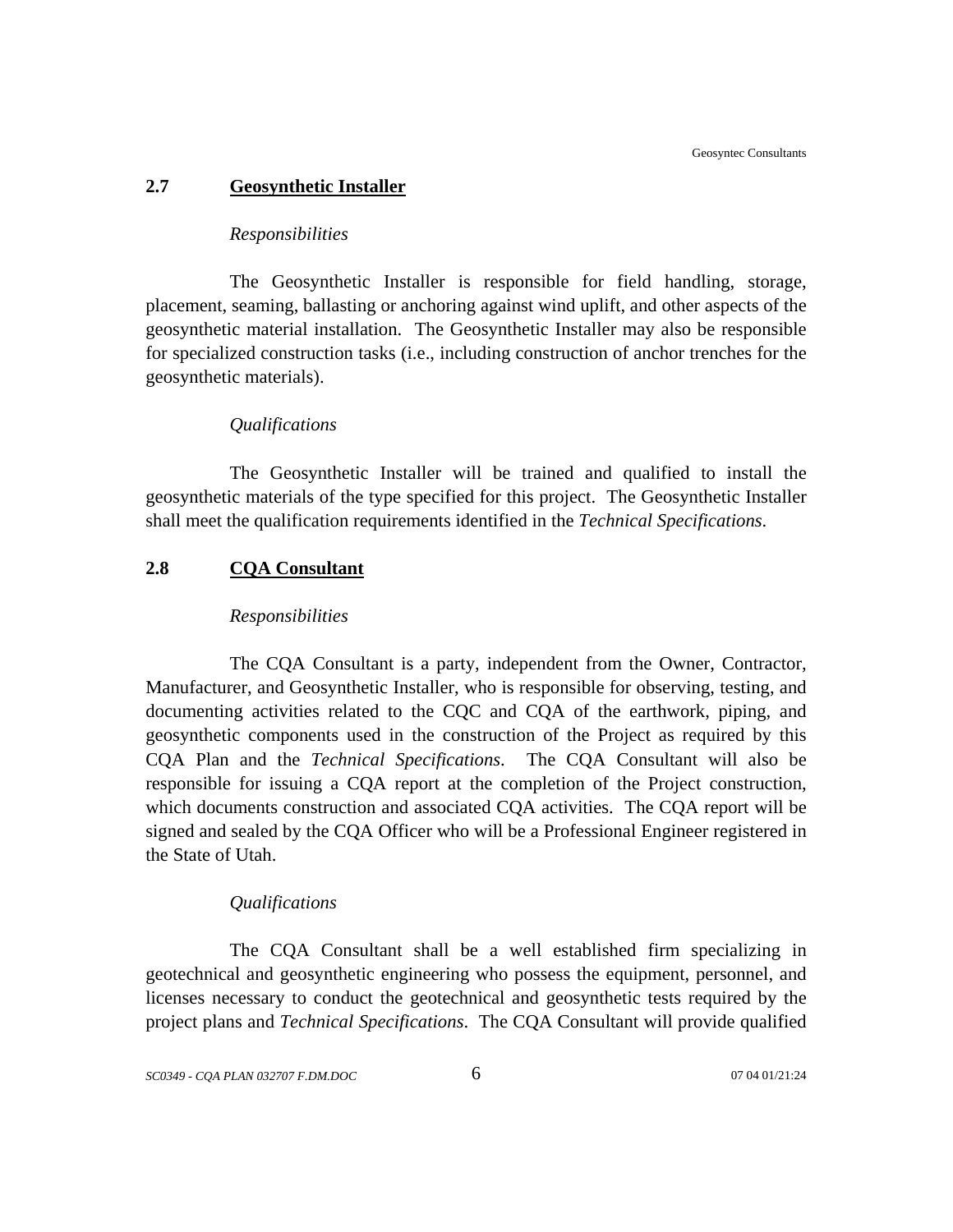staff for the project, as necessary, which will include, at a minimum, a CQA Officer and a CQA Site Manager. The CQA Officer will be a professionally licensed engineer as required by State of Utah regulations.

The CQA Consultant will be experienced with earthwork and installation of geosynthetic materials similar to those materials used in construction of the Project. The CQA Consultant will be experienced in the preparation of CQA documentation including CQA Plans, field documentation, field testing procedures, laboratory testing procedures, construction specifications, construction *Drawings*, and CQA reports.

The CQA Site Manager will be specifically familiar with the construction of earthworks, piping, and geosynthetic lining systems. The CQA Manager will be trained by the CQA Consultant in the duties as CQA Site Manager.

#### **2.9 Surveyor**

#### *Responsibilities*

The Surveyor is a party, independent from the Contractor, Manufacturer, and Geosynthetic Installer, that is responsible for surveying, documenting, and verifying the location of all significant components of the Work. The Surveyor's work is coordinated and employed by the Contractor. The Surveyor is responsible for issuing *Record Drawings* of the construction.

#### *Qualifications*

The Surveyor will be a well established surveying company with at least 3 years of surveying experience in the State of Utah. The Surveyor will be a licensed professional as required by the State of Utah regulations. The Surveyor shall be fully equipped and experienced in the use of total stations and the recent version of AutoCAD. All surveying will be performed under the direct supervision of the Contractor.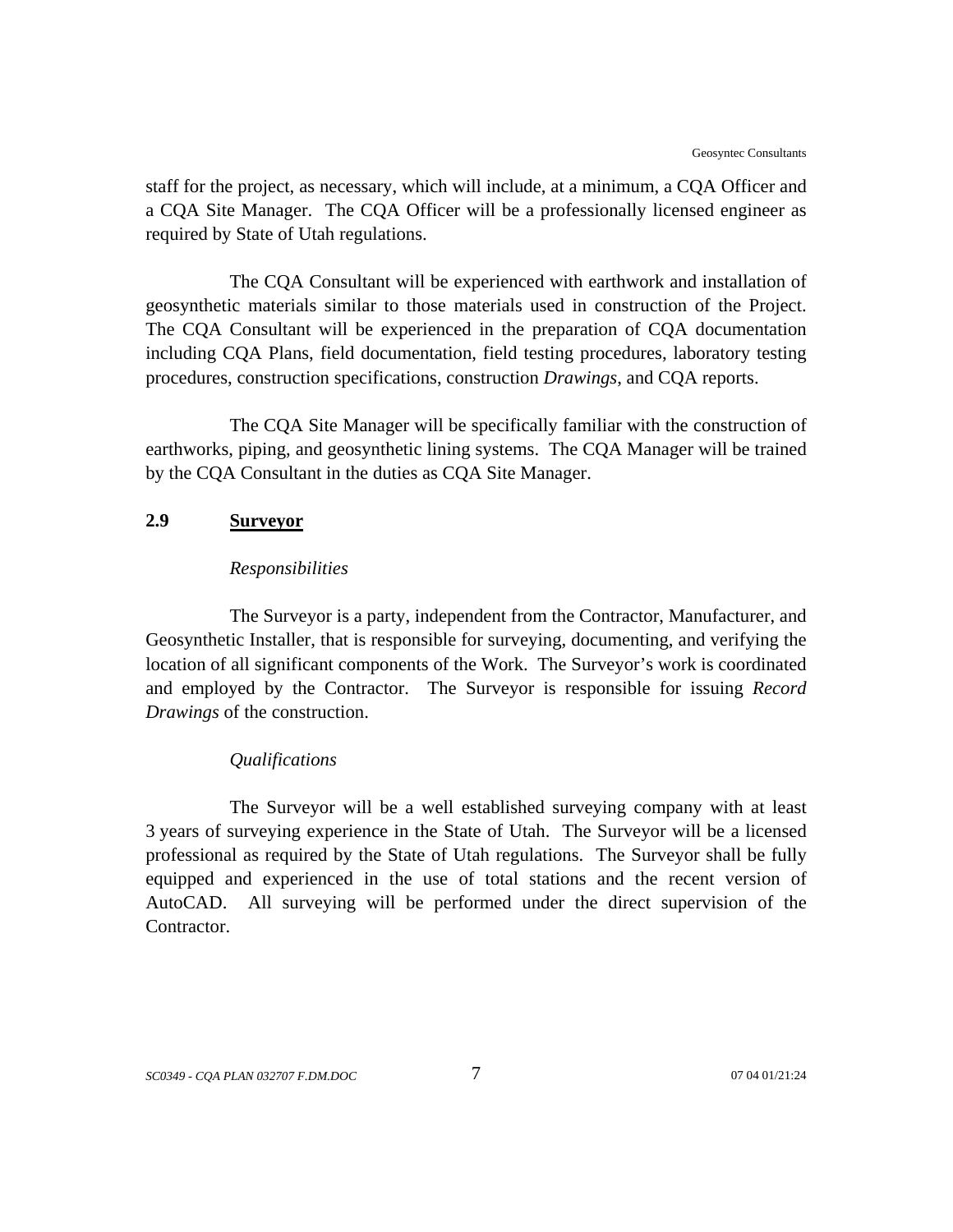#### **2.10 CQA Laboratory**

#### *Responsibilities*

The CQA Laboratory is a party, independent from the Contractor, Manufacturer, Geosynthetic Installer, that is responsible for conducting tests in general accordance with ASTM and other applicable test standards on samples of geosynthetic materials, soil, and in the field and in either an on-site or off-site laboratory.

#### *Qualifications*

The CQA Laboratory will have experience in testing soils and geosynthetic materials and will be familiar with ASTM and other applicable test standards. The CQA Laboratory will be capable of providing test results within a maximum of seven days of receipt of samples and will maintain that capability throughout the duration of earthworks construction and geosynthetic materials installation. The CQA Laboratory will also be capable of transmitting geosynthetic destructive test results within 24 hours of receipt of samples and will maintain that capability throughout the duration of geosynthetic material installation.

#### **2.11 Lines of Communication**

The following organization chart indicates the lines of communication and authority related to this project.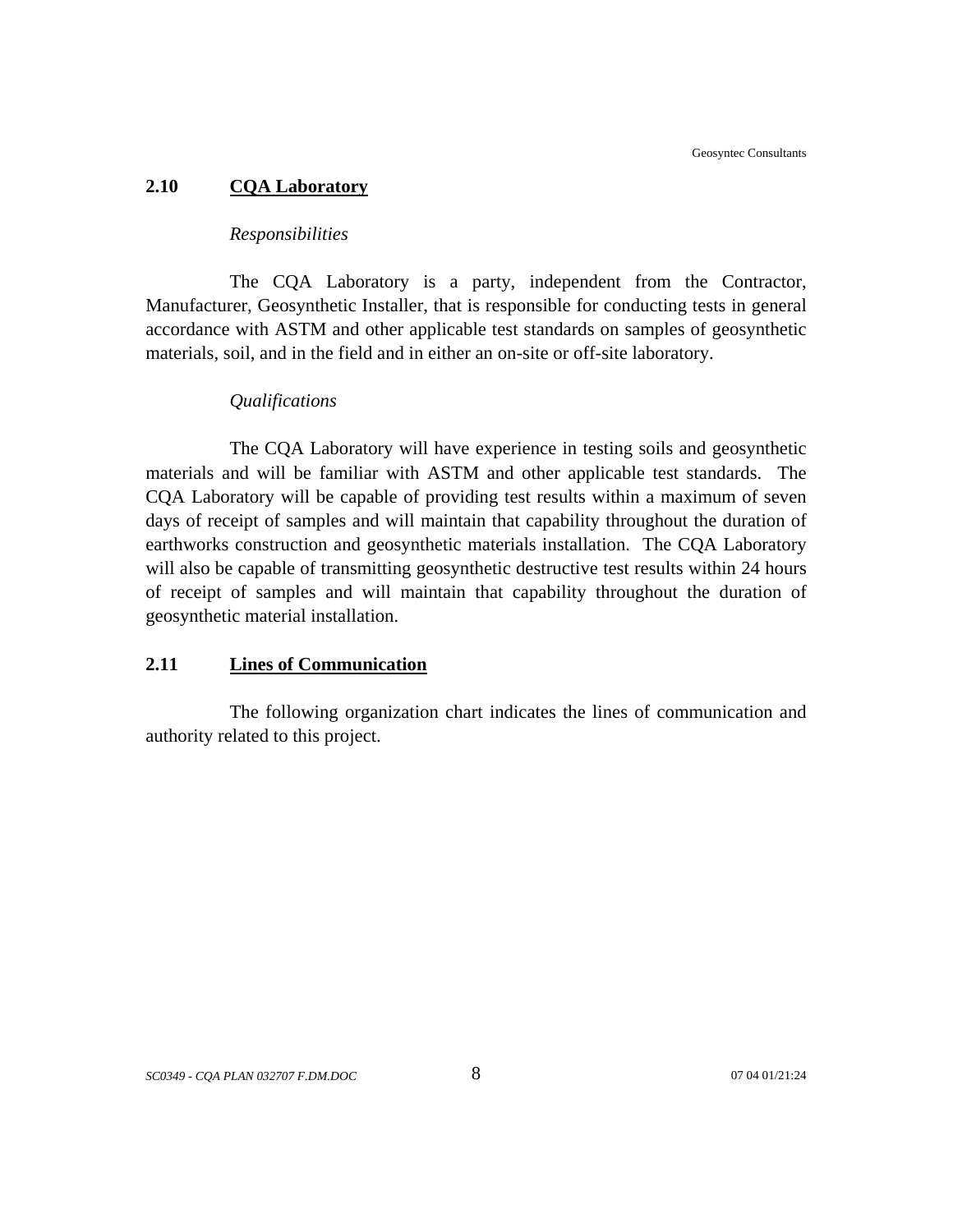

## **Project Organization Chart Denison Mines (USA) Corporation White Mesa Mill Cell 4A**

## **2.12 Deficiency Identification and Rectification**

If a defect is discovered in the work, the CQA Engineer will evaluate the extent and nature of the defect. If the defect is indicated by an unsatisfactory test result, the CQA Engineer will determine the extent of the deficient area by additional tests, observations, a review of records, or other means that the CQA Engineer deems appropriate.

After evaluating the extent and nature of a defect, the CQA Engineer will notify the Construction Manager and schedule appropriate re-tests when the work deficiency is corrected by the Contractor.

The Contractor will correct the deficiency to the satisfaction of the CQA Engineer. If a project specification criterion cannot be met, or unusual weather conditions hinder work, then the CQA Engineer will develop and present to the Design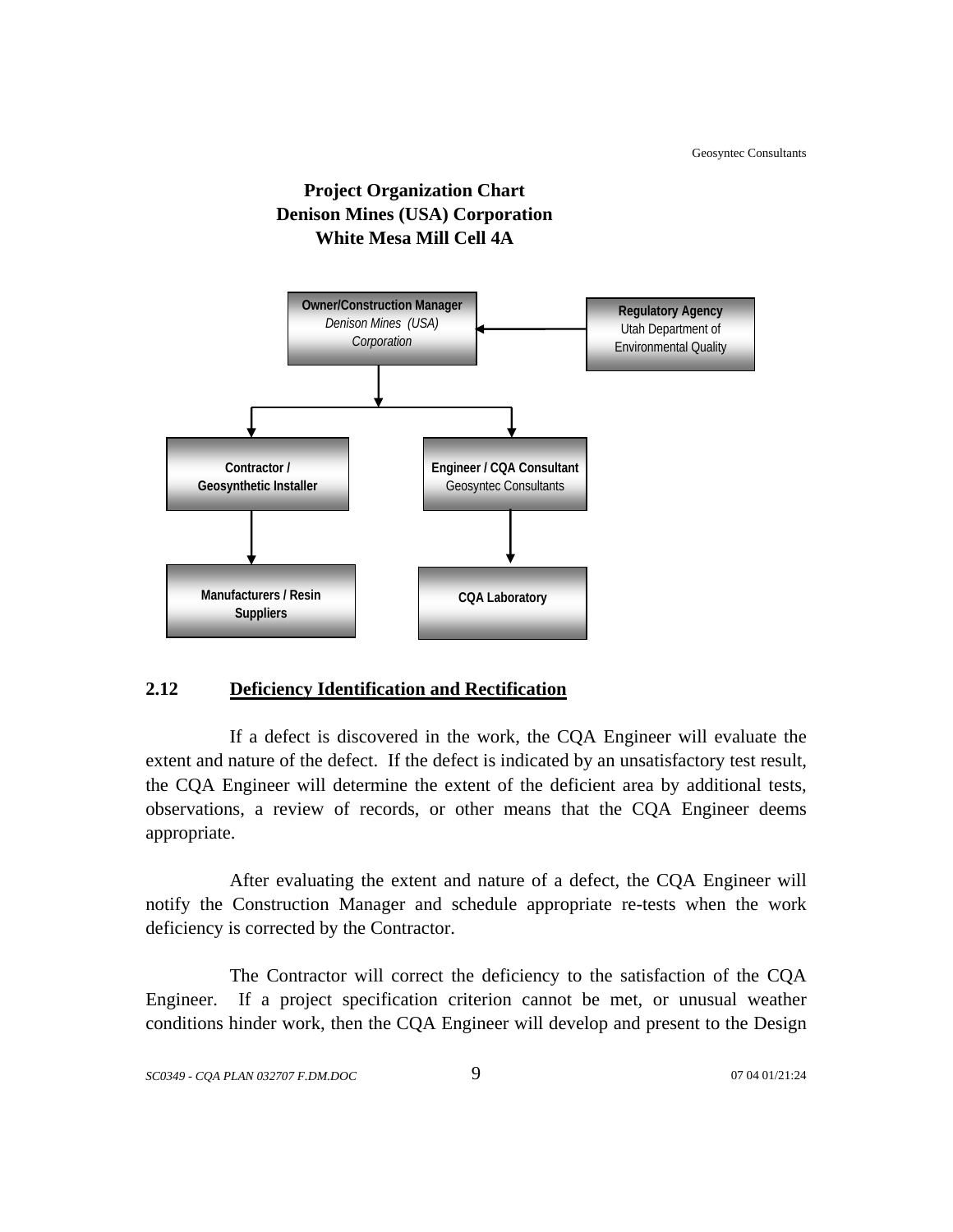Engineer suggested solutions for approval. Major modification to the Construction Drawings, Technical Specifications, or this CQA Plan must be provided to the regulatory agency for review prior to implementation.

Defect corrections will be monitored and documented by CQA personnel prior to subsequent work by the Contractor in the area of the deficiency.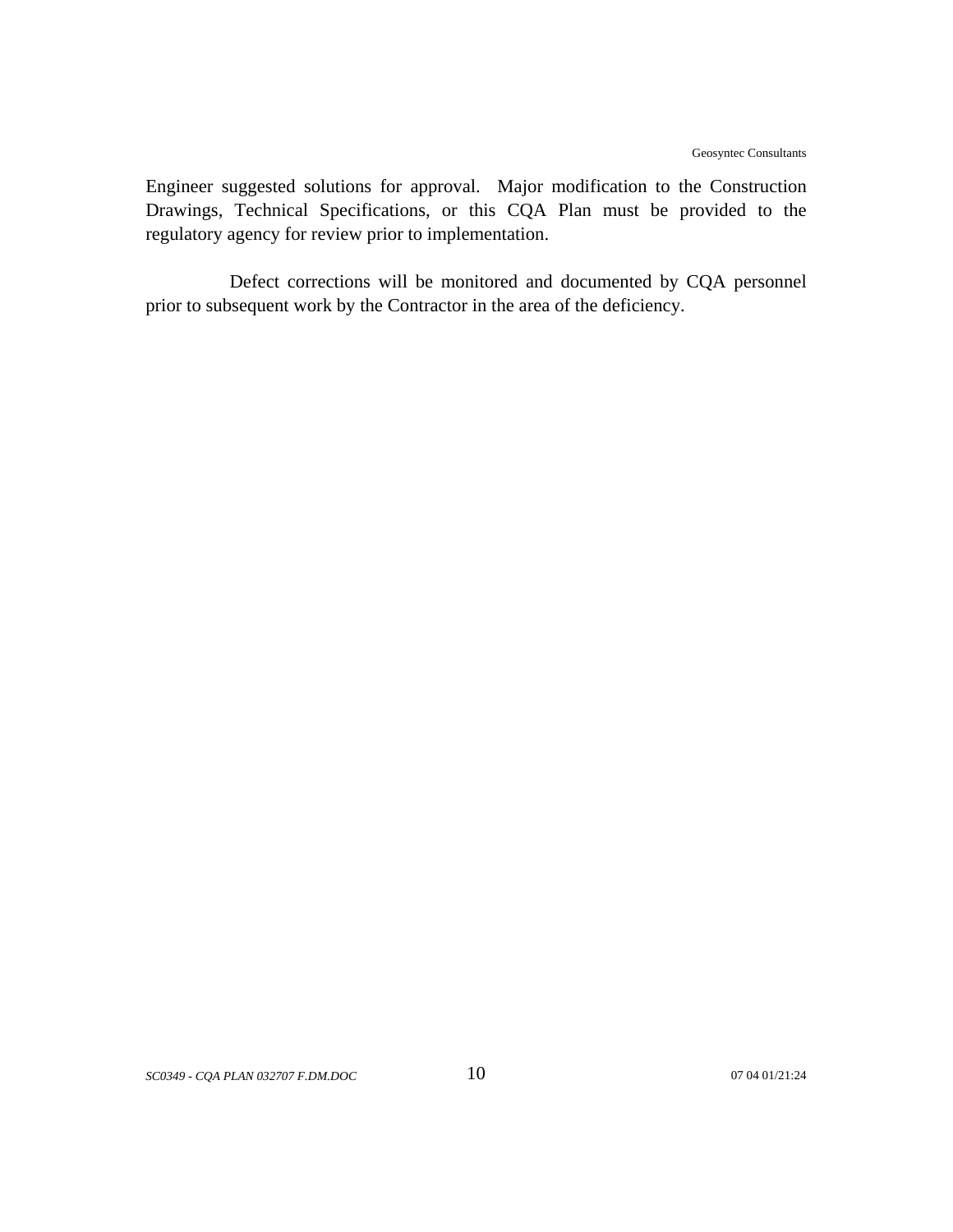## **3. CQA CONSULTANTS PERSONNEL ORGANIZATION AND DUTIES**

## **3.1 Overview**

The CQA Officer will provide supervision within the scope of work of the CQA Consultant. The scope of work for the CQA Consultant includes monitoring of construction activities including the following:

- subgrade preparation;
- installation of geosynthetic clay liner;
- installation of geomembrane;
- installation of geonet;
- installation of drainage aggregate;
- installation of piping; and
- installation of geotextile.

Duties of CQA personnel are discussed in the remainder of this section.

## **3.2 CQA Personnel**

The CQA Consultant's personnel will include:

- the CQA Officer, who works from the office of the CQA Consultant and who conducts periodic visits to the site as required; and
- the CQA Site Manager, who is located at the site.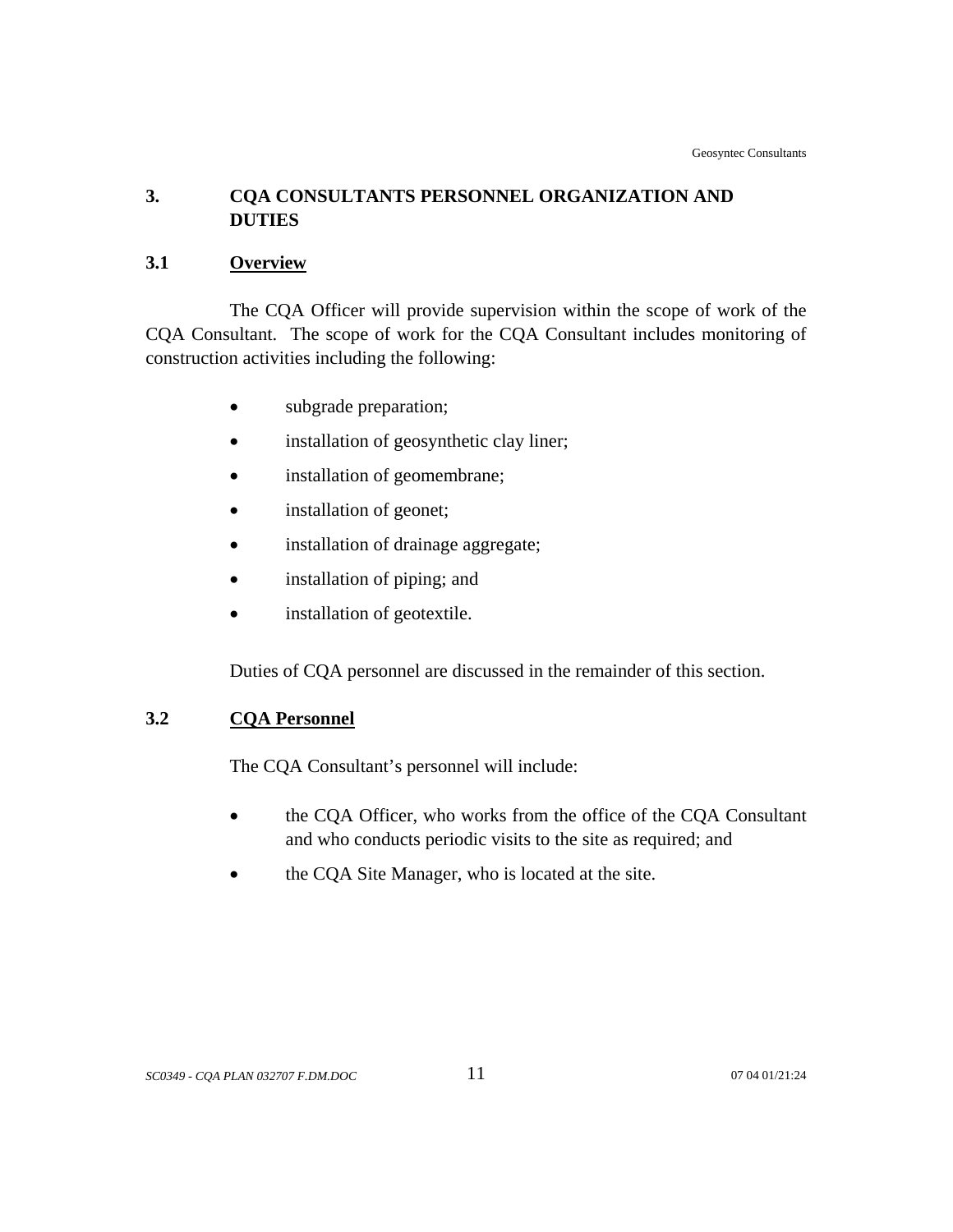## **3.3 CQA Officer**

The CQA Officer shall supervise and be responsible for monitoring and CQA activities relating to the construction of the earthworks, piping, and installation of the geosynthetic materials of the Project. Specifically, the CQA Officer:

- reviews the project design, this CQA Plan, *Drawings*, and *Technical Specifications*;
- reviews other site-specific documentation; unless otherwise agreed, such reviews are for familiarization and for evaluation of constructability only, and hence the CQA Officer and the CQA Consultant assume no responsibility for the liner system design;
- reviews and approves the Geosynthetic Installer's Quality Control (QC) Plan;
- attends Pre-Construction Meetings as needed;
- administers the CQA program (i.e., provides supervision of and manages on-site CQA personnel, reviews field reports, and provides engineering review of CQA related activities);
- provides quality control of CQA documentation and conducts site visits;
- reviews the *Record Drawings*; and
- with the COA Site Manager, prepares the COA report documenting that the project was constructed in general accordance with the Construction Documents.

## **3.4 CQA Site Manager**

The CQA Site Manager:

- acts as the on-site representative of the CQA Consultant;
- attends CQA-related meetings (e.g., pre-construction, daily, weekly (or designates a representative to attend the meetings));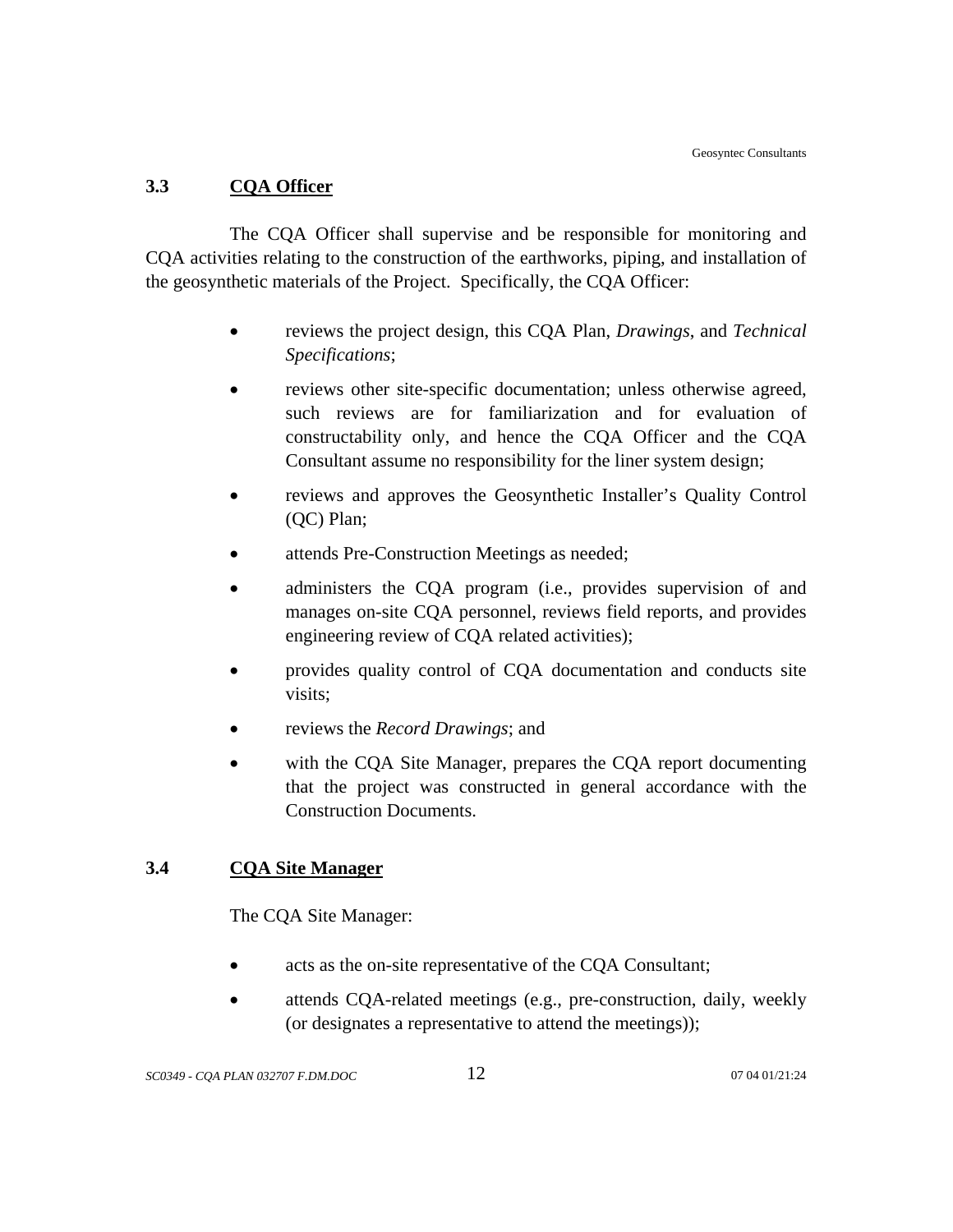- oversees the ongoing preparation of the *Record Drawings*;
- reviews test results provided by Contractor;
- assigns locations for testing and sampling;
- oversees the collection and shipping of laboratory test samples;
- reviews results of laboratory testing and makes appropriate recommendations;
- reviews the calibration and condition of on-site CQA equipment;
- prepares a daily summary report for the project;
- reviews the MQC documentation;
- reviews the Geosynthetic Installer's personnel Qualifications for conformance with those pre-approved for work on site;
- notes on-site activities in daily field reports and reports to the CQA Officer and Construction Manager;
- reports unresolved deviations from the CQA Plan, *Drawings*, and *Technical Specifications* to the Construction Manager; and
- assists with the preparation of the CQA report.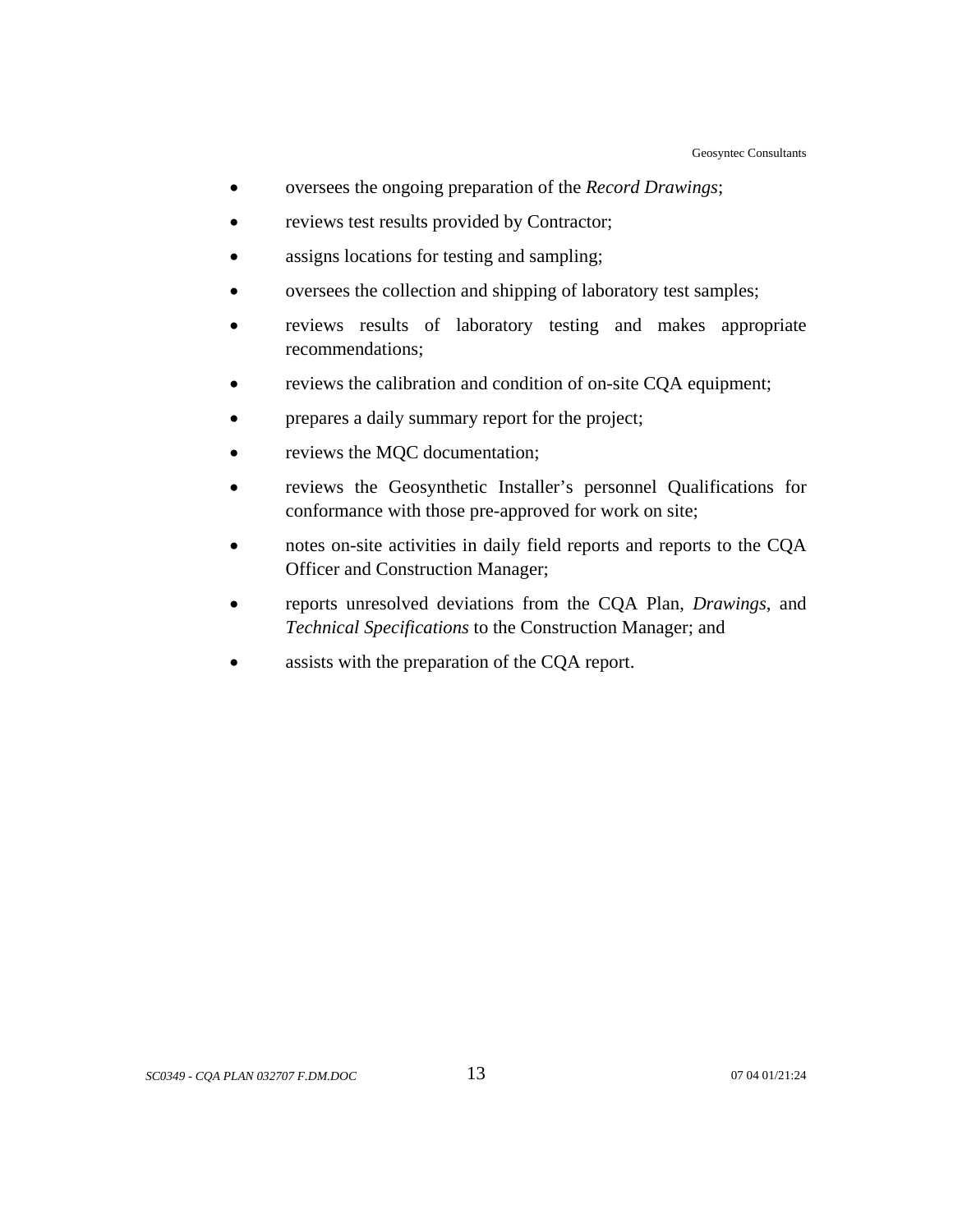## **4. SITE AND PROJECT CONTROL**

## **4.1 Project Coordination Meetings**

Meetings of key project personnel are necessary to assure a high degree of quality during installation and to promote clear, open channels of communication. Therefore, Project Coordination Meetings are an essential element in the success of the project. Several types of Project Coordination Meetings are described below, including: (i) pre-construction meetings; (ii) progress meetings; and (iii) problem or work deficiency meetings.

## **4.1.1 Pre-Construction Meeting**

A Pre-Construction Meeting will be held at the site prior to construction of the Project. At a minimum, the Pre-Construction Meeting will be attended by the Contractor, the Geosynthetic Installer's Superintendent, the CQA Consultant, and the Construction Manager.

Specific items for discussion at the Pre-Construction Meeting include the following:

- appropriate modifications or clarifications to the CQA Plan;
- the *Drawings* and *Technical Specifications*;
- the responsibilities of each party;
- lines of authority and communication;
- methods for documenting and reporting, and for distributing documents and reports;
- acceptance and rejection criteria;
- protocols for testing;
- protocols for handling deficiencies, repairs, and re-testing;
- the time schedule for all operations;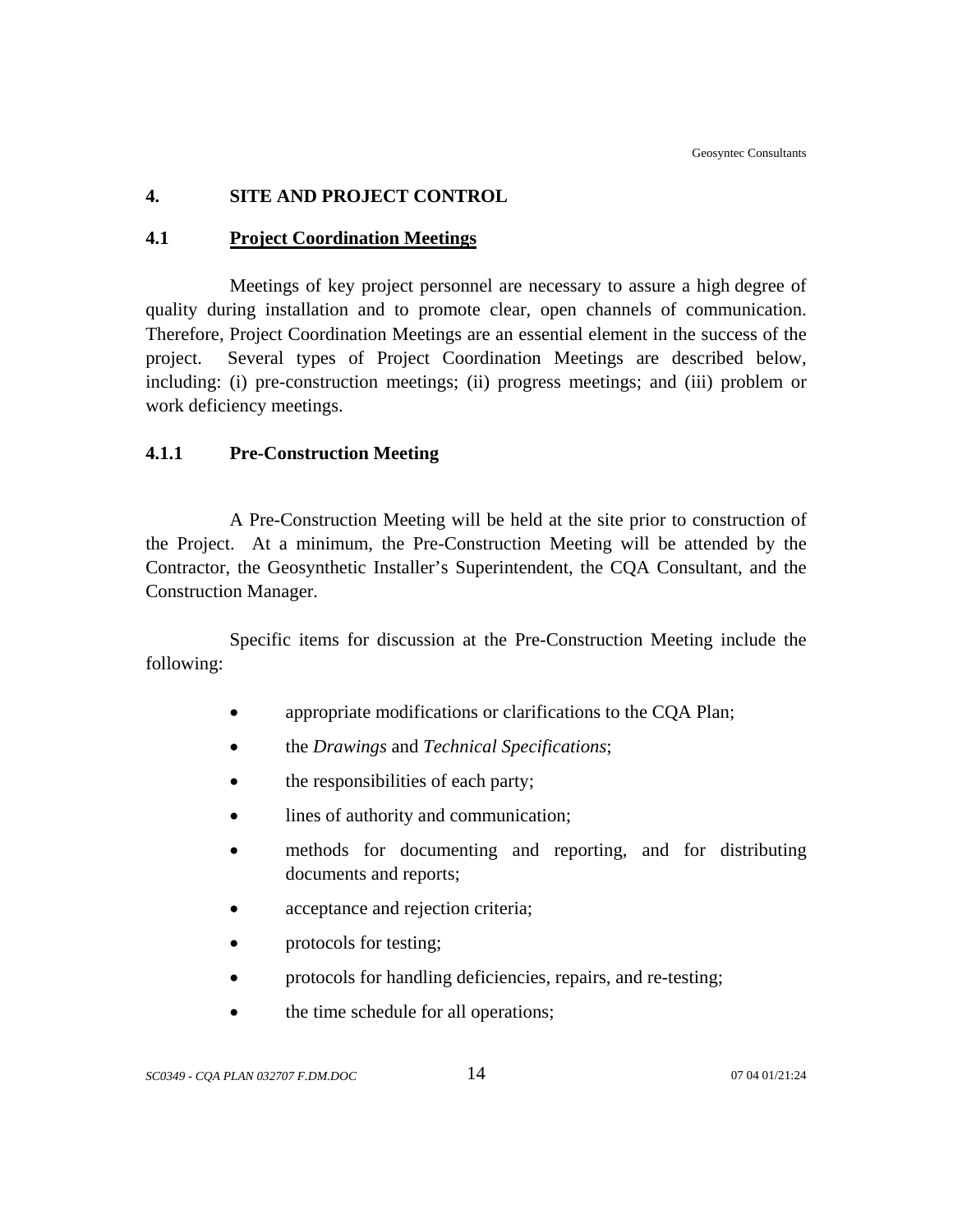- procedures for packaging and storing archive samples;
- panel layout and numbering systems for panels and seams;
- seaming procedures;
- repair procedures; and
- soil stockpiling locations.

The Construction Manager will conduct a site tour to observe the current site conditions and to review construction material and equipment storage locations. A person in attendance at the meeting will be appointed by the Construction Manager to record the discussions and decisions of the meeting in the form of meeting minutes. Copies of the meeting minutes will be distributed to all attendees.

## **4.1.2 Progress Meetings**

Progress meetings will be held between the CQA Site Manager, the Contractor, Construction Manager, and other concerned parties participating in the construction of the project. This meeting will include discussions on the current progress of the project, planned activities for the next week, and revisions to the work plan and/or schedule. The meeting will be documented in meeting minutes prepared by a person designated by the CQA Site Manager at the beginning of the meeting. Within 2 working days of the meeting, draft minutes will be transmitted to representatives of parties in attendance for review and comment. Corrections and/or comments to the draft minutes shall be made within 2 working days of receipt of the draft minutes to be incorporated in the final meeting minutes.

#### **4.1.3 Problem or Work Deficiency Meeting**

A special meeting will be held when and if a problem or deficiency is present or likely to occur. The meeting will be attended by the Contractor, the Construction Manager, the CQA Site Manager, and other parties as appropriate. If the problem requires a design modification, the Engineer should either be present at, consulted prior to, or notified immediately upon conclusion of this meeting. The purpose of the work deficiency meeting is to define and resolve the problem or work deficiency as follows: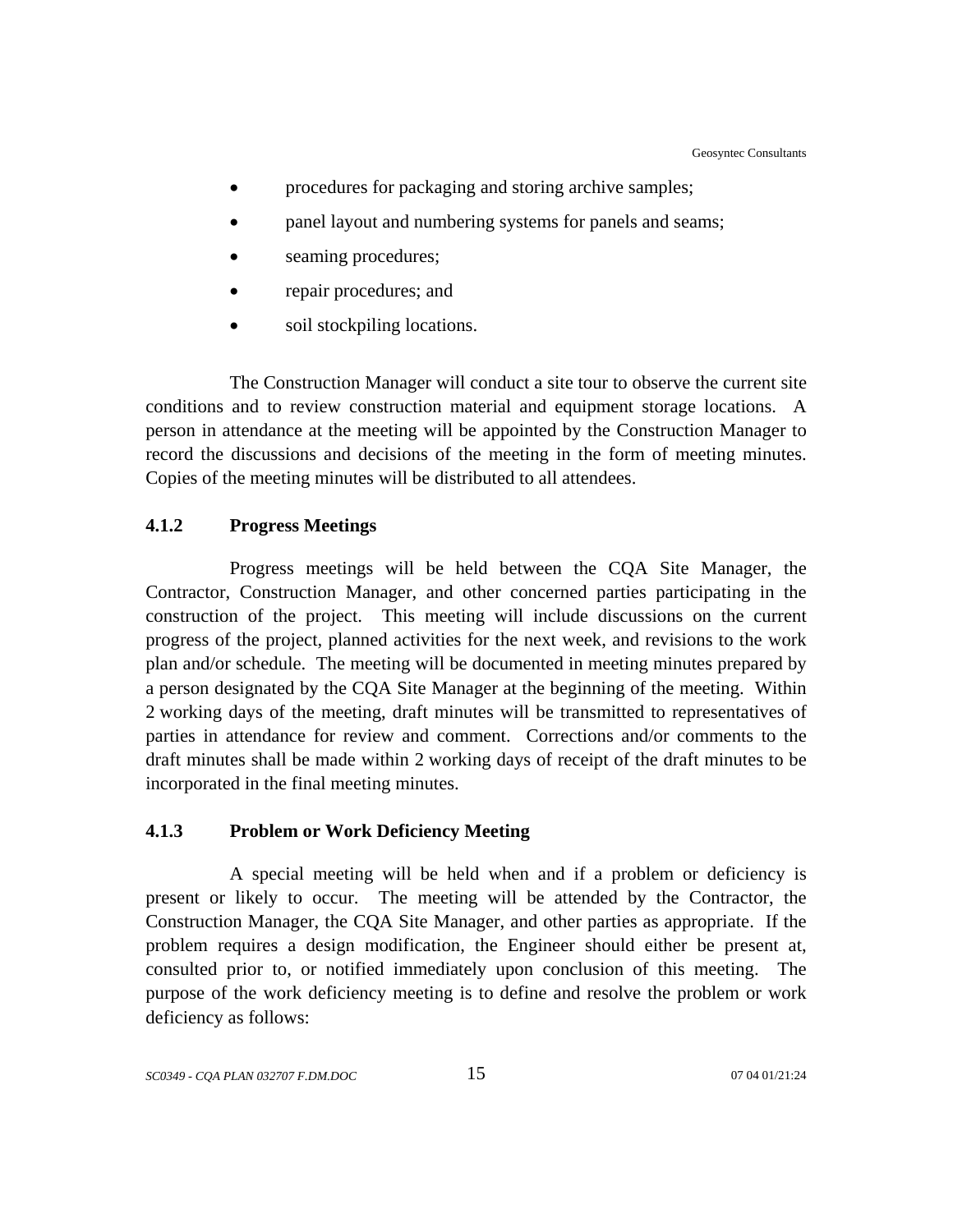- define and discuss the problem or deficiency;
- review alternative solutions;
- select a suitable solution agreeable to all parties; and
- implement an action plan to resolve the problem or deficiency.

The Construction Manager will appoint one attendee to record the discussions and decisions of the meeting. The meeting record will be documented in the form of meeting minutes and copies will be distributed to all affected parties. A copy of the minutes will be retained in facility records.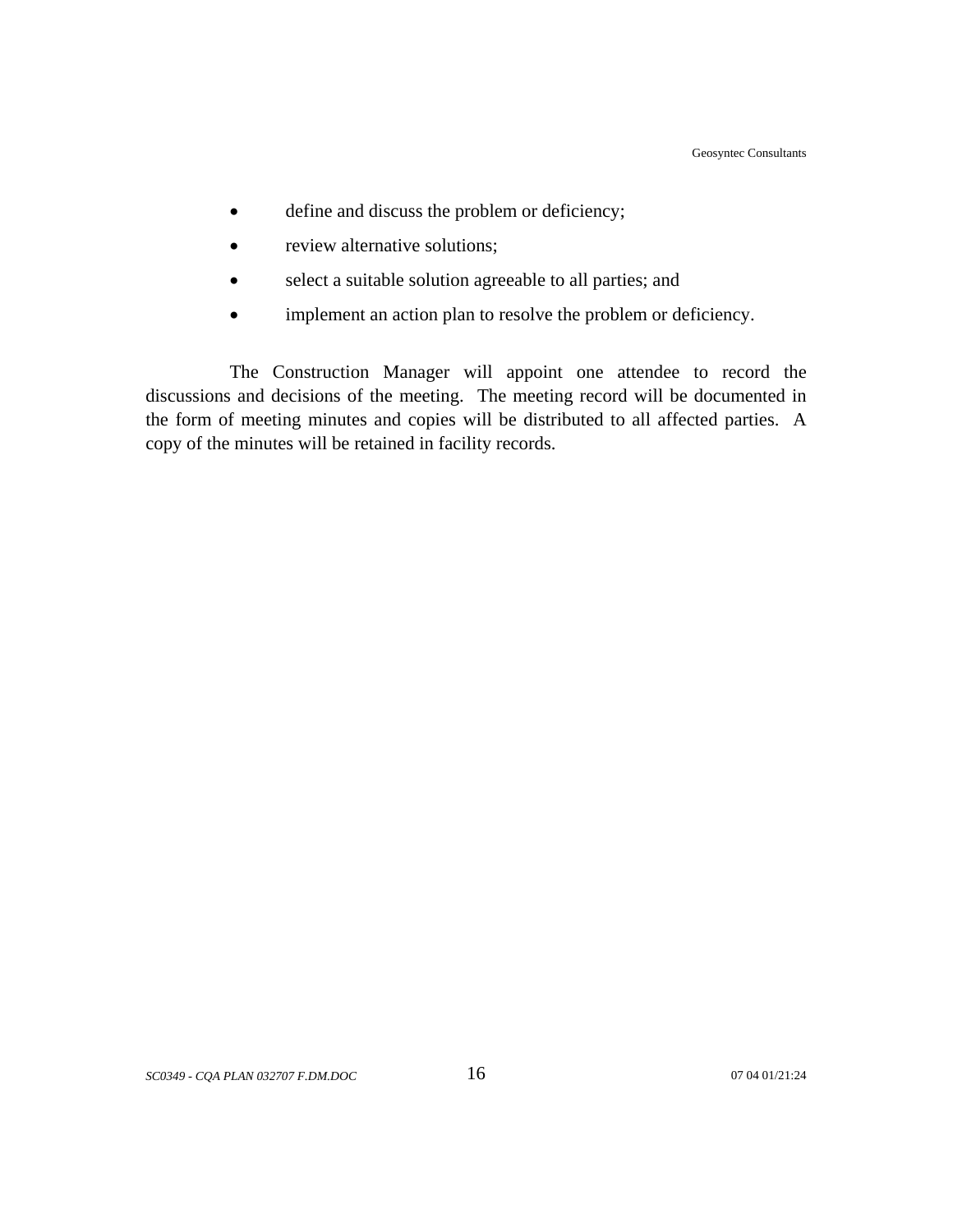## **5. DOCUMENTATION**

## **5.1 Overview**

An effective CQA Plan depends largely on recognition of all construction activities that should be monitored and on assigning responsibilities for the monitoring of each activity. This is most effectively accomplished and verified by the documentation of quality assurance activities. The CQA Consultant will document that quality assurance requirements have been addressed and satisfied.

The CQA Site Manager will provide the Construction Manager with signed descriptive remarks, data sheets, and logs to verify that monitoring activities have been carried out. The CQA Site Manager will also maintain, at the job site, a complete file of *Drawings* and *Technical Specifications*, a CQA Plan, checklists, test procedures, daily logs, and other pertinent documents.

## **5.2 Daily Recordkeeping**

Preparation of daily CQA documentation will consist of daily field reports prepared by the CQA Site Manager which may include CQA monitoring logs and testing data sheets. This information may be regularly submitted to and reviewed by the Construction Manager. Daily field reports will include documentation of the observed activities during each day of activity. The daily field reports may include monitoring logs and testing data sheets. At a minimum, these logs and data sheets will include the following information:

- the date, project name, location, and other identification;
- a summary of the weather conditions;
- a summary of locations where construction is occurring:
- equipment and personnel on the project;
- a summary of meetings held and attendees;
- a description of materials used and references of results of testing and documentation;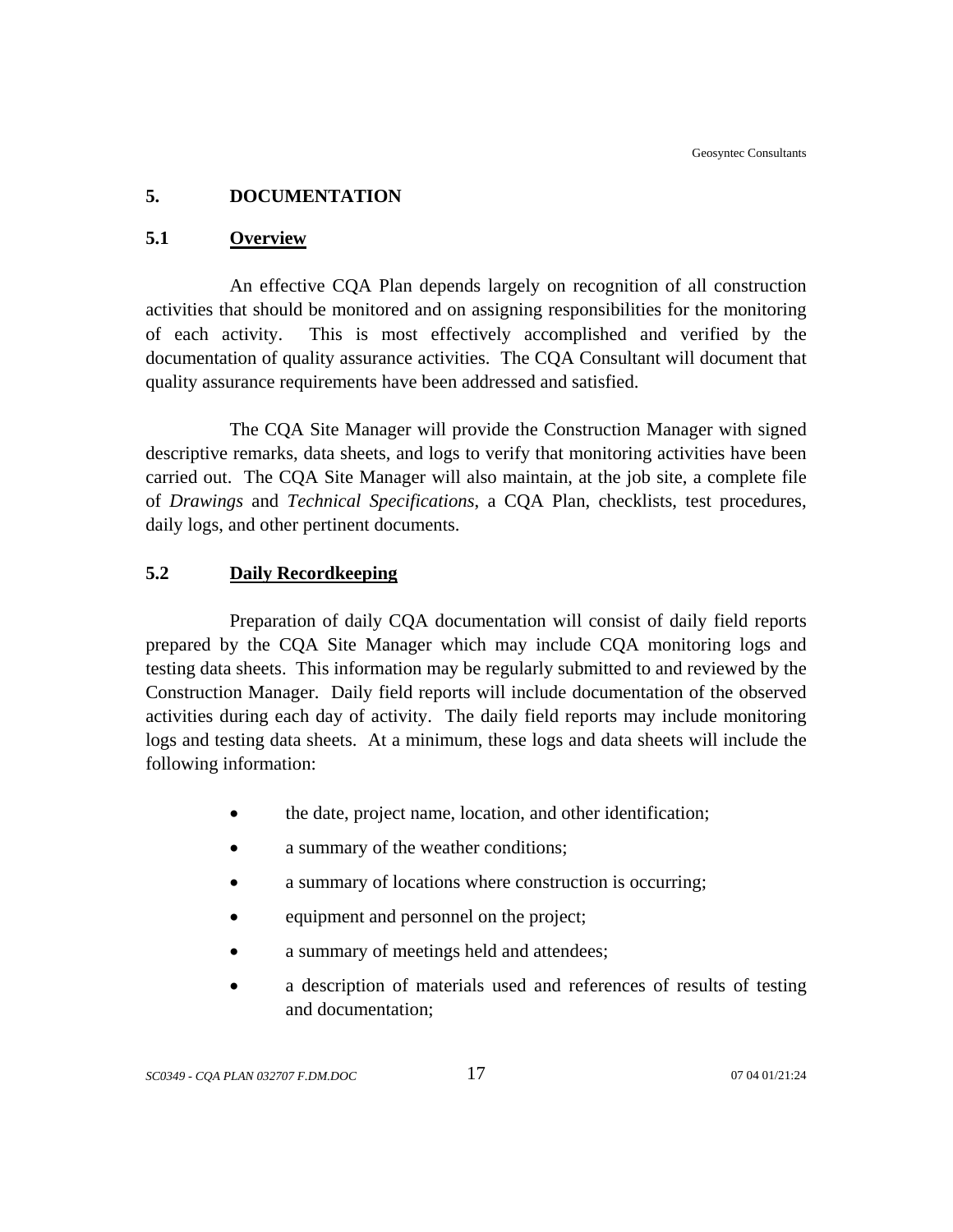- identification of deficient work and materials;
- results of re-testing corrected "deficient work;"
- an identifying sheet number for cross referencing and document control;
- descriptions and locations of construction monitored;
- type of construction and monitoring performed;
- description of construction procedures and procedures used to evaluate construction;
- a summary of test data and results;
- calibrations or re-calibrations of test equipment and actions taken as a result of re-calibration;
- decisions made regarding acceptance of units of work and/or corrective actions to be taken in instances of substandard testing results;
- a discussion of agreements made between the interested parties which may affect the work; and
- signature of the respective CQA Site Manager.

## **5.3 Construction Problems and Resolution Data Sheets**

Construction Problems and Resolution Data Sheets, to be submitted with the daily field reports prepared by the CQA Site Manager, describing special construction situations, will be cross-referenced with daily field reports, specific observation logs, and testing data sheets and will include the following information, where available:

- an identifying sheet number for cross-referencing and document control;
- a detailed description of the situation or deficiency;
- the location and probable cause of the situation or deficiency;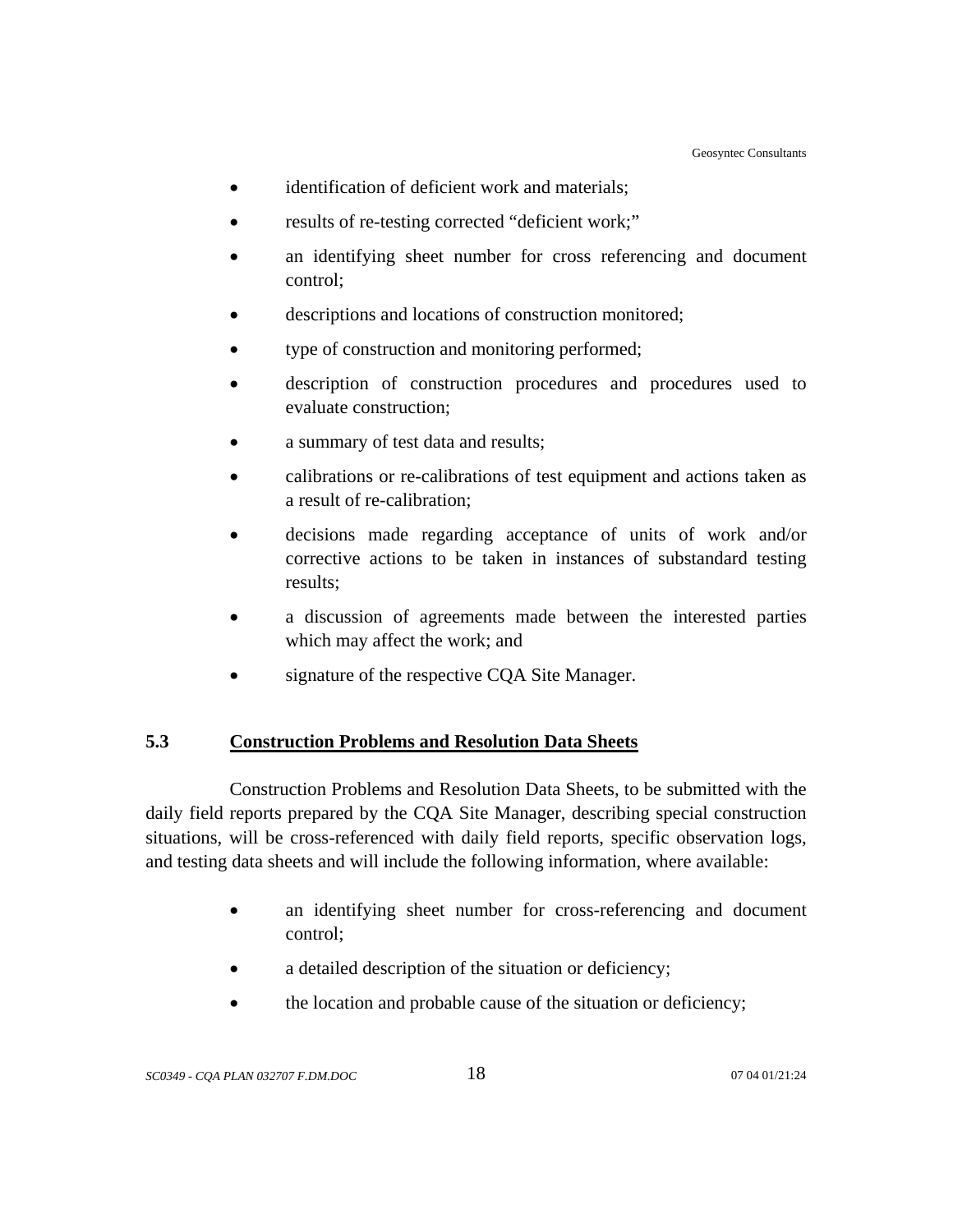- how and when the situation or deficiency was found or located;
- documentation of the response to the situation or deficiency;
- final results of responses;
- measures taken to prevent a similar situation from occurring in the future; and
- signature of the CQA Site Manager and a signature indicating concurrence by the Construction Manager.

The Construction Manager will be made aware of significant recurring nonconformance with the *Drawings*, *Technical Specifications*, or CQA Plan. The cause of the nonconformance will be determined and appropriate changes in procedures or specifications will be recommended. These changes will be submitted to the Construction Manager for approval. When this type of evaluation is made, the results will be documented and any revision to procedures or specifications will be approved by the Contractor and Engineer.

A summary of supporting data sheets, along with final testing results and the CQA Site Manager's approval of the work, will be required upon completion of construction.

#### **5.4 Photographic Documentation**

Photographs will be taken and documented in order to serve as a pictorial record of work progress, problems, and mitigation activities. These records will be presented to the Construction Manager upon completion of the project. Photographic reporting data sheets, where used, will be cross-referenced with observation and testing data sheet(s), and/or construction problem and solution data sheet(s).

## **5.5 Design and/or Specifications Changes**

Design and/or specifications changes may be required during construction. In such cases, the CQA Site Manager will notify the Engineer. Design and/or specification changes will be made with the written agreement of the Engineer and will take the form of an addendum to the *Drawings* and *Technical Specifications*.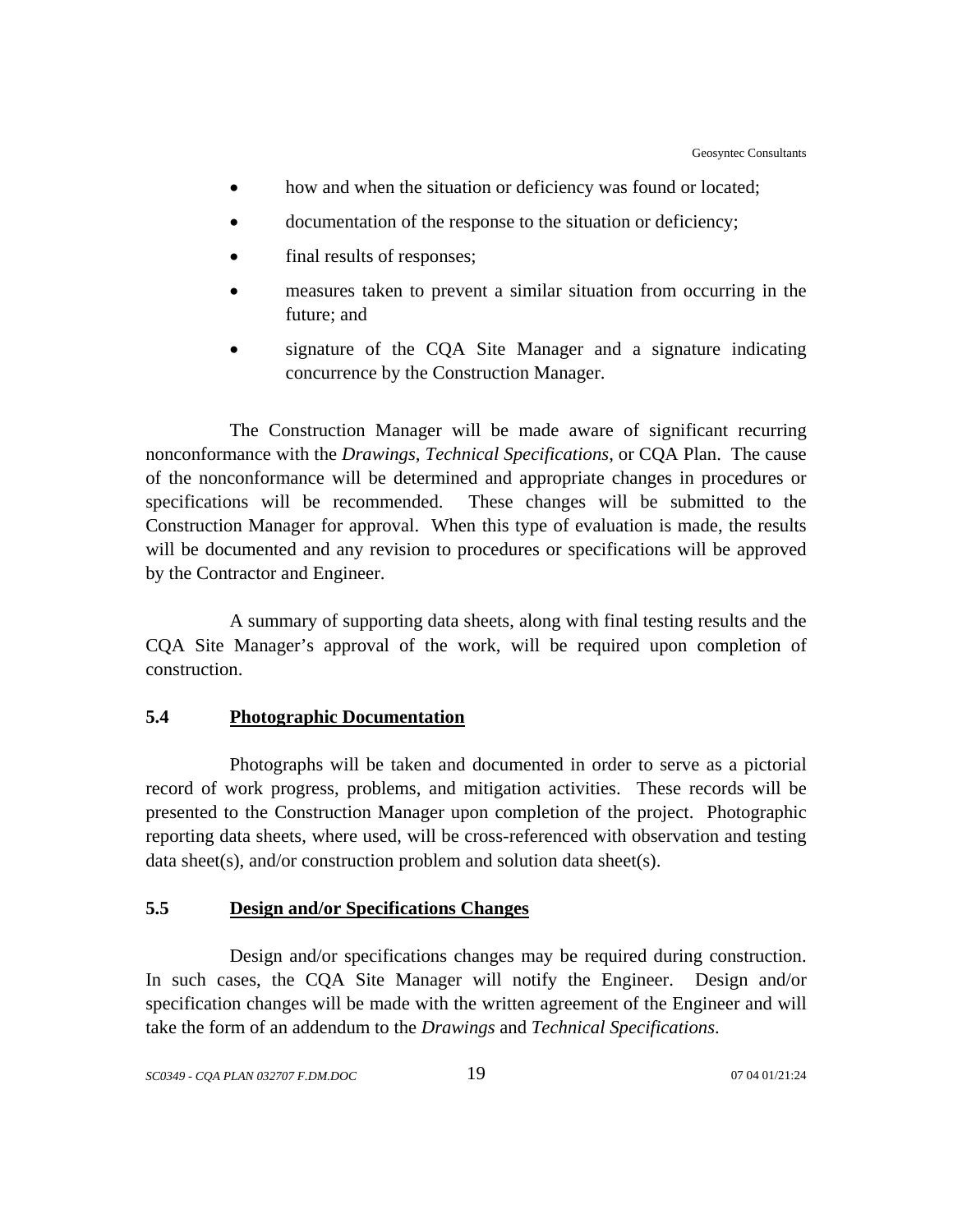## **5.6 CQA Report**

At the completion of the Project, the CQA Consultant will submit to the Owner a CQA report signed and sealed by the Professional Engineer licensed in the State of Utah. The CQA report will acknowledge: (i) that the work has been performed in compliance with the *Drawings* and *Technical Specifications*; (ii) physical sampling and testing has been conducted at the appropriate frequencies; and (iii) that the summary document provides the necessary supporting information. At a minimum, this report will include:

- MQC documentation;
- a summary report describing the CQA activities and indicating compliance with the *Drawings* and *Technical Specifications* which is signed and sealed by the CQA Officer;
- a summary of CQA/CQC testing, including failures, corrective measures, and retest results;
- Contractor and Installer personnel resumes and qualifications as necessary;
- documentation that the geomembrane trial seams were performed in general accordance with the CQA Plan and *Technical Specifications*;
- documentation that field seams were non-destructively tested using a method in general accordance with the applicable test standards;
- documentation that nondestructive testing was monitored by the CQA Consultant, that the CQA Consultant informed the Geosynthetic Installer of any required repairs, and that the CQA Consultant monitored the seaming and patching operations for uniformity and completeness;
- records of sample locations, the name of the individual conducting the tests, and the results of tests;
- *Record Drawings* as provided by the Surveyor;
- daily field reports.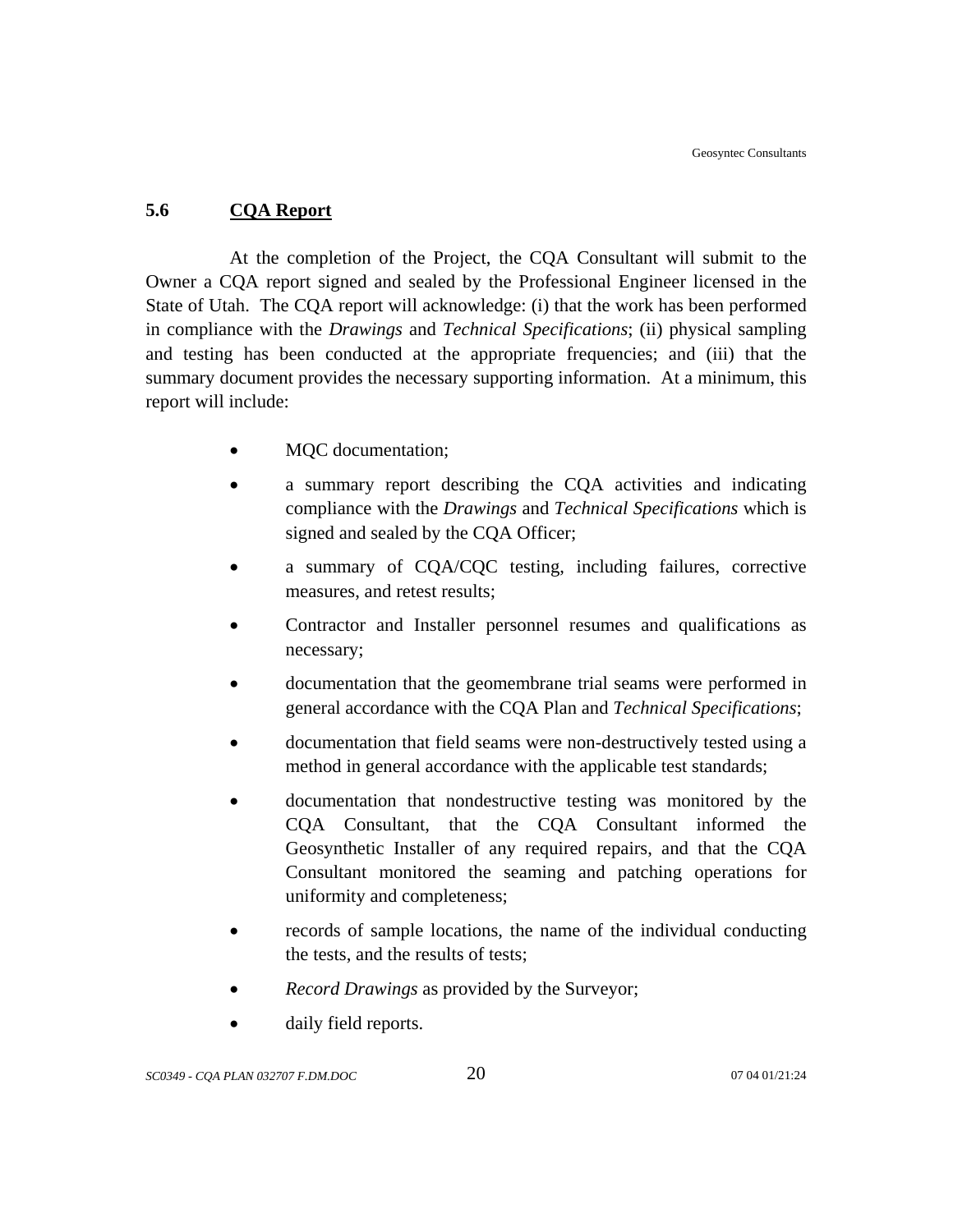The *Record Drawings* will include scale drawings depicting the location of the construction and details pertaining to the extent of construction (e.g., plan dimensions and appropriate elevations). *Record Drawings* and required base maps will be prepared by a qualified Professional Land Surveyor registered in the State of Utah. These documents will be reviewed by the CQA Consultant and included as part of the CQA Report.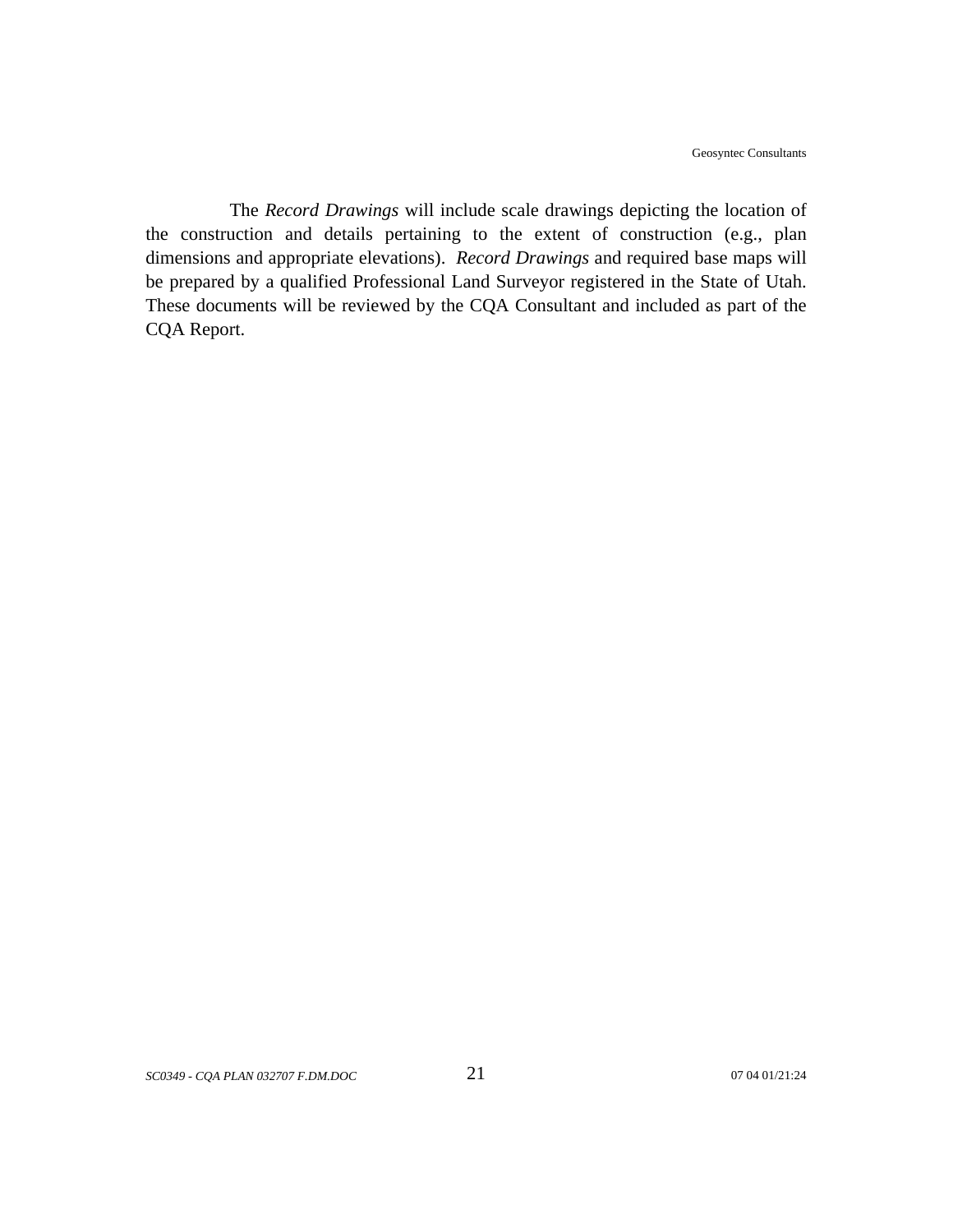## **6. EARTHWORK**

#### **6.1 Introduction**

This section prescribes the CQA activities to be performed to monitor that prepared subgrade is constructed in general accordance with *Drawings* and *Technical Specifications*. The prepared subgrade construction procedures to be monitored by the CQA Consultant, if required, shall include:

- vegetation removal;
- subgrade preparation;
- fine-grading; and
- anchor trench excavation and backfill.

## **6.2 Subgrade Soil Testing Activities**

Testing of subgrade soil to be used for subgrade, if required to attain grade, will be performed for material conformance. The CQA Laboratory will perform the conformance testing and CQC testing. Subgrade soil testing will be conducted in general accordance with the current versions of the corresponding American Society for Testing and Materials (ASTM) test procedures. The test methods indicated in Table 1 are those that will be used for this testing unless the test methods are updated or revised prior to construction. Revisions to the test methods will be reviewed and approved by the Engineer and the CQA Site Manager prior to their usage.

#### **6.2.1 Sample Frequency**

The frequency of subgrade soil testing for material qualification and material conformance will conform to the minimum frequencies presented in Table 1A. The frequency of subgrade soil testing shall conform to the minimum frequencies presented in Table 1B. The actual frequency of testing required will be increased by the CQA Site Manager, as necessary, if variability of materials is noted at the site, during adverse conditions, or to isolate failing areas of the construction.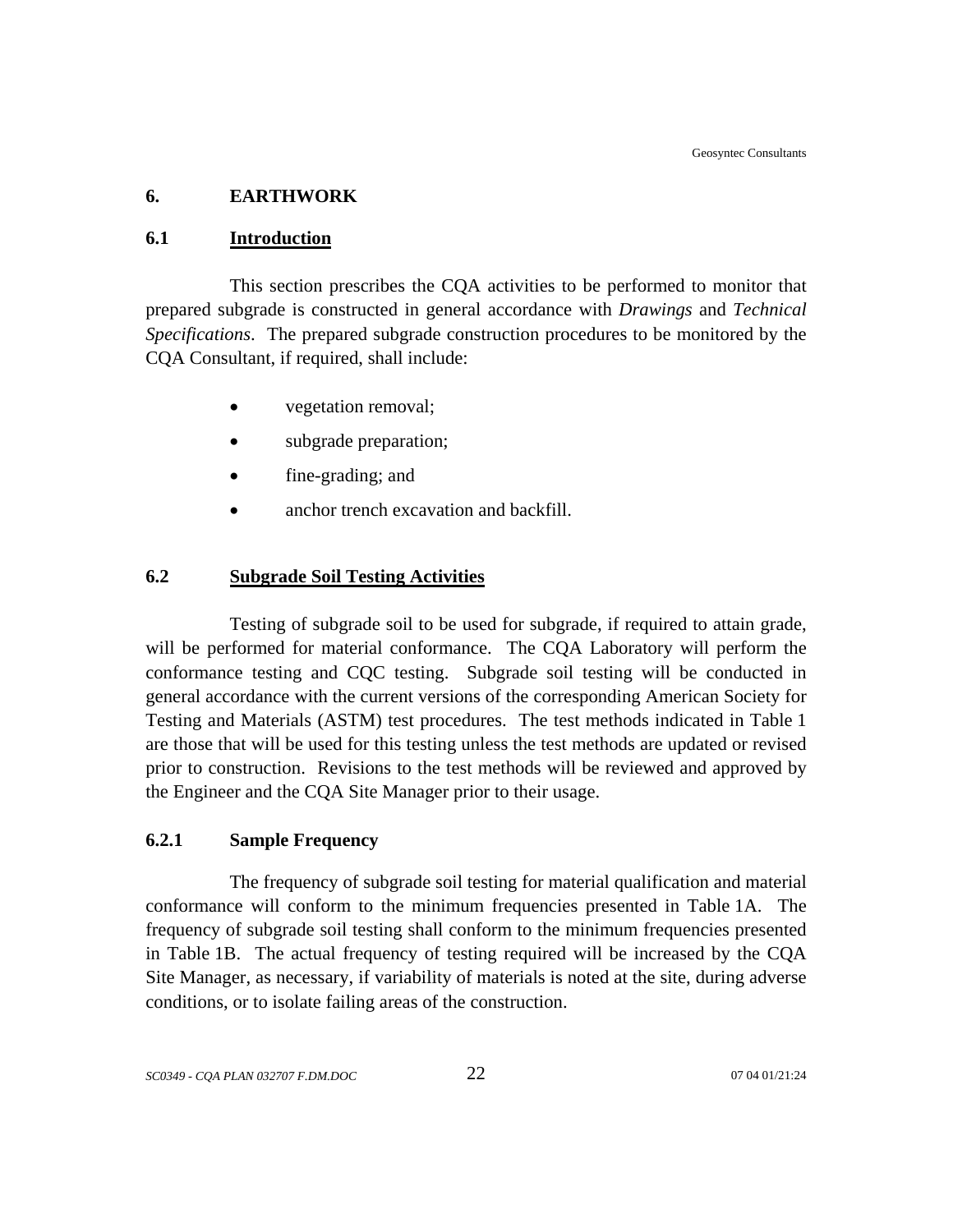#### **6.2.2 Sample Selection**

Sampling locations will be selected by the CQA Site Manager. Conformance samples will be obtained from borrow pits and/or stockpiles of material. The Contractor must plan the work and make subgrade soil available for sampling in a timely and organized manner so that the test results can be obtained before the material is installed. The CQA Site Manager must document sample locations so that failing areas can be immediately isolated. The CQA Site Manager will follow standard sampling procedures to obtain representative samples of the proposed subgrade soil materials.

## **6.3 CQA Monitoring Activities**

#### **6.3.1 Vegetation Removal**

The CQA Site Manager will monitor and document that vegetation is sufficiently cleared and grubbed in areas where geosynthetics are to be placed. Vegetation removal shall be performed as described in the *Technical* Specification and the *Drawings*.

#### **6.3.2 Grading**

 Construction of the Cell 4A liner system will require minor re-grading in certain areas. The CQA Site Manager shall monitor and document that site re-grading performed meets the requirements of the *Technical Specifications* and the *Drawings*. At a minimum, the CQA Site Manager shall monitor that:

- the subgrade surface is free of sharp rocks, debris, and other undesirable materials;
- the subgrade surface is smooth and uniform by visually monitoring proof rolling activities; and
- the subgrade surface meets the lines and grades shown on the *Drawings*.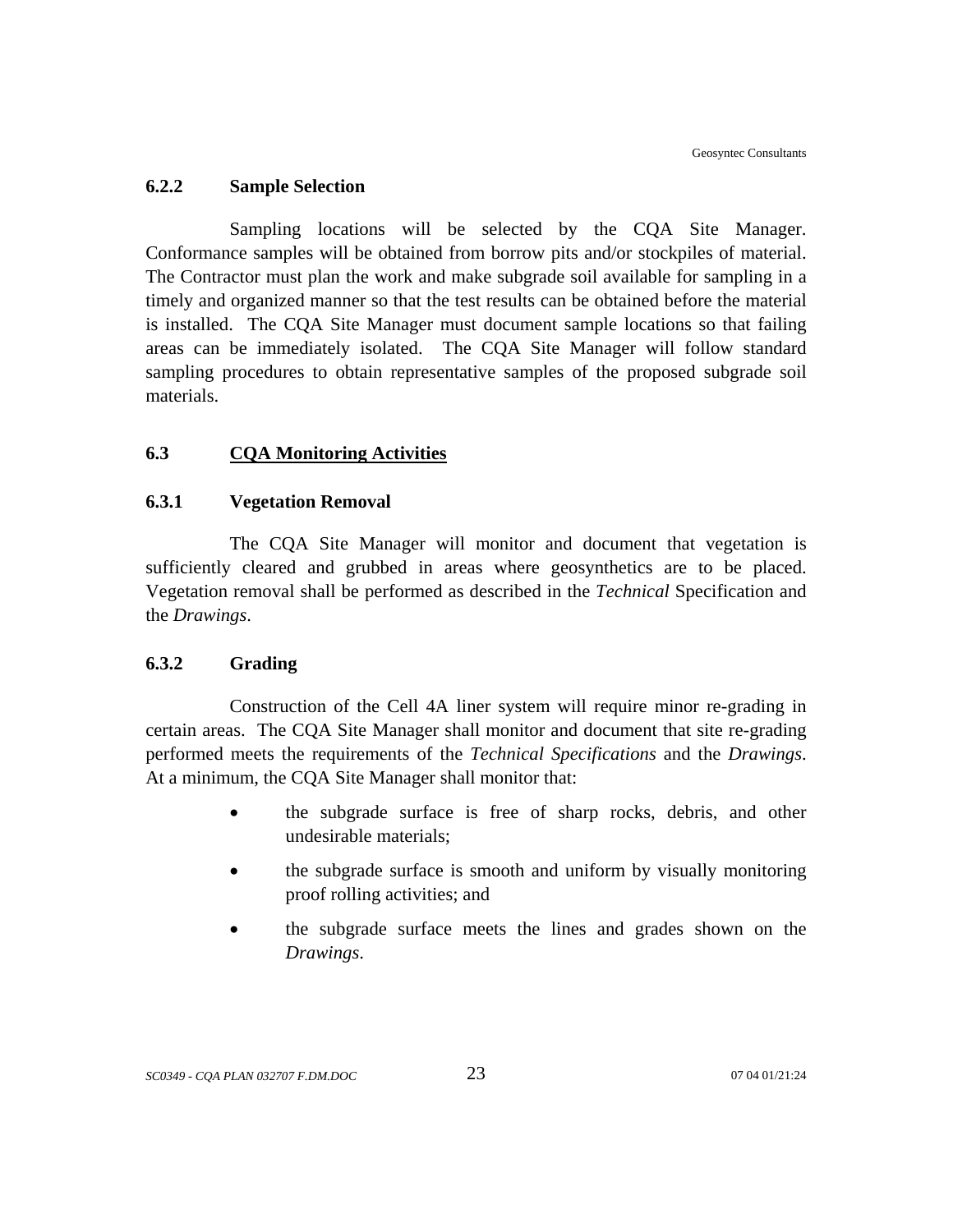#### **6.3.3 Subgrade Soil**

During construction, the CQA Site Manager will monitor the subgrade soil placement and compaction methods are consistent with the requirements specified in the *Technical Specifications* and the *Drawings*. The CQA Site Manager will monitor, at a minimum, that:

- the subgrade soil is free of debris and other undesirable materials and that particles are no larger than 6-inches in longest dimension;
- the subgrade soil is constructed to the lines and grades shown on the *Drawings*; and
- compaction requirements are met as specified in the *Technical Specifications.*

## **6.3.4 Anchor Trench Construction**

During construction, the CQA Site Manager will monitor the anchor trench excavation and backfill methods are consistent with the requirements specified in the *Technical Specifications* and the *Drawings*. The CQA Site Manager will monitor, at a minimum, that:

- the anchor trench is free of sharp rocks, debris and other undesirable materials and that particles are no larger than 6-inches in longest dimension;
- the anchor trench is constructed to the lines and grades shown on the *Drawings*; and
- compaction requirements are met, through visual observations, as specified in the *Technical Specifications.*

## **6.4 Deficiencies**

If a defect is discovered in the earthwork product, the CQA Site Manager will immediately determine the extent and nature of the defect. If the defect is indicated by an unsatisfactory test result, the CQA Site Manager will determine the extent of the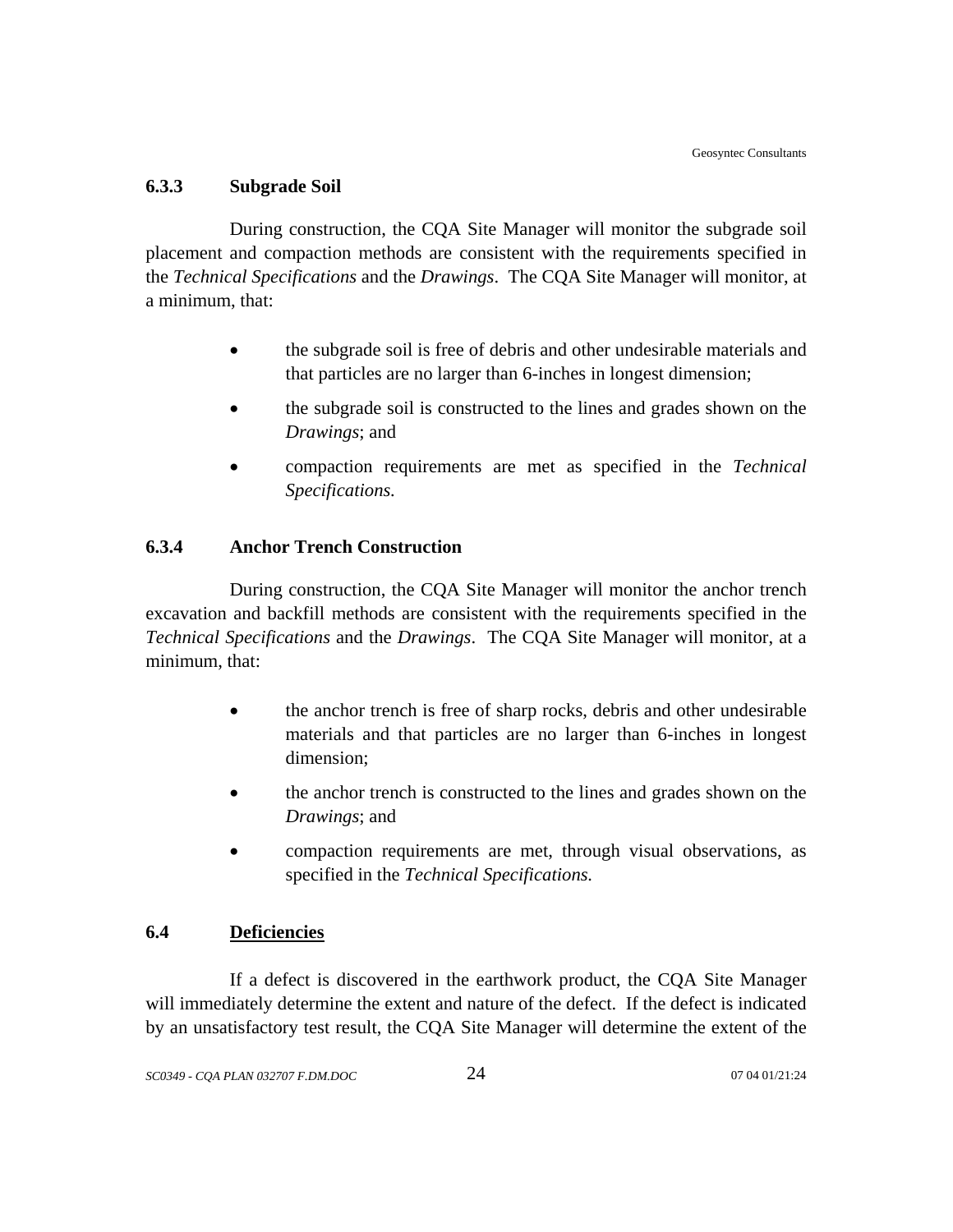defective area by additional tests, observations, a review of records, or other means that the CQA Site Manager deems appropriate. If the defect is related to adverse site conditions, such as overly wet soils or non-conforming particle sizes, the CQA Site Manager will define the limits and nature of the defect.

#### **6.4.1 Notification**

After evaluating the extent and nature of a defect, the CQA Site Manager will notify the Construction Manager and Contractor and schedule appropriate reevaluation when the work deficiency is to be corrected.

#### **6.4.2 Repairs and Re-Testing**

The Contractor will correct deficiencies to the satisfaction of the CQA Site Manager. If a project specification criterion cannot be met, or unusual weather conditions hinder work, then the CQA Site Manager will develop and present to the Construction Manager suggested solutions for his approval.

Re-evaluations by the CQA Site Manager shall continue until it is verified that defects have been corrected before any additional work is performed by the Contractor in the area of the deficiency.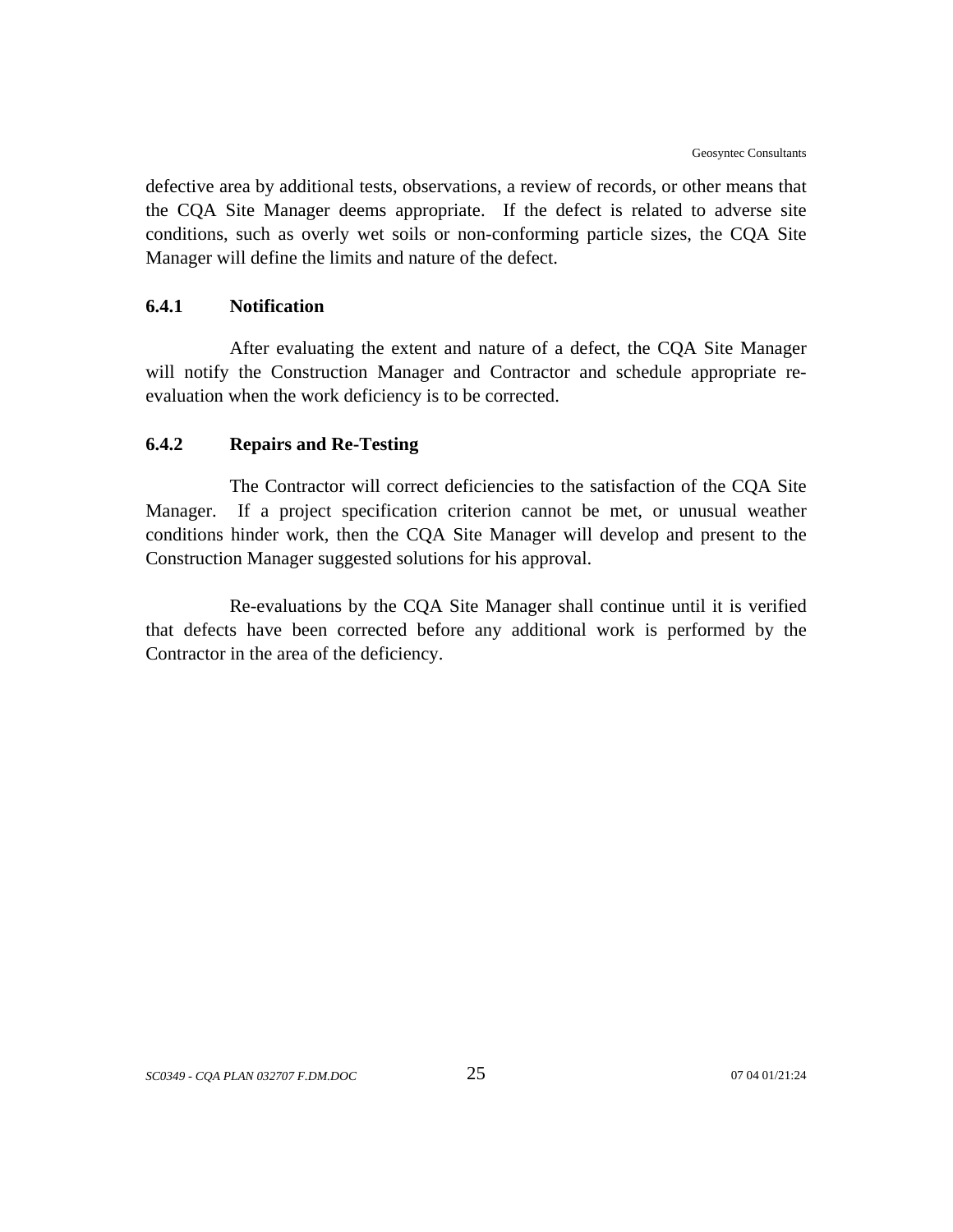## **7. DRAINAGE AGGREGATE**

#### **7.1 Introduction**

This section prescribes the CQA activities to be performed to monitor that drainage aggregates are constructed in general accordance with *Drawings* and *Technical Specifications*. The drainage aggregates construction procedures to be monitored by the CQA Consultant include drainage aggregate placement.

## **7.2 Testing Activities**

Aggregate testing will be performed for material qualification and material conformance. These two stages of testing are defined as follows:

- Material qualification tests are used to evaluate the conformance of a proposed aggregate source with the *Technical Specifications* for qualification of the source prior to construction.
- Aggregate conformance testing is used to evaluate the conformance of a particular batch of aggregate from a qualified source to the *Technical Specifications* prior to installation of the aggregate.

The Contractor will be responsible for submitting material qualification test results to the Construction Manager and to the CQA Site Manager for review. The CQA Laboratory will perform the conformance testing and CQC testing. Aggregate testing will be conducted in general accordance with the current versions of the corresponding American Society for Testing and Materials (ASTM) test procedures. The test methods indicated in Table 2 are those that will be used for this testing unless the test methods are updated or revised prior to construction. Revisions to the test methods will be reviewed and approved by the Engineer and the CQA Site Manager prior to their usage.

## **7.2.1 Sample Frequency**

The frequency of aggregate testing for material qualification and material conformance will conform to the minimum frequencies presented in Table 2A. The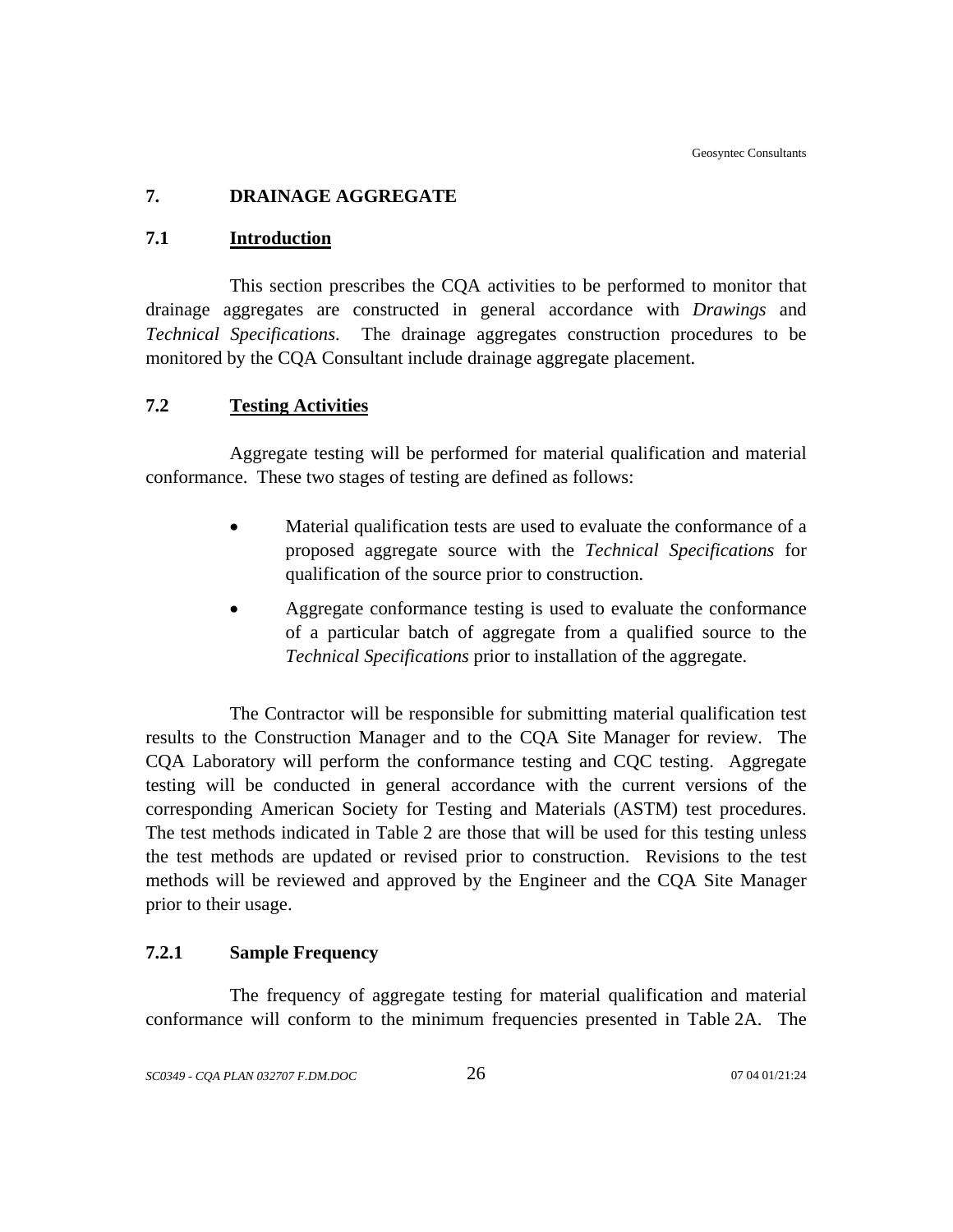frequency of aggregate testing shall conform to the minimum frequencies presented in Table 2B. The actual frequency of testing required will be increased by the CQA Site Manager, as necessary, if variability of materials is noted at the site, during adverse conditions, or to isolate failing areas of the construction.

## **7.2.2 Sample Selection**

With the exception of qualification samples, sampling locations will be selected by the CQA Site Manager. Conformance samples will be obtained from borrow pits and/or stockpiles of material. The Contractor must plan the work and make aggregate available for sampling in a timely and organized manner so that the test results can be obtained before the material is installed. The CQA Site Manager must document sample locations so that failing areas can be immediately isolated. The CQA Site Manager will follow standard sampling procedures to obtain representative samples of the proposed aggregate materials.

## **7.3 CQA Monitoring Activities**

## **7.3.1 Drainage Aggregate**

The CQA Site Manager will monitor and document the installation of the drainage aggregates. In general, monitoring of the installation of drainage aggregate includes the following activities:

- reviewing documentation of the material qualification test results provided by the Contractor;
- sampling and testing for conformance of the materials to the *Technical Specifications*;
- documenting that the drainage aggregates are installed using the specified equipment and procedures;
- documenting that the drainage aggregates are constructed to the lines and grades shown on the *Drawings*; and
- monitoring that the construction activities do not cause damage to underlying geosynthetic materials.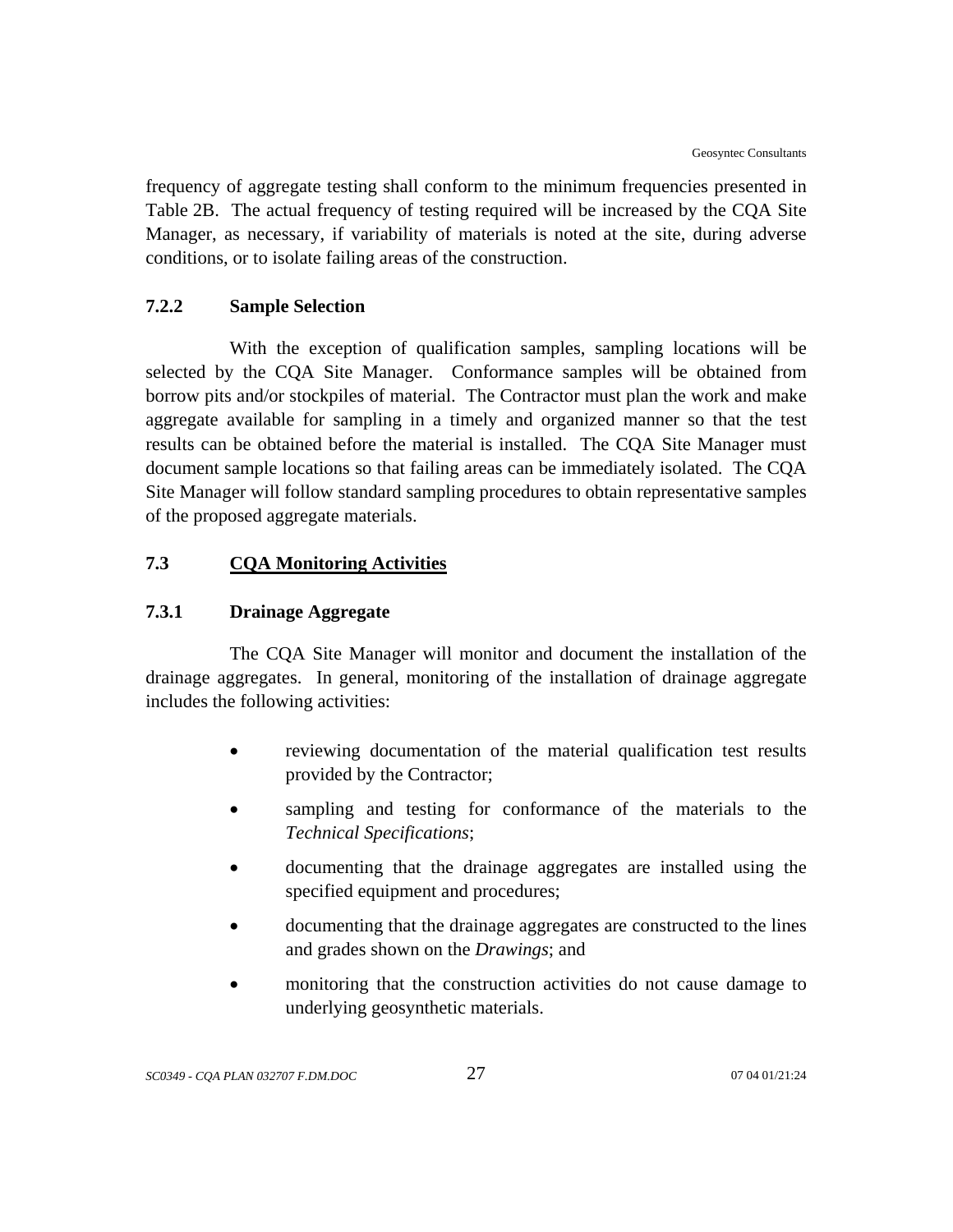#### **7.4 Deficiencies**

If a defect is discovered in the drainage aggregates, the CQA Site Manager will evaluate the extent and nature of the defect. If the defect is indicated by an unsatisfactory test result, the CQA Site Manager will determine the extent of the deficient area by additional tests, observations, a review of records, or other means that the CQA Site Manager deems appropriate.

## **7.4.1 Notification**

After evaluating the extent and nature of a defect, the CQA Site Manager will notify the Construction Manager and Contractor and schedule appropriate re-tests when the work deficiency is to be corrected.

## **7.4.2 Repairs and Re-testing**

The Contractor will correct the deficiency to the satisfaction of the CQA Site Manager. If a project specification criterion cannot be met, or unusual weather conditions hinder work, then the CQA Site Manager will develop and present to the Construction Manager suggested solutions for approval.

Re-tests recommended by the CQA Site Manager shall continue until it is verified that the defect has been corrected before any additional work is performed by the Contractor in the area of the deficiency. The CQA Site Manager will also verify that installation requirements are met and that submittals are provided.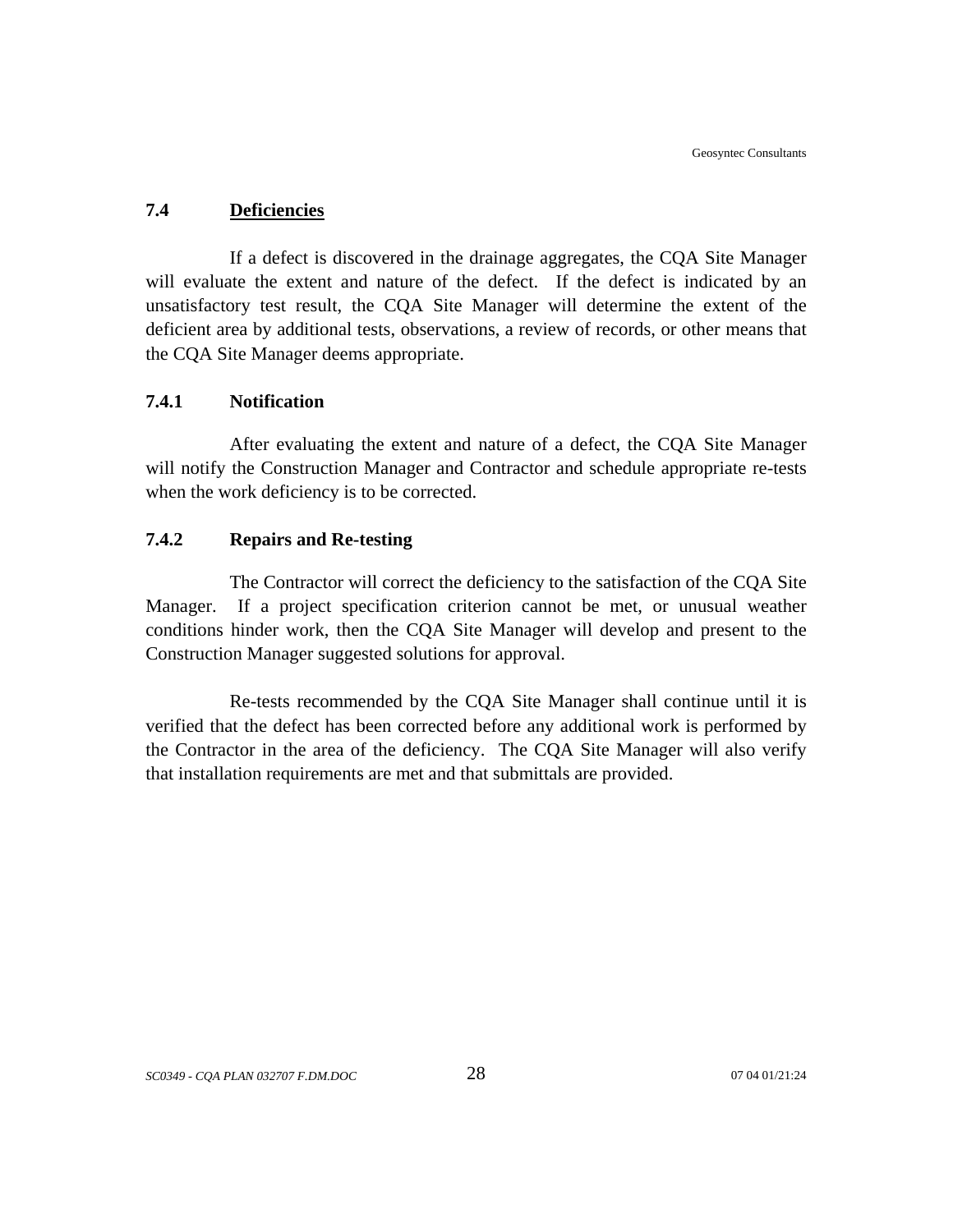# **8. POLYVINYL CHLORIDE (PVC) PIPE AND FITTINGS**

# **8.1 Material Requirements**

PVC pipe and fittings must conform to the requirements of the *Technical Specifications*. The CQA Consultant will document that the PVC pipe and fittings meet those requirements.

# **8.2 Manufacturer**

## **8.2.1 Submittals**

Prior to the installation of PVC pipe, the Manufacturer will provide to the CQA Consultant:

> • a properties' sheet including, at a minimum, all specified properties, measured using test methods indicated in the *Technical Specifications*, or equivalent; and

The CQA Consultant will document that:

- the property values certified by the Manufacturer meet the *Technical Specifications*; and
- the measurements of properties by the Manufacturer are properly documented and that the test methods used are acceptable.

# **8.3 Handling and Laying**

Care will be taken during transportation of the pipe such that it will not be cut, kinked, or otherwise damaged. Ropes, fabric, or rubber-protected slings and straps will be used when handling pipes. Chains, cables, or hooks inserted into the pipe ends will not be used. Two slings spread apart will be used for lifting each length of pipe. Pipe or fittings will not be dropped onto rocky or unprepared ground.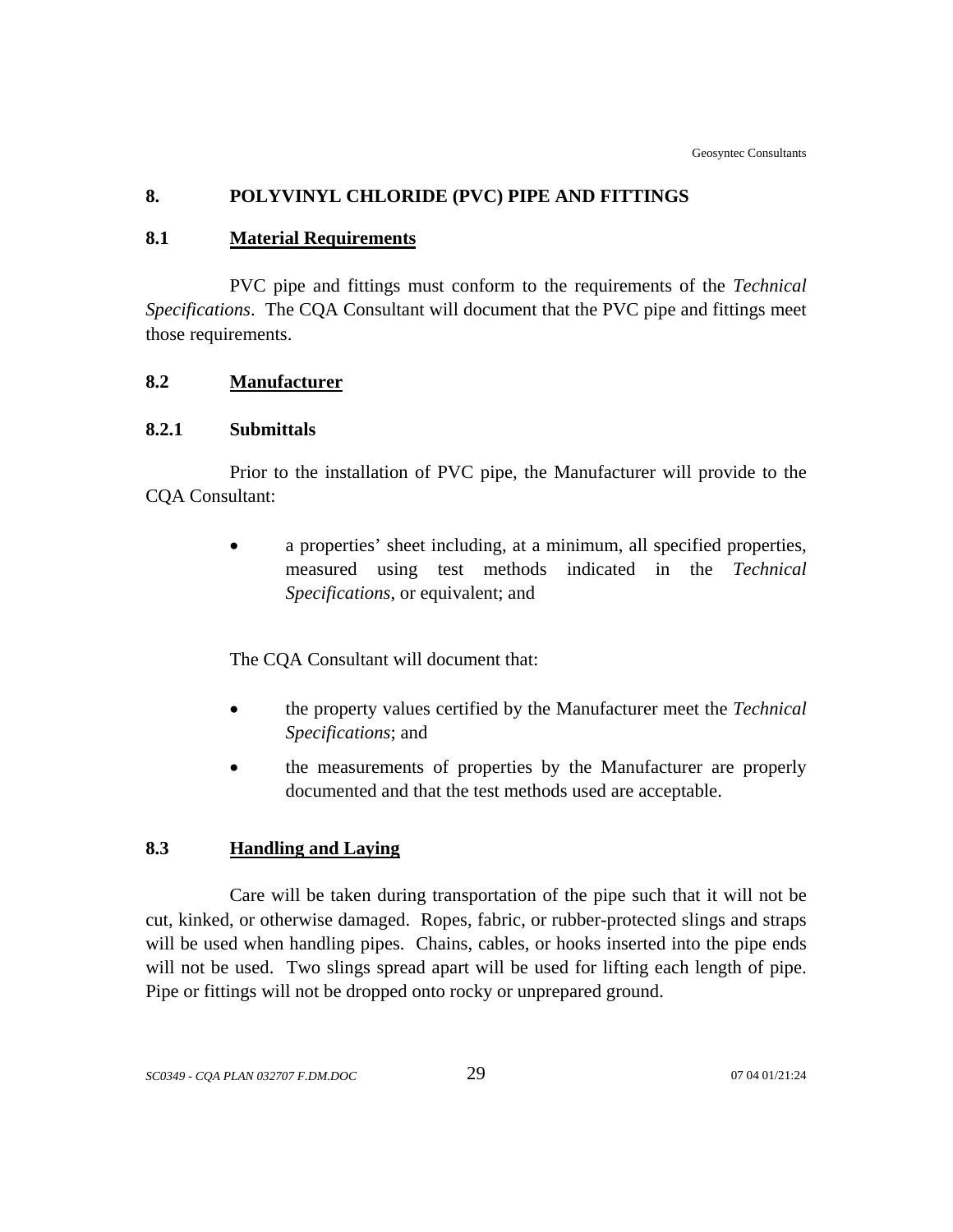Pipes will be handled and stored in general accordance with the Manufacturer's recommendation. The handling of joined pipe will be in such a manner that the pipe is not damaged by dragging it over sharp and cutting objects. Slings for handling the pipe will not be positioned at joints. Sections of the pipes with deep cuts and gouges will be removed and the ends of the pipe rejoined.

# **8.4 Perforations**

The CQA Site Manager shall monitor and document that the perforations of the PVC pipe conform to the requirements of the *Drawings* and the *Technical Specifications*.

### **8.5 Joints**

The CQA Monitor shall monitor and document that pipe and fittings are joined by the methods indicated in the *Technical Specifications*.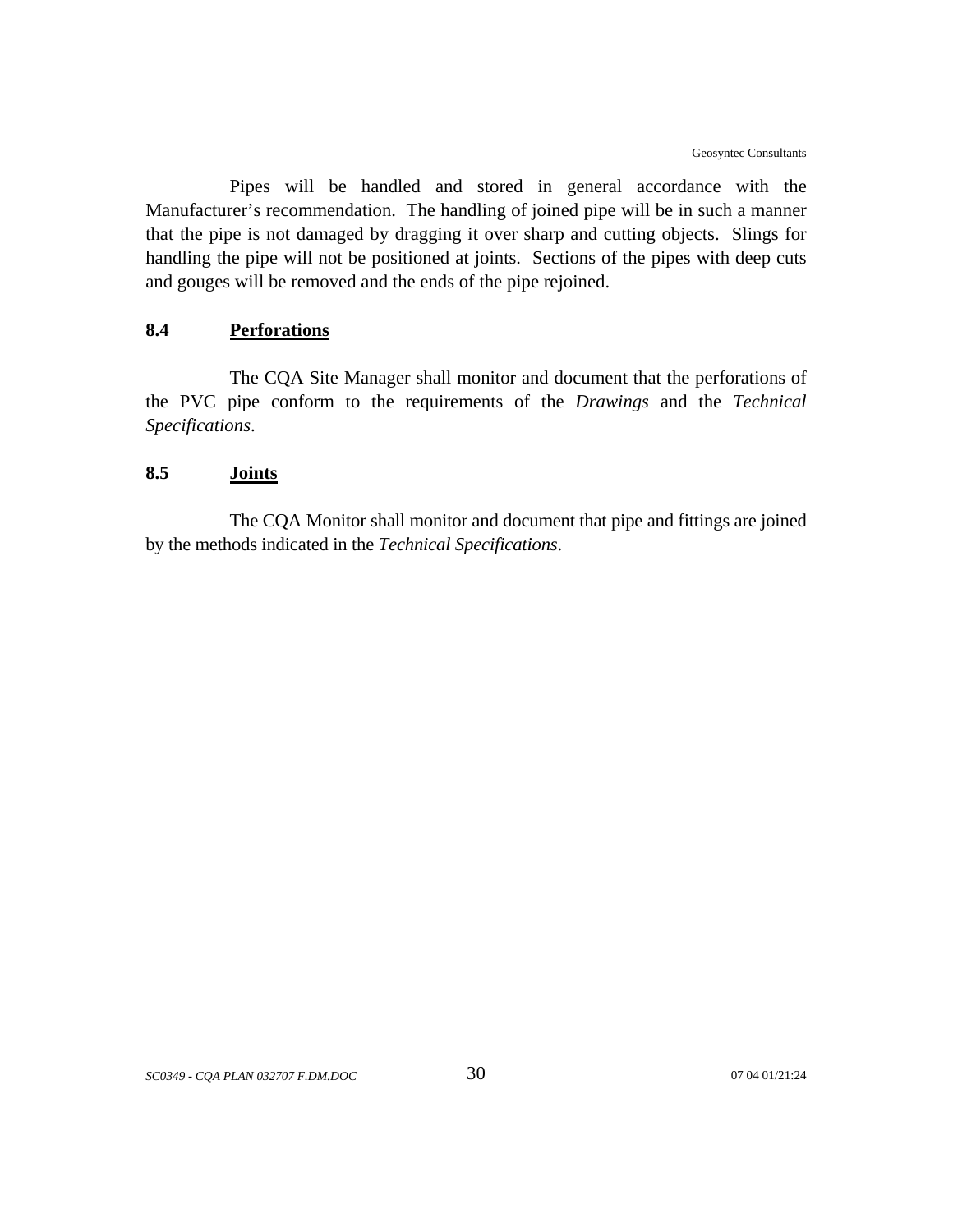## **9. GEOMEMBRANE**

### **9.1 General**

This section discusses and outlines the CQA activities to be performed for high density polyethylene (HDPE) geomembrane installation. The CQA Site Manager will review the *Drawings*, *Technical Specifications,* and any approved Addenda regarding this material.

# **9.2 Geomembrane Material Conformance**

### **9.2.1 Introduction**

The CQA Site Manager will document that the geomembrane delivered to the site meets the requirements of the *Technical Specifications* prior to installation. The CQA Site Manager will:

- review the manufacturer's submittals for compliance with the *Technical Specifications*;
- document the delivery and proper storage of geomembrane rolls; and
- conduct conformance testing of the rolls before the geomembrane is installed.

The following sections describe the CQA activities required to verify the conformance of geomembrane.

## **9.2.2 Review of Quality Control**

### 9.2.2.1 Material Properties Certification

The Manufacturer will provide the Construction Manager and the CQA Site Manager with the following: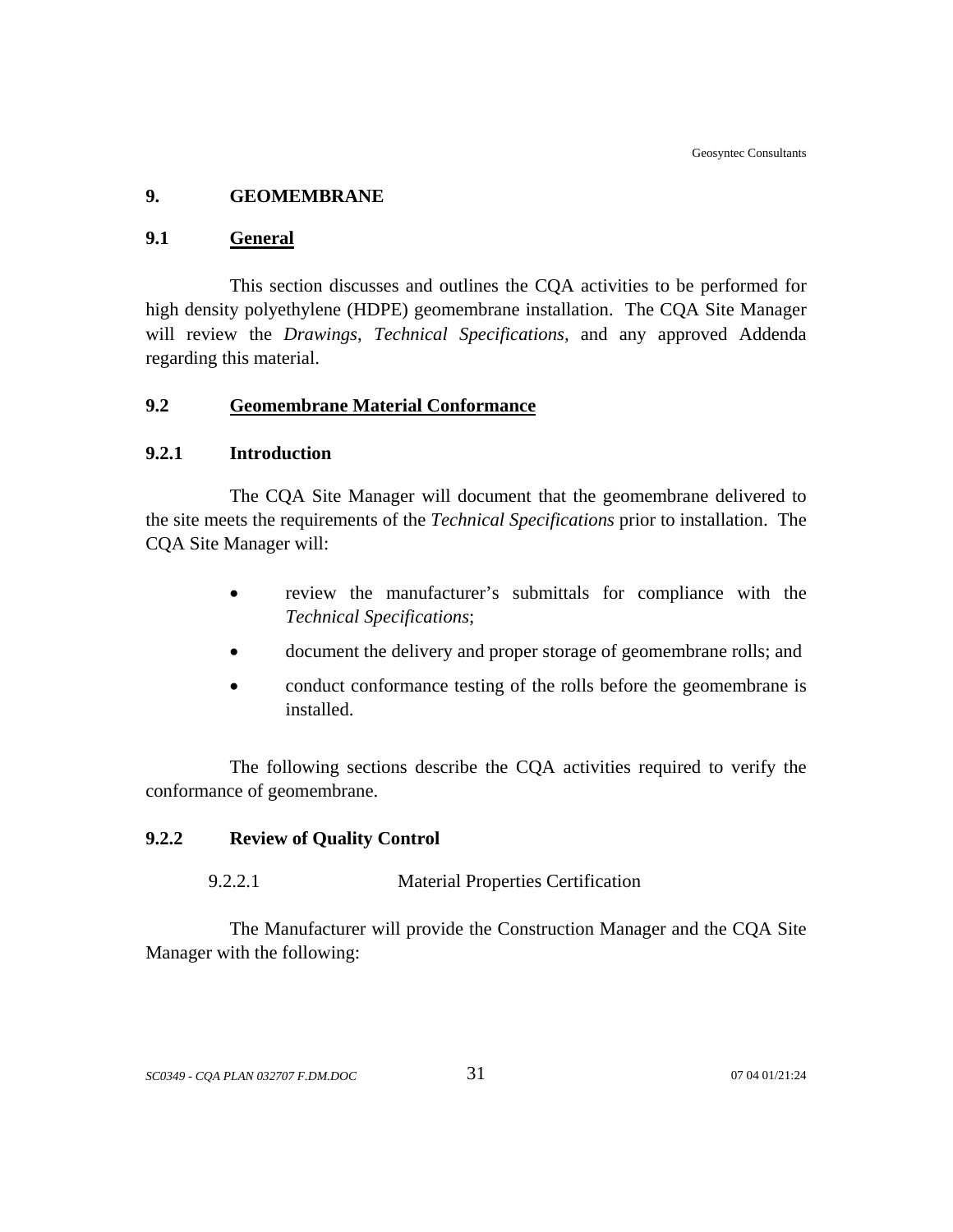- Property data sheets, including, at a minimum, all specified properties, measured using test methods indicated in the *Technical Specifications*, or equivalent;
- sampling procedures and results of testing.

The CQA Site Manager will document that:

- the property values certified by the Manufacturer meet all of the requirements of the *Technical Specifications*; and
- the measurements of properties by the Manufacturer are properly documented and that the test methods used are acceptable.

# 9.2.2.2 Geomembrane Roll MQC Certification

Prior to shipment, the Manufacturer will provide the Construction Manager and the CQA Site Manager with MQC certificates for every roll of geomembrane provided. The MQC certificates will be signed by a responsible party employed by the Geomembrane Manufacturer, such as the production manager. The MQC certificates shall include:

- roll numbers and identification; and
- results of MQC tests as a minimum, results will be given for thickness, specific gravity, carbon black content, carbon black dispersion, tensile properties, and puncture resistance evaluated in general accordance with the methods indicated in the *Technical Specifications* or equivalent methods approved by the Construction Manager.

The CQA Site Manager will document that: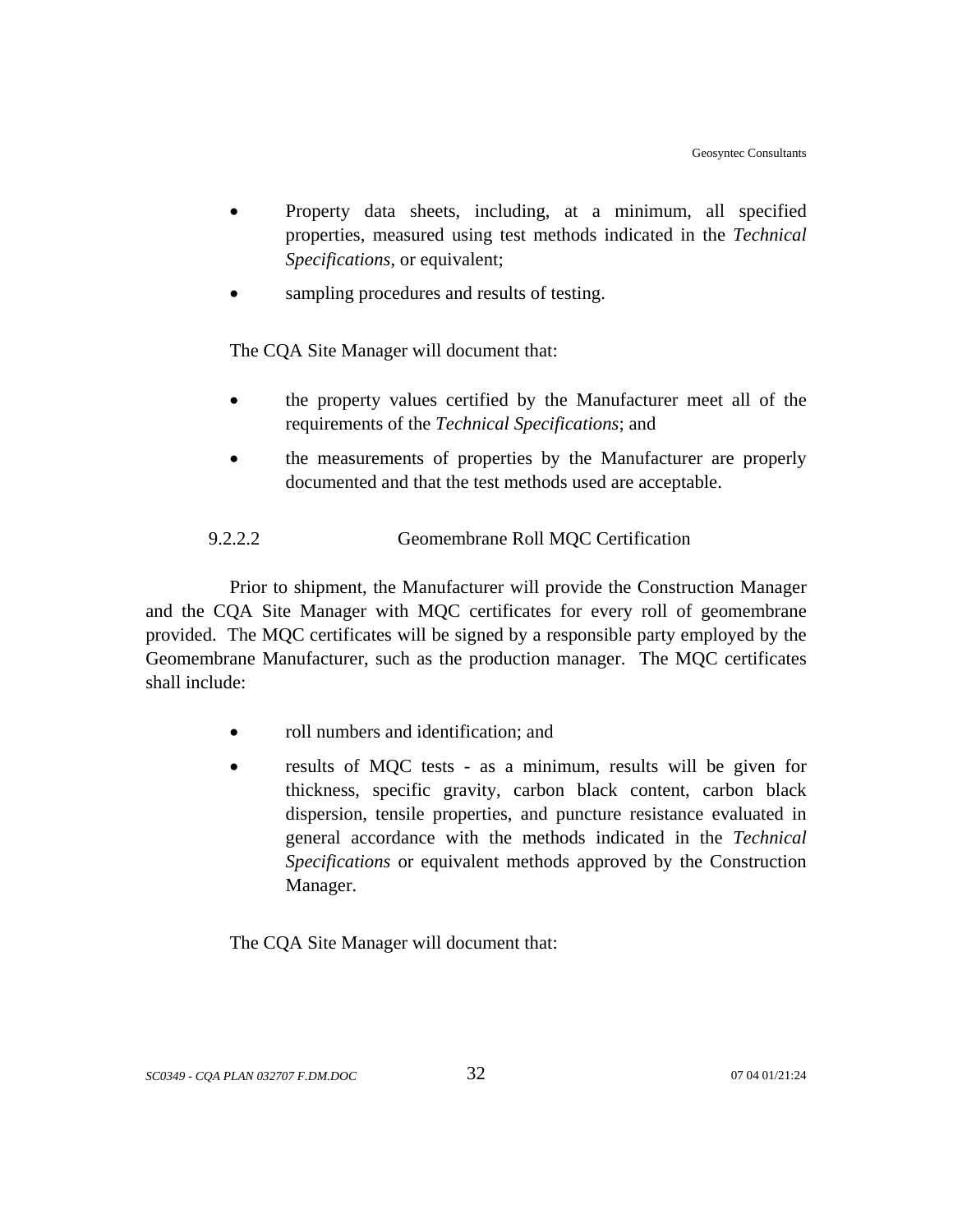- that MQC certificates have been provided at the specified frequency, and that the certificates identify the rolls related to the roll represented by the test results; and
- review the MOC certificates and monitor that the certified roll properties meet the specifications.

# **9.2.3 Conformance Testing**

The CQA Site Manager shall obtain conformance samples (at the manufacturing facility or site) at the specified frequency and forward them to the Geosynthetics CQA Laboratory for testing to monitor conformance to both the *Technical Specifications* and the list of properties certified by the Manufacturer. The test procedures will be as indicated in Table 3. Where optional procedures are noted in the test method, the requirements of the *Technical Specifications* will prevail.

Samples will be taken across the width of the roll and will not include the first linear 3 ft of material. Unless otherwise specified, samples will be 3 ft long by the roll width. The CQA Site Manager will mark the machine direction on the samples with an arrow along with the date and roll number. The required minimum sampling frequencies are provided in Table 3.

The CQA Site Manager will examine results from laboratory conformance testing and will report any non-conformance to the Construction Manager and the Geosynthetic Installer. The procedures prescribed in the *Technical Specifications* will be followed in the event of a failing conformance test.

## **9.3 Delivery**

### **9.3.1 Transportation and Handling**

The CQA Site Manager will document that the transportation and handling does not pose a risk of damage to the geomembrane.

Upon delivery of the rolls of geomembrane, the CQA Site Manager will document that the rolls are unloaded and stored on site as required by the *Technical*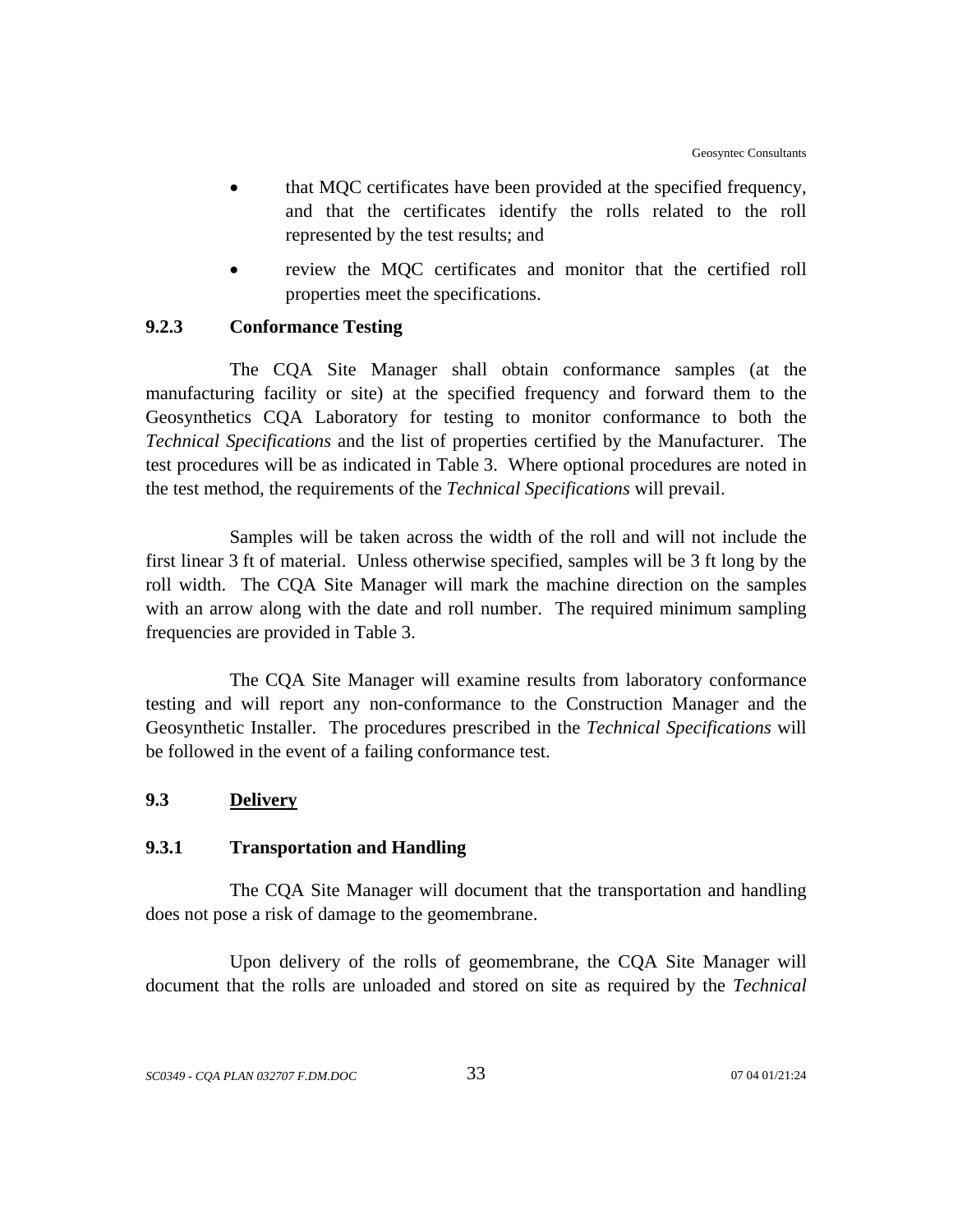*Specifications*. Damage caused by unloading will be documented by the CQA Site Manager and the damaged material shall not be installed.

## **9.3.2 Storage**

The Geosynthetic Installer will be responsible for the storage of the geomembrane on site. The Contractor will provide storage space in a location (or several locations) such that on-site transportation and handling are optimized, if possible, to limit potential damage.

The CQA Site Manager will document that storage of the geomembrane provides adequate protection against sources of damage.

# **9.4 Geomembrane Installation**

## **9.4.1 Introduction**

The CQA Consultant will document that the geomembrane installation is carried out in general accordance with the *Drawings, Technical Specifications,* and Manufacturer's recommendations.

### **9.4.2 Earthwork**

9.4.2.1 Surface Preparation

The CQA Site Manager will document that:

- the prepared subgrade meets the requirements of the *Technical Specifications* and has been approved; and
- placement of the overlying materials does not damage, create large wrinkles, or induce excessive tensile stress in any underlying geosynthetic materials.

The Geosynthetic Installer will certify in writing that the surface on which the geomembrane will be installed is acceptable. The Certificate of Acceptance, as presented in the *Technical Specifications*, will be signed by the Geosynthetic Installer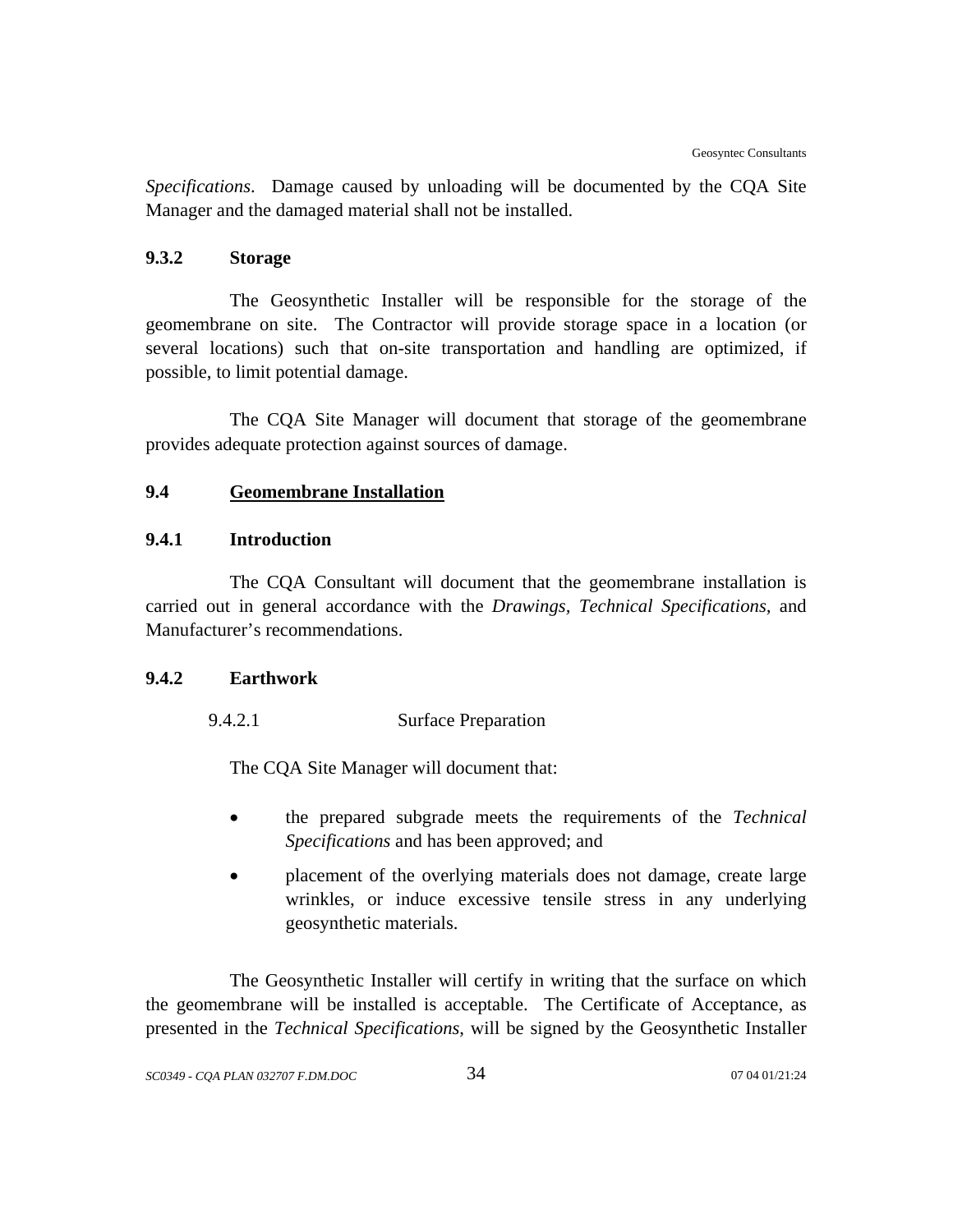and given to the CQA Site Manager prior to commencement of geomembrane installation in the area under consideration.

After the subgrade has been accepted by the Geosynthetic Installer, it will be the Geosynthetic Installer's responsibility to indicate to the Construction Manager any change in the subgrade soil condition that may require repair work. If the CQA Site Manager concurs with the Geosynthetic Installer, then the CQA Site Manager shall monitor and document that the subgrade soil is repaired before geosynthetic installation begins.

At any time before and during the geomembrane installation, the CQA Site Manager will indicate to the Construction Manager locations that may not provide adequate support to the geomembrane.

### 9.4.2.2 Geosynthetic Termination

The CQA Site Manager will document that the geosynthetic terminations (Anchor Trench) have been constructed in general accordance with the *Drawings*. Backfilling above the terminations will be conducted in general accordance with the *Technical Specifications*.

# **9.4.3 Geomembrane Placement**

### 9.4.3.1 Panel Identification

A field panel is the unit area of geomembrane which is to be seamed in the field, i.e., a field panel is a roll or a portion of roll cut in the field. It will be the responsibility of the CQA Site Manager to document that each field panel is given an "identification code" (number or letter-number) consistent with the Panel Layout Drawing. This identification code will be agreed upon by the Construction Manager, Geosynthetic Installer and CQA Site Manager. This field panel identification code will be as simple and logical as possible. Roll numbers established in the manufacturing plant must be traceable to the field panel identification code.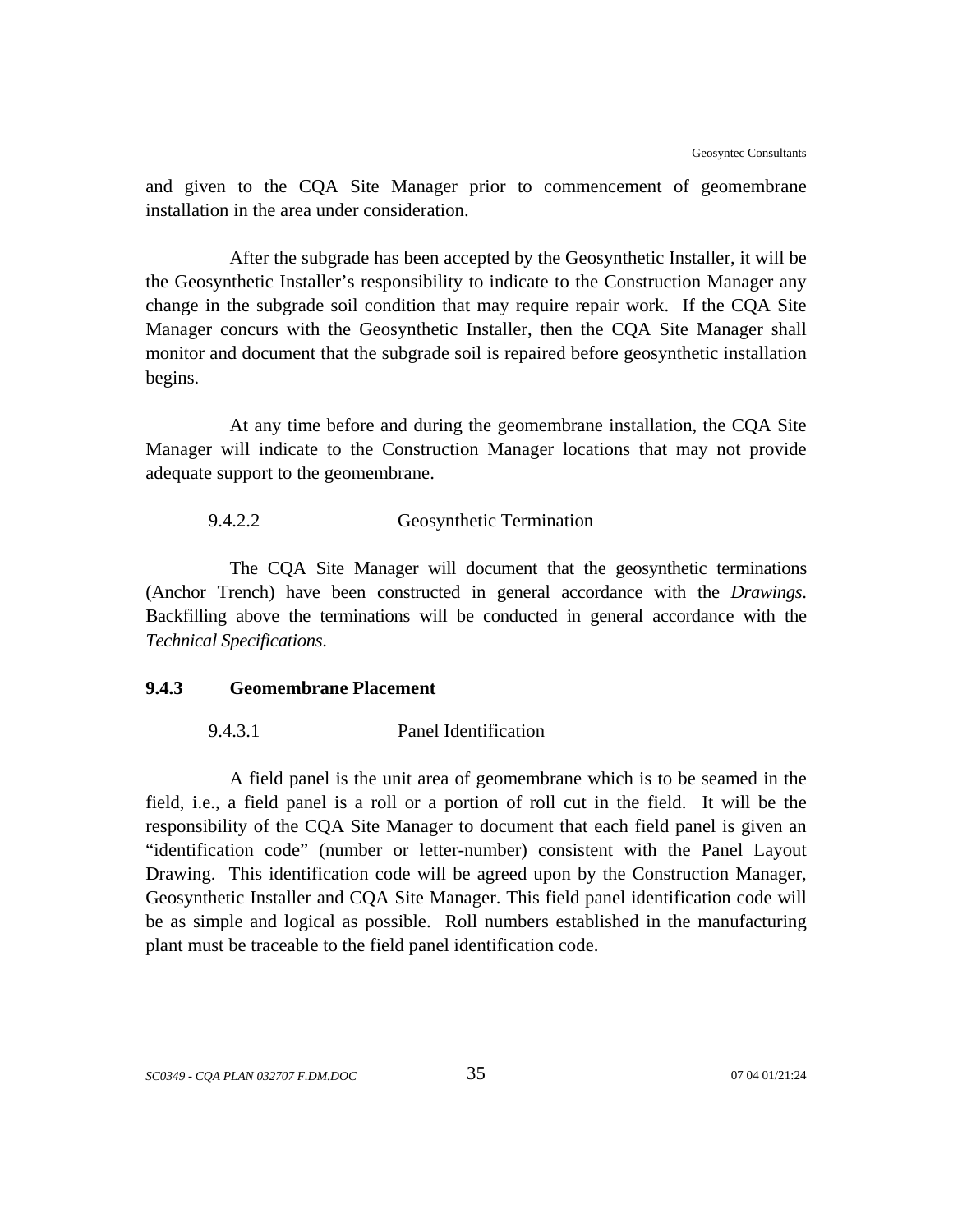The CQA Site Manager will establish documentation showing correspondence between roll numbers, and field panel identification codes. The field panel identification code will be used for all CQA records.

9.4.3.2 Field Panel Placement

#### *Location*

The CQA Site Manager will document that field panels are installed at the location indicated in the Geosynthetic Installer's Panel Layout Drawing, as approved or modified by the Construction Manager.

#### *Installation Schedule*

Field panels may be installed using one of the following schedules:

- all field panels are placed prior to field seaming in order to protect the subgrade from erosion by rain;
- field panels are placed one at a time and each field panel is seamed after its placement (in order to minimize the number of unseamed field panels exposed to wind); and
- any combination of the above.

If a decision is reached to place all field panels prior to field seaming, it is usually beneficial to begin at the high point area and proceed toward the low point with "shingle" overlaps to facilitate drainage in the event of precipitation. It is also usually beneficial to proceed in the direction of prevailing winds. Accordingly, an early decision regarding installation scheduling should be made if and only if weather conditions can be predicted with reasonable certainty. Otherwise, scheduling decisions must be made during installation, in general accordance with varying conditions. In any event, the Geosynthetic Installer is fully responsible for the decision made regarding placement procedures.

The CQA Site Manager will evaluate every change in the schedule proposed by the Geosynthetic Installer and advise the Construction Manager on the acceptability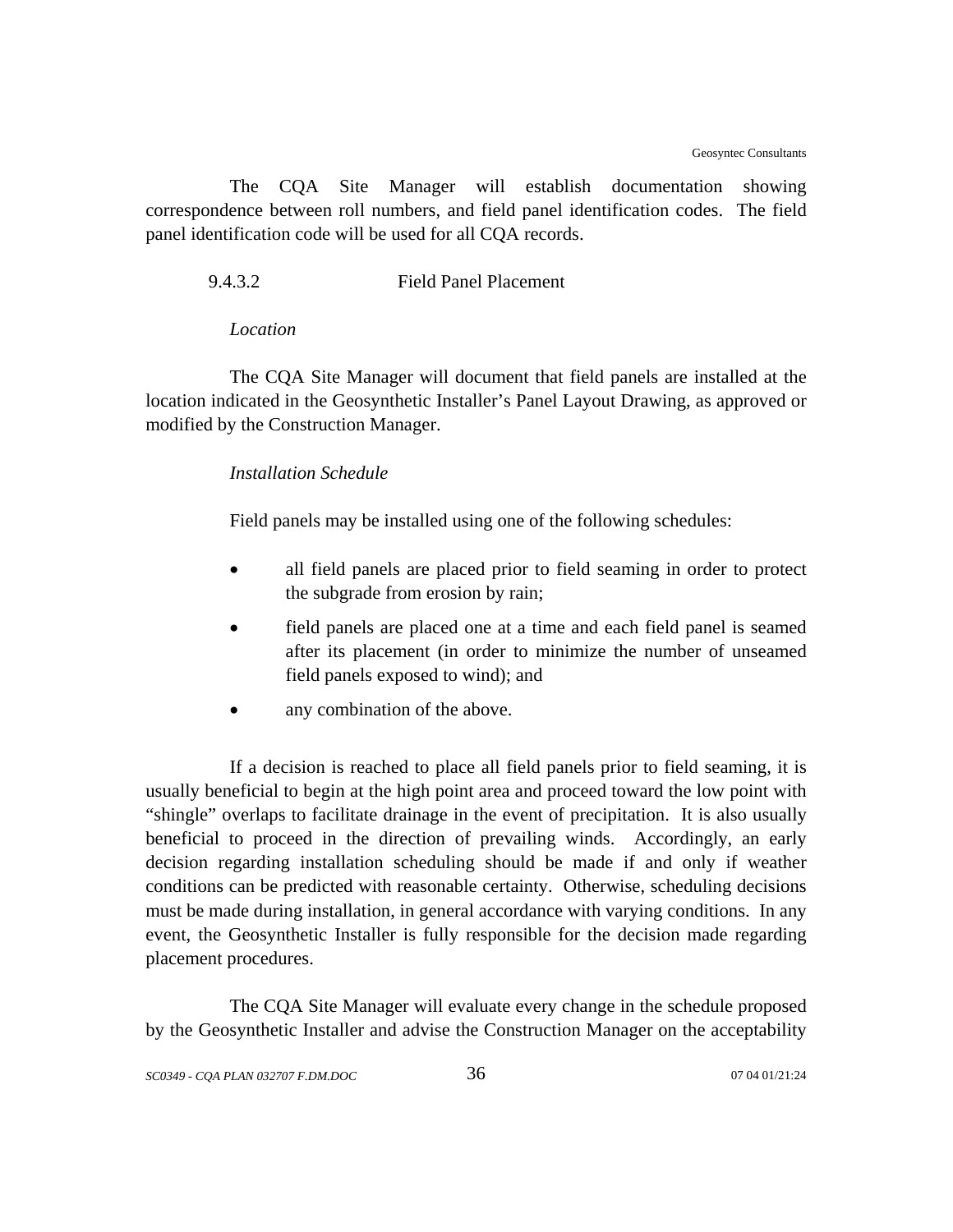of that change. The CQA Site Manager will document that the condition of the subgrade soil has not changed detrimentally during installation.

The CQA Site Manager will record the identification code, location, and date of installation of each field panel.

## *Weather Conditions*

Geomembrane placement will not proceed unless otherwise authorized when the ambient temperature is below 40°F or above 122°F. In addition, wind speeds and direction will be monitored for potential impact to geosynthetic installation. Geomembrane placement will not be performed during any precipitation, in the presence of excessive moisture (e.g., fog, dew), and/or in an area of ponded water.

The CQA Site Manager will document that the above conditions are fulfilled. Additionally, the CQA Site Manager will document that the subgrade soil has not been damaged by weather conditions. The Geosynthetics Installer will inform the Construction Manager if the above conditions are not fulfilled.

### *Method of Placement*

The CQA Site Manager will document the following:

- equipment used does not damage the geomembrane by handling, trafficking, excessive heat, leakage of hydrocarbons or other means;
- the surface underlying the geomembrane has not deteriorated since previous acceptance, and is still acceptable immediately prior to geomembrane placement;
- geosynthetic elements immediately underlying the geomembrane are clean and free of debris;
- personnel working on the geomembrane do not smoke, wear damaging shoes, or engage in other activities which could damage the geomembrane;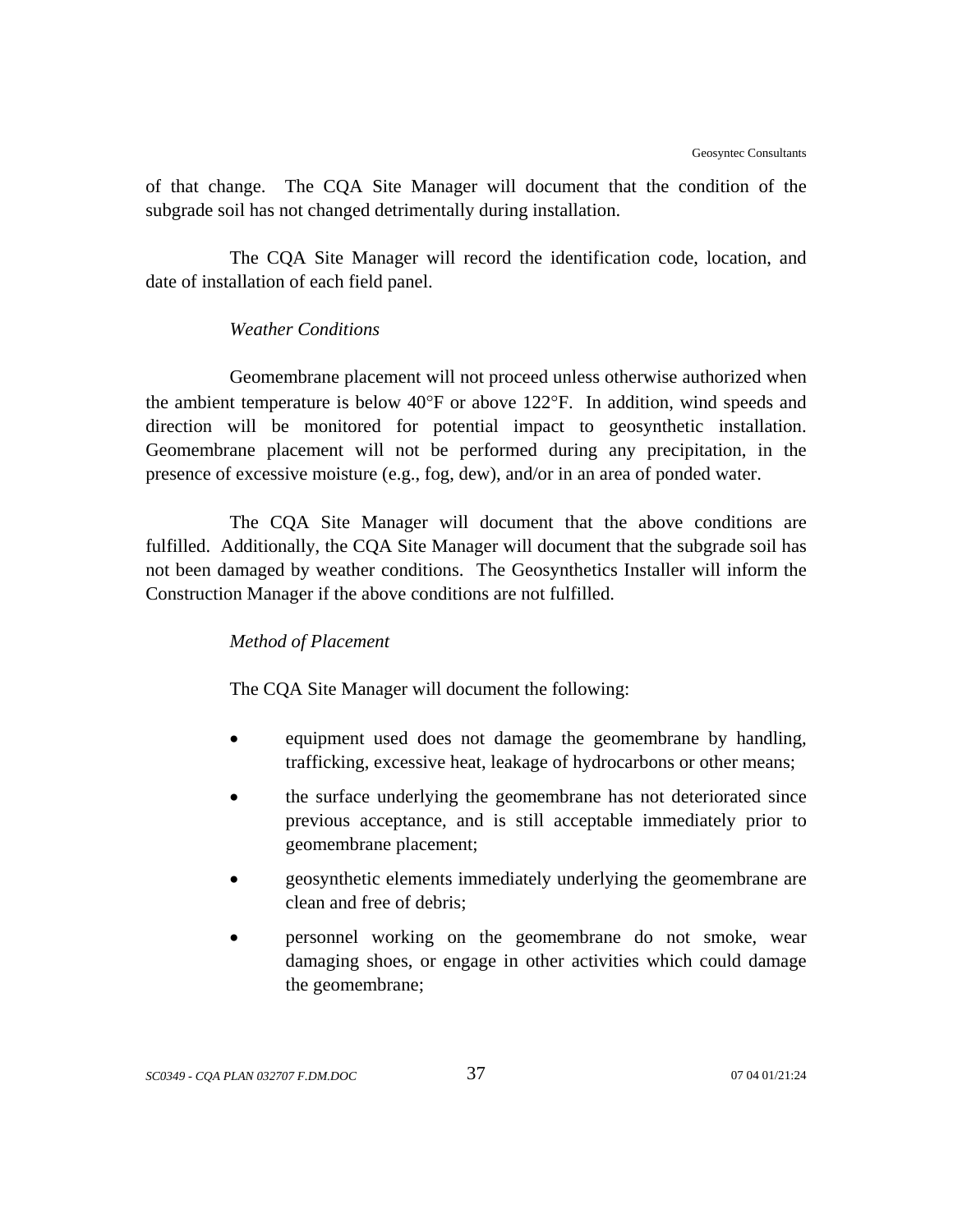- the method used to unroll the panels does not cause scratches or crimps in the geomembrane and does not damage the supporting soil;
- the method used to place the panels minimizes wrinkles (especially differential wrinkles between adjacent panels); and
- adequate temporary loading and/or anchoring (e.g., sand bags, tires), not likely to damage the geomembrane, has been placed to prevent uplift by wind (in case of high winds, continuous loading, e.g., by adjacent sand bags, is recommended along edges of panels to minimize risk of wind flow under the panels).

The CQA Site Manager will inform the Construction Manager if the above conditions are not fulfilled.

Damaged panels or portions of damaged panels that have been rejected will be marked and their removal from the work area recorded by the CQA Site Manager. Repairs will be made in general accordance with procedures described in Section 9.4.5.

## **9.4.4 Field Seaming**

This section details CQA procedures to document that seams are properly constructed and tested in general accordance with the Manufacturer's specifications and industry standards.

9.4.4.1 Requirements of Personnel

All personnel performing seaming operations will be qualified by experience or by successfully passing seaming tests, as outlined in the *Technical Specifications*. The most experienced seamer, the "master seamer", will provide direct supervision over less experienced seamers.

The Geosynthetic Installer will provide the Construction Manager and the CQA Site Manager with a list of proposed seaming personnel and their experience records. These documents will be reviewed by the Construction Manager and the Geosynthetics CQA Manager.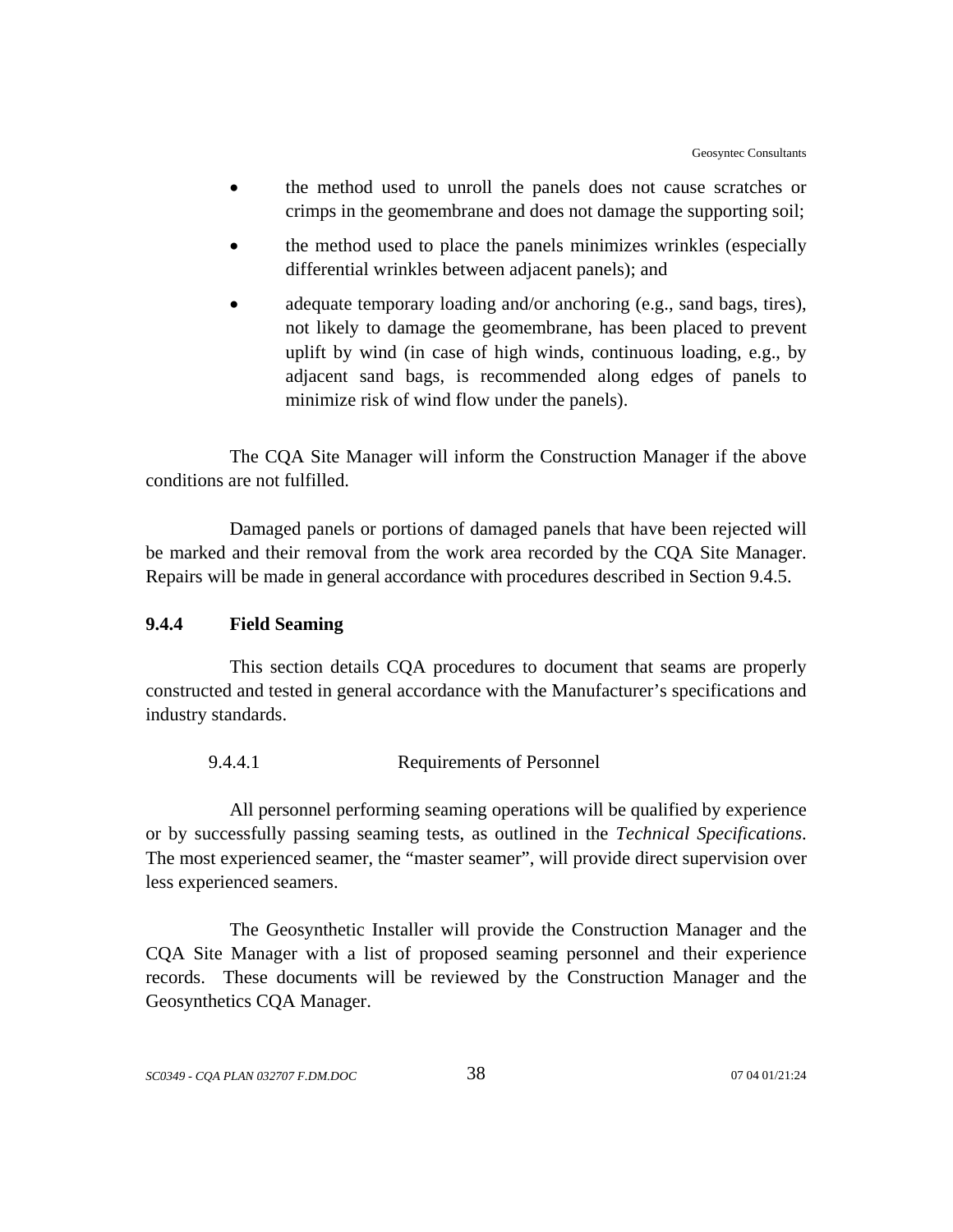Geosyntec Consultants

# 9.4.4.2 Seaming Equipment and Products

Approved processes for field seaming are fillet extrusion welding and double-track fusion welding.

# *Fillet Extrusion Process*

The fillet extrusion-welding apparatus will be equipped with gauges giving the temperature in the apparatus.

The Geosynthetic Installer will provide documentation regarding the extrusion welding rod to the CQA Site Manager, and will certify that the extrusion welding rod is compatible with the *Technical Specification*, and in any event, is comprised of the same resin as the geomembrane.

The CQA Site Manager will log apparatus temperatures, ambient temperatures, and geomembrane surface temperatures at appropriate intervals.

The CQA Site Manager will document that:

- the Geosynthetic Installer maintains, on site, the number of spare operable seaming apparatus decided at the Pre-construction Meeting;
- equipment used for seaming is not likely to damage the geomembrane;
- the extruder is purged prior to beginning a seam until all heatdegraded extrudate has been removed from the barrel;
- the electric generator is placed on a smooth base such that no damage occurs to the geomembrane;
- a smooth insulating plate or fabric is placed beneath the hot welding apparatus after usage; and
- the geomembrane is protected from damage in heavily trafficked areas.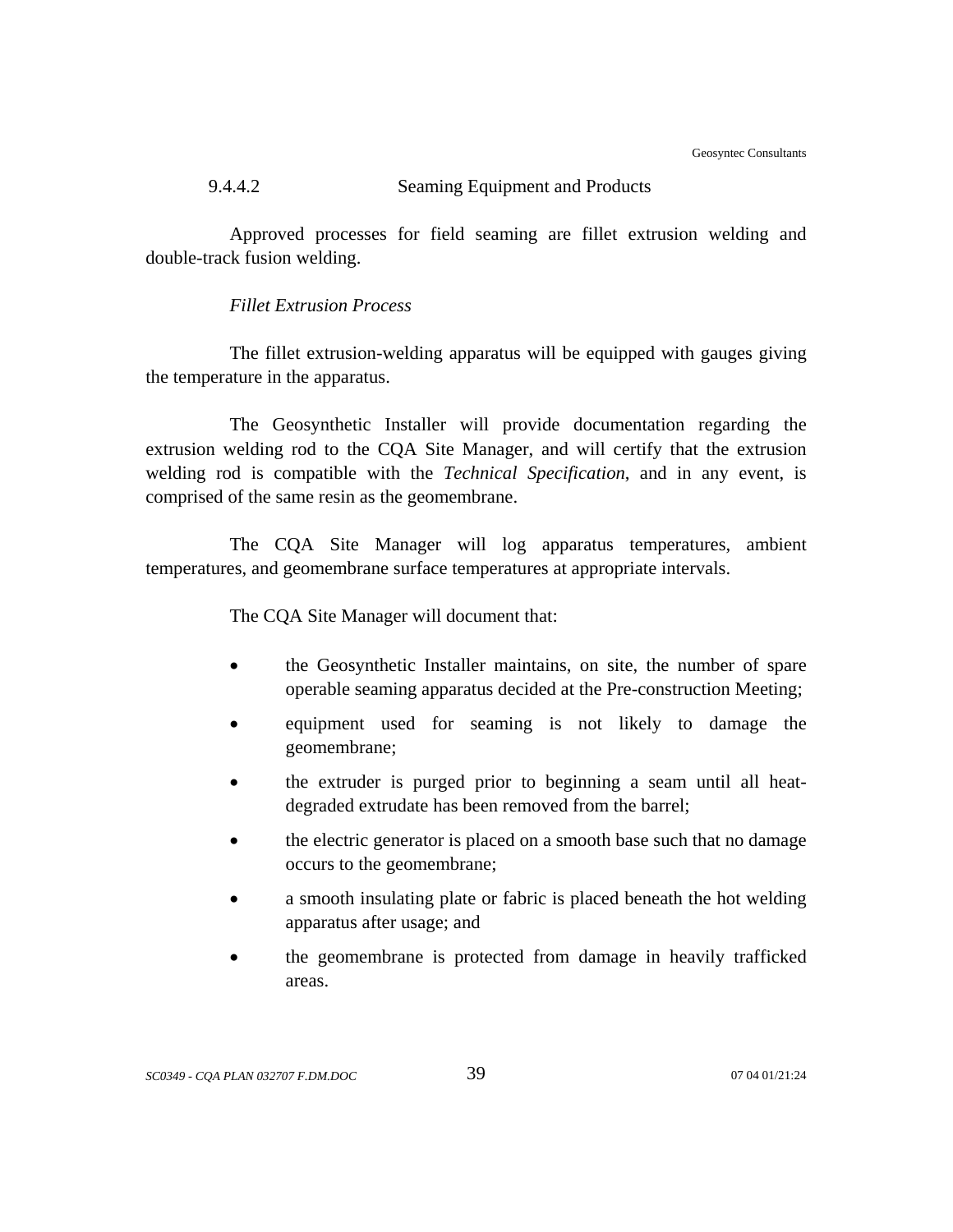### *Fusion Process*

The fusion-welding apparatus must be automated vehicular-mounted devices. The fusion-welding apparatus will be equipped with gauges giving the applicable temperatures and pressures.

The CQA Site Manager will log ambient, seaming apparatus, and geomembrane surface temperatures as well as seaming apparatus speeds.

The CQA Site Manager will also document that:

- the Geosynthetic Installer maintains on-site the number of spare operable seaming apparatus decided at the Pre-construction Meeting;
- equipment used for seaming is not likely to damage the geomembrane;
- for cross seams, the edge of the cross seam is ground to a smooth incline (top and bottom) prior to welding;
- the electric generator is placed on a smooth cushioning base such that no damage occurs to the geomembrane from ground pressure or fuel leaks;
- a smooth insulating plate or fabric is placed beneath the hot welding apparatus after usage; and
- the geomembrane is protected from damage in heavily trafficked areas.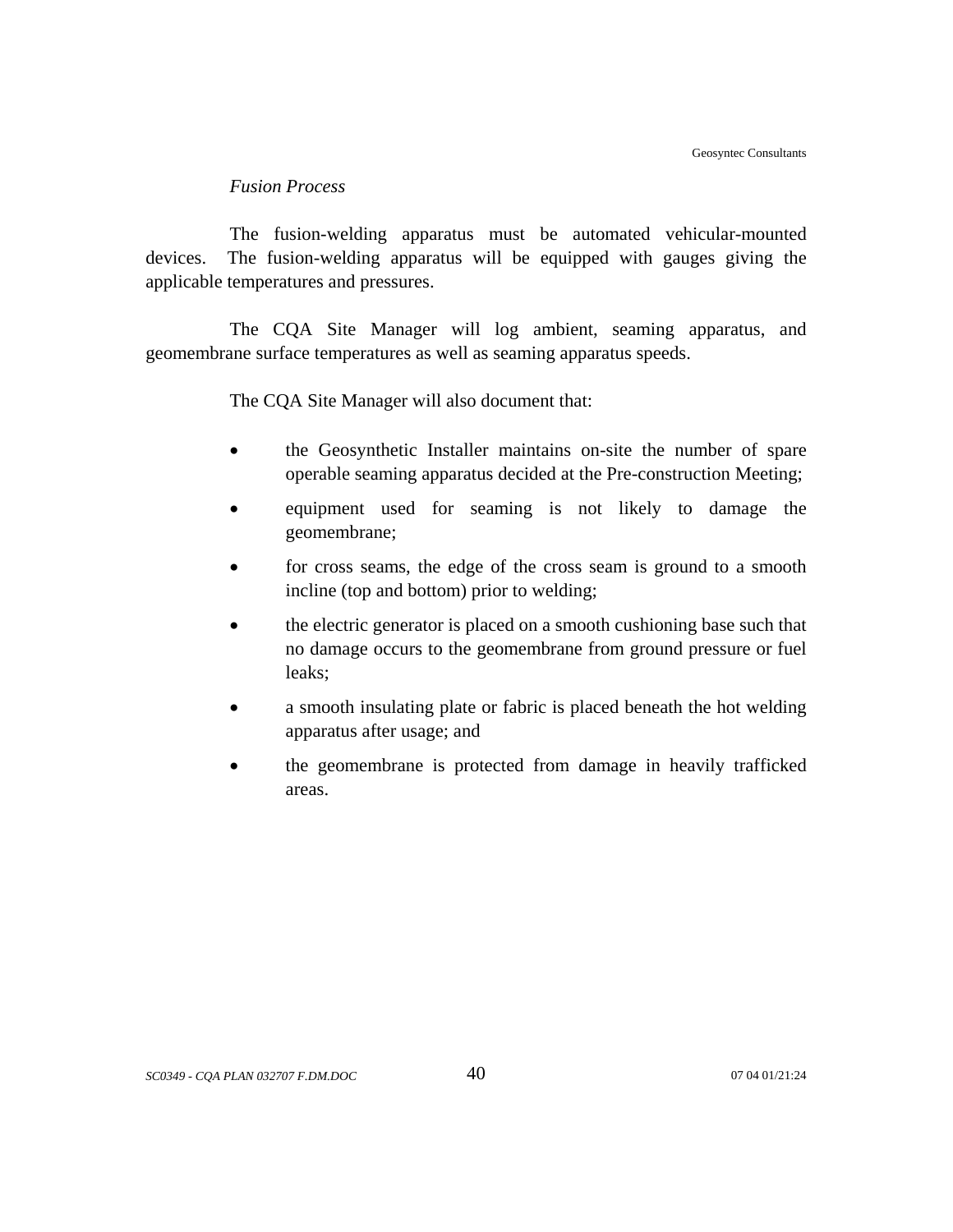Geosyntec Consultants

# 9.4.4.3 Seam Preparation

The CQA Site Manager will document that:

- prior to seaming, the seam area is clean and free of moisture, dust, dirt, debris, and foreign material; and
- seams are aligned with the fewest possible number of wrinkles and "fishmouths."

9.4.4.4 Weather Conditions for Seaming

The normally required weather conditions for seaming are as follows unless authorized in writing by the Engineer:

> seaming will only be approved between ambient temperatures of 40°F and 122°F.

If the Geosynthetic Installer wishes to use methods that may allow seaming at ambient temperatures below 40°F or above 122°F, the Geosynthetic Installer will demonstrate and certify that such methods produce seams which are entirely equivalent to seams produced within acceptable temperature, and that the overall quality of the geomembrane is not adversely affected.

The CQA Site Manager will document that these seaming conditions are fulfilled and will advise the Geosynthetics Installer if they are not.

9.4.4.5 Overlapping and Temporary Bonding

The CQA Site Manager will document that:

- the panels of geomembrane have a finished overlap of a minimum of 3 in. for both extrusion and fusion welding;
- no solvent or adhesive bonding materials are used; and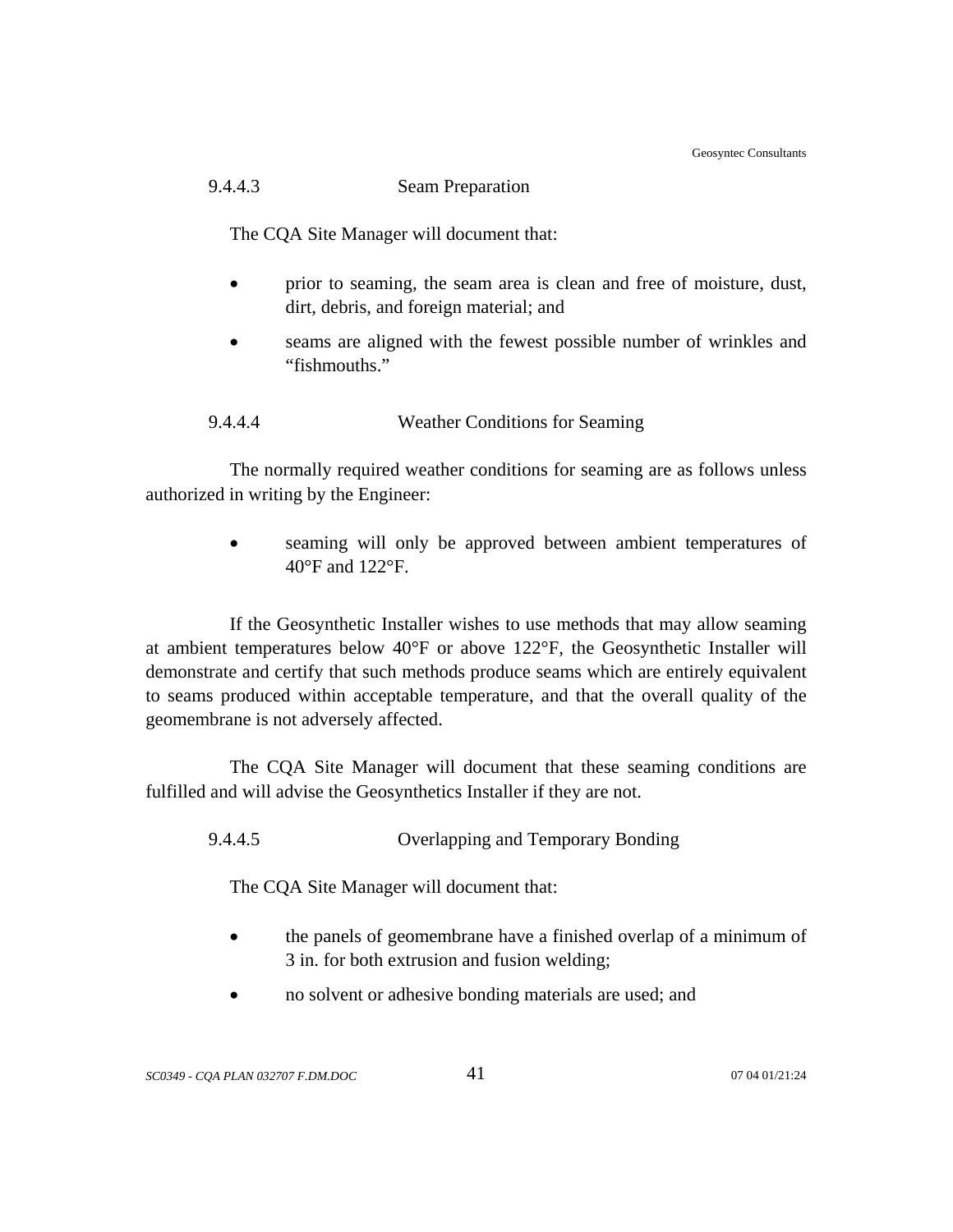• the procedures utilized to temporarily bond adjacent panels together does not damage the geomembrane.

The CQA Site Manager will log appropriate temperatures and conditions, and will log and report non-compliances to the Construction Manager.

### 9.4.4.6 Trial Seams

Trial seams shall be prepared with the procedures and dimensions as indicated in the *Technical Specifications*. The CQA Site Manager will observe trial seam procedures and will document the results of trial seams on trial seam logs. Each trial seam samples will be assigned a number. The CQA Site Manager, will log the date, time, machine temperature(s), seaming unit identification, name of the seamer, and pass or fail description for each trial seam sample tested.

Separate trial seaming logs shall be maintained for fusion welded and extrusion welded trial seams.

9.4.4.7 General Seaming Procedure

Unless otherwise specified, the general production seaming procedure used by the Geosynthetic Installer will be as follows:

- Fusion-welded seams are continuous, commencing at one end to the seam and ending at the opposite end.
- Cleaning, overlap, and shingling requirements shall be maintained.
- If seaming operations are carried out at night, adequate illumination will be provided at the Geosynthetic Installer's expense.
- Seaming will extend to the outside edge of panels to be placed in the anchor trench.

The CQA Site Manager shall document geomembrane seaming operations on seaming logs. Seaming logs shall include, at a minimum: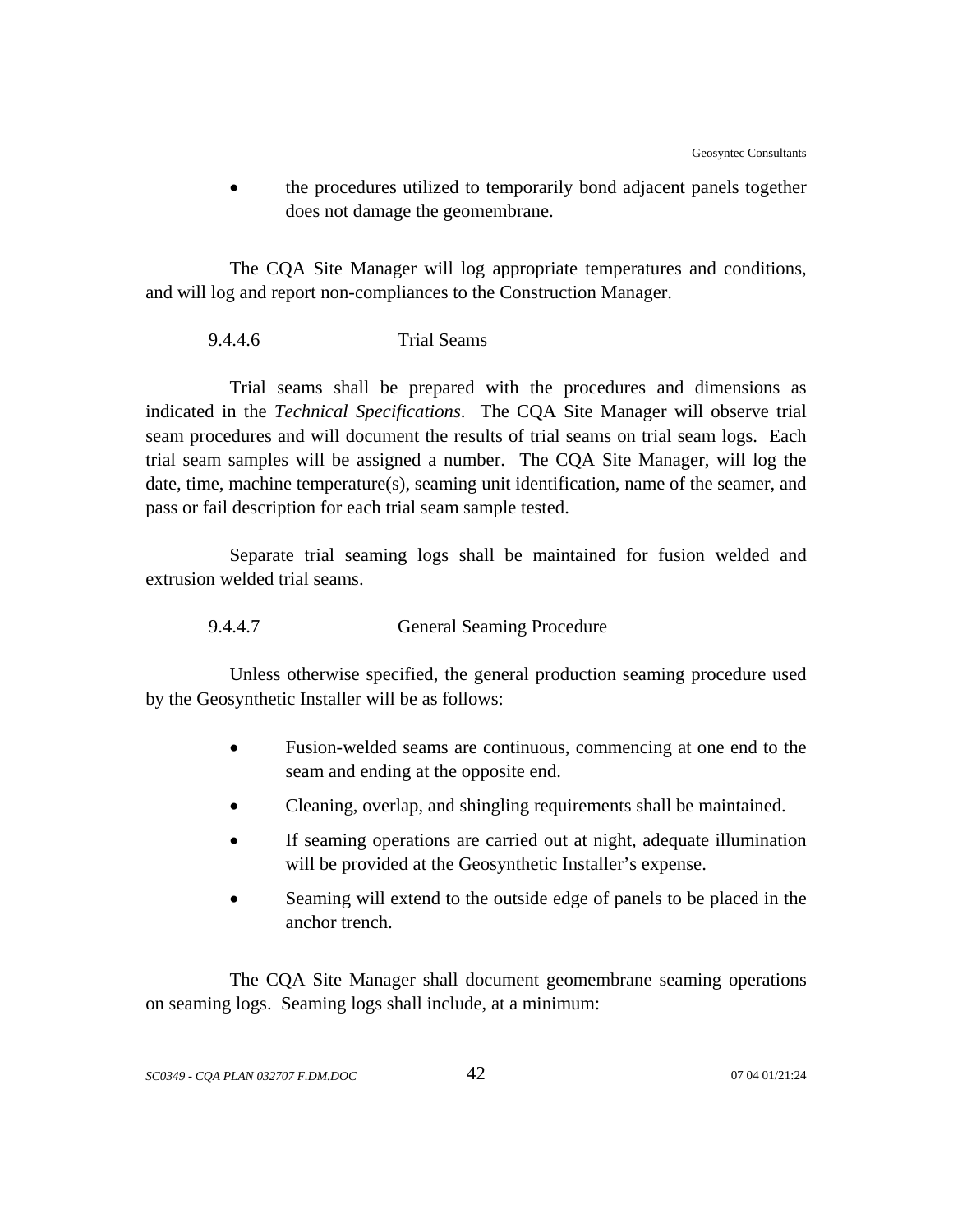- Seam identifications (typically associated with panels being joined);
- Seam starting time and date;
- Seam ending time and date;
- Seam length;
- Identification of person performing seam; and
- Identification of seaming equipment.

 Separate logs shall be maintained for fusion and extrusion welded seams. In addition, the CQA Site Manager shall monitor during seaming that:

- Fusion-welded seams are continuous, commencing at one end of the seam and ending at the opposite end.
- Cleaning, overlap, and shingling requirements are maintained.

| 9.4.4.8 | Nondestructive Seam Continuity Testing |  |
|---------|----------------------------------------|--|
|         |                                        |  |

# *Concept*

The Geosynthetic Installer will non-destructively test field seams over their length using a vacuum test unit, air pressure test (for double fusion seams only), or other method approved by the Construction Manager. The purpose of nondestructive tests is to check the continuity of seams. It does not provide information on seam strength. Continuity testing will be carried out as the seaming work progresses, not at the completion of field seaming.

The CQA Site Manager will:

- observe continuity testing;
- record location, date, name of person conducting the test, and the results of tests; and
- inform the Geosynthetic Installer of required repairs.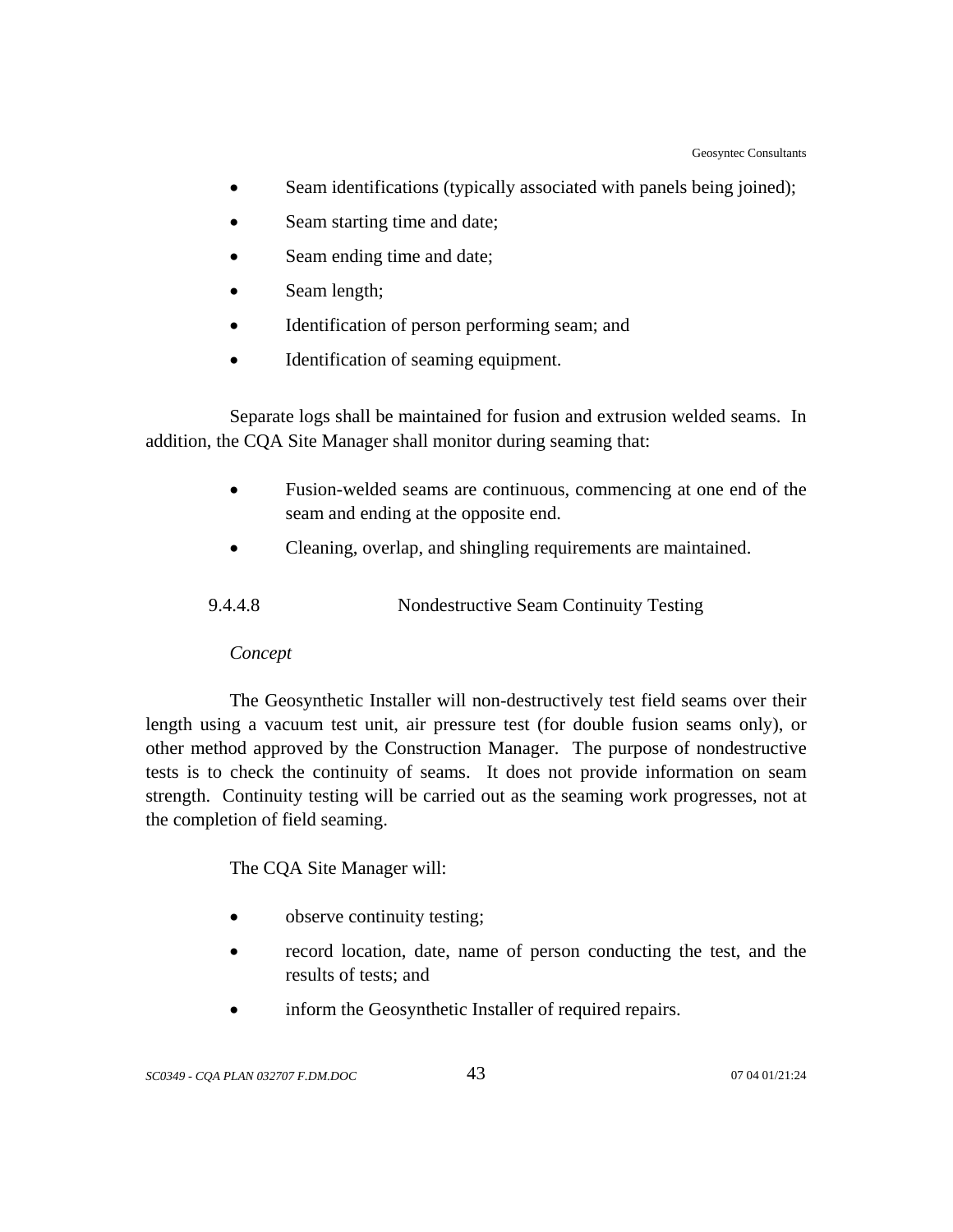The Geosynthetic Installer will complete any required repairs in general accordance with Section 9.4.5.

The CQA Site Manager will:

- observe the repair and re-testing of the repair;
- mark on the geomembrane that the repair has been made; and
- document the results.

The following procedures will apply to locations where seams cannot be non-destructively tested:

All such seams will be cap-stripped with the same geomembrane.

- If the seam is accessible to testing equipment prior to final installation, the seam will be non-destructively tested prior to final installation.
- If the seam cannot be tested prior to final installation, the seaming and cap-stripping operations will be observed by the CQA Site Manager and Geosynthetic Installer for uniformity and completeness.

The seam number, date of observation, name of tester, and outcome of the test or observation will be recorded by the CQA Site Manager.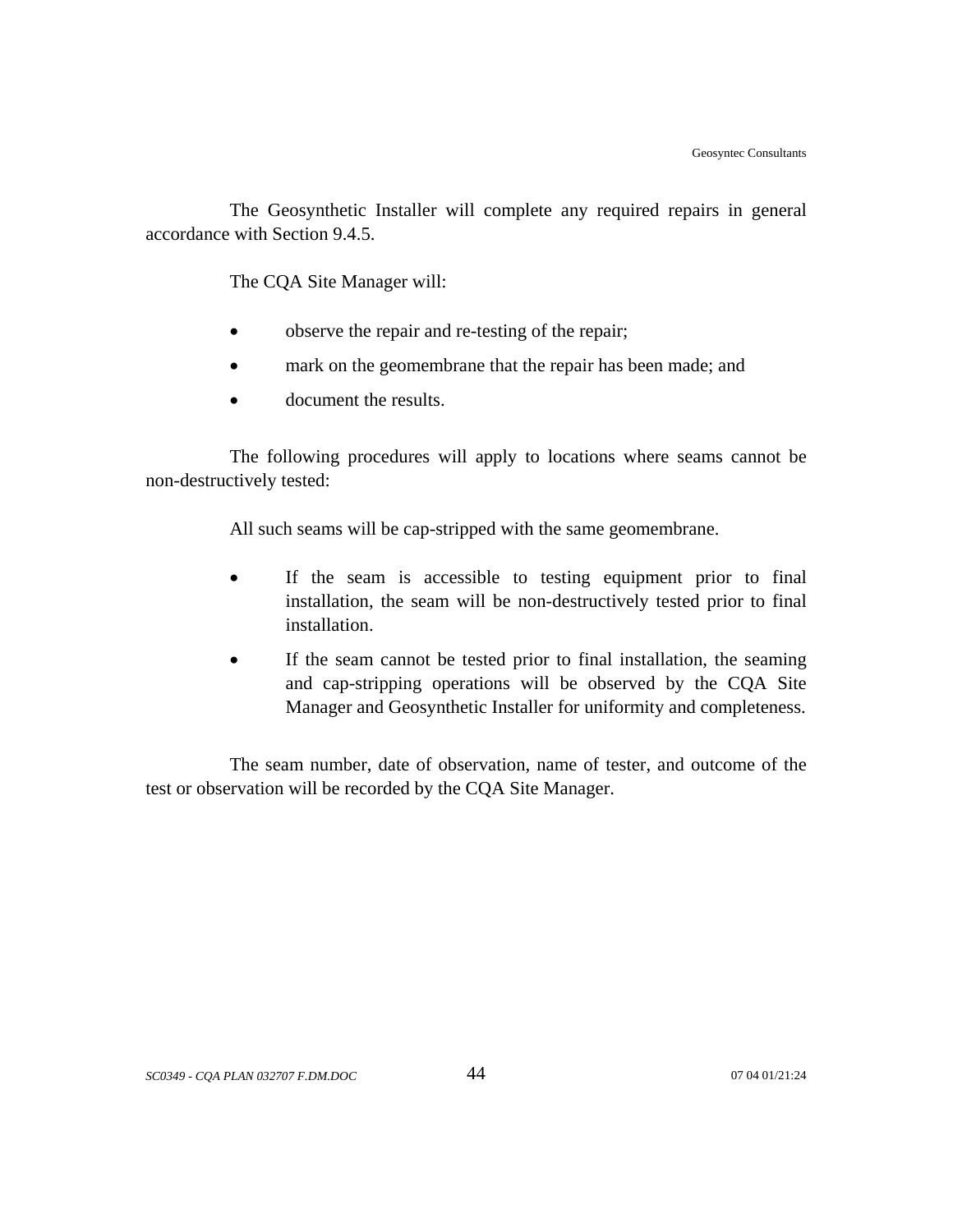#### *Vacuum Testing*

Vacuum testing shall be performed utilizing the equipment and procedures specified in the Technical Specifications. The CQA Site Manager shall observe the vacuum testing procedures and document that they are performed in accordance with the *Technical Specifications*. The result of vacuum testing shall be recorded on the CQA seaming logs. Results shall include, at a minimum, the personnel performing the vacuum test and the result of the test (pass or fail), and the test date. Seams failing the vacuum test shall be repaired in accordance with the procedures listed in the *Technical Specifications*. The CQA Site Manager shall document seam repairs in the seaming logs.

#### *Air Pressure Testing*

Air channel pressure testing shall be performed on double-track seams created with a fusion welding device, utilizing the equipment and procedures specified in the *Technical Specifications*. The CQA Site Manager shall observe the vacuum testing procedures and document that they are performed in accordance with the *Technical Specifications*. The result of air channel pressure testing shall be recorded on the CQA seaming logs. Results shall include, at a minimum, personnel performing the air pressure test, the starting air pressure and time, the final air pressure and time, the drop in psi during the test, and the result of the test (pass or fail). Seams failing the air pressure test shall be repaired in accordance with the procedures listed in the *Technical Specifications*. The CQA Site Manager shall document seam repairs in the seaming logs.

### 9.4.4.9 Destructive Testing

*Concept*

Destructive seam testing will be performed on site and at the independent CQA laboratory in general accordance with the *Drawings* and the *Technical Specifications*. Destructive seam tests will be performed at selected locations. The purpose of these tests is to evaluate seam strength. Seam strength testing will be done as the seaming work progresses, not at the completion of all field seaming.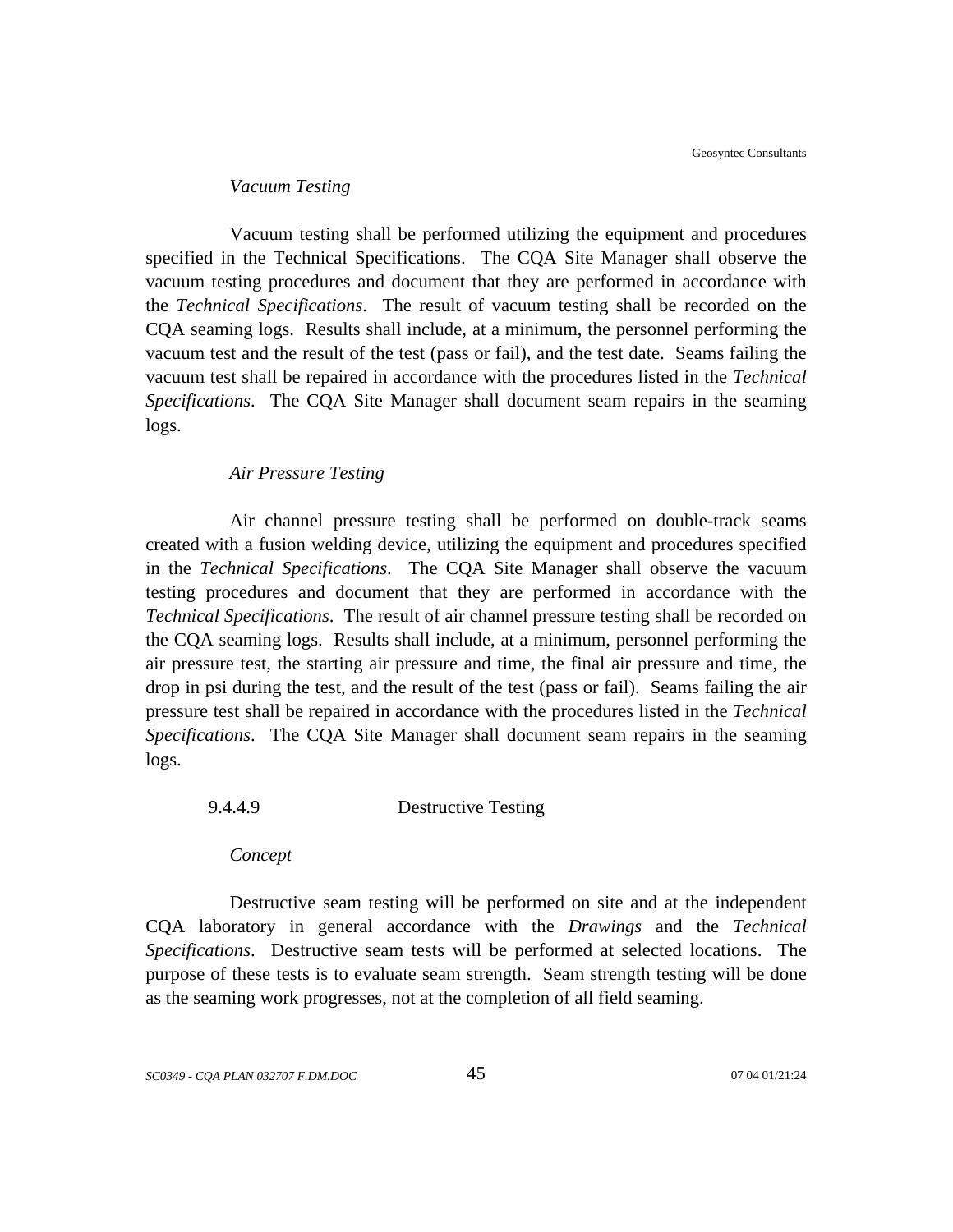### *Location and Frequency*

The CQA Site Manager will select locations where seam samples will be cut out for laboratory testing. Those locations will be established as follows.

- The frequency of geomembrane seam testing is a minimum of one destructive sample per 500 feet of weld. The minimum frequency is to be evaluated as an average taken throughout the entire facility.
- A minimum of one test per seaming machine over the duration of the project.
- Additional test locations may be selected during seaming at the CQA Site Manager's discretion. Selection of such locations may be prompted by suspicion of excess crystallinity, contamination, offset welds, or any other potential cause of imperfect welding.

The Geosynthetic Installer will not be informed in advance of the locations where the seam samples will be taken.

# *Sampling Procedure*

Samples will be marked by the CQA Site Manager following the procedures listed in the *Technical Specifications*. Preliminary samples will be taken from either side of the marked sample and tested before obtaining the full sample per the requirements of the *Technical Specifications*. Samples shall be obtained by the Geosynthetic Installer. Samples shall be obtained as the seaming progresses in order to have laboratory test results before the geomembrane is covered by another material. The CQA Site Manager will:

- observe sample cutting and monitor that corners are rounded;
- assign a number to each sample, and mark it accordingly;
- record sample location on the Panel Layout Drawing; and
- record reason for taking the sample at this location (e.g., statistical routine, suspicious feature of the geomembrane).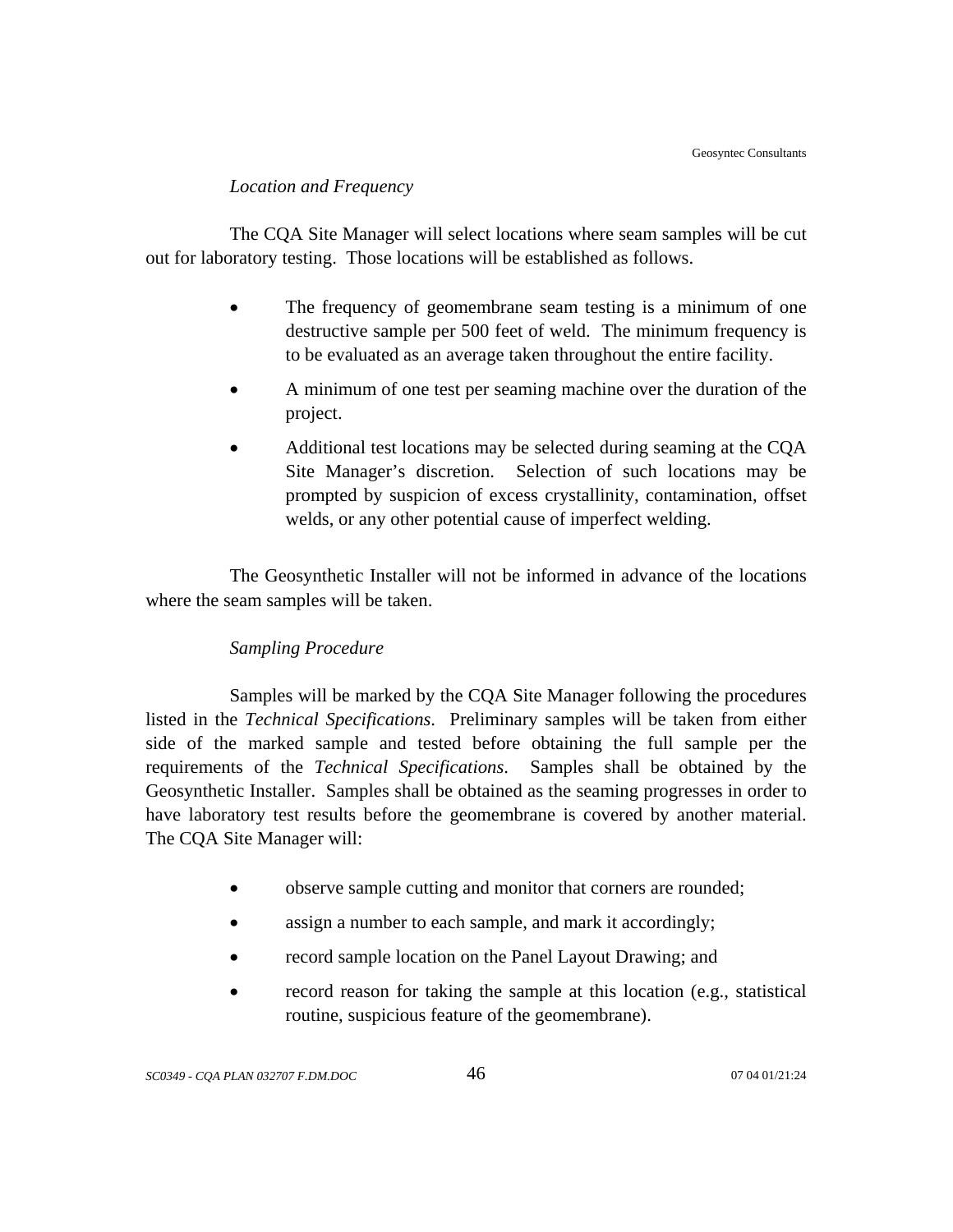Holes in the geomembrane resulting from destructive seam sampling will be immediately repaired in general accordance with repair procedures described in Section 9.4.5. The continuity of the new seams in the repaired area will be tested in general accordance with Section 9.4.4.8.

### *Size and Distribution of Samples*

The destructive sample will be  $12$  in.  $(0.3 \text{ m})$  wide by  $42$  in.  $(1.1 \text{ m})$  long with the seam centered lengthwise. The sample will be cut into three parts and distributed as follows:

- one portion, measuring 12 in.  $\times$  12 in. (0.30 cm  $\times$  30 cm), to the Geosynthetic Installer for field testing;
- one portion, measuring 12 in.  $\times$  18 in. (30 cm  $\times$  45 cm), for CQA Laboratory testing; and
- one portion, measuring 12 in.  $\times$  12 in. (30 cm  $\times$  30 cm), to the Construction Manager for archive storage.

Final evaluation of the destructive sample sizes and distribution will be made at the Pre-Construction Meeting.

# *Field Testing*

Field testing will be performed by the Geosynthetic Installer using a gauged tensiometer. Prior to field testing the Geosynthetic Installer shall submit a calibration certificate for gauge tensiometer to the CQA Consultant for review. Calibration must have been performed within one year of use on the current project. The destructive sample shall be tested according to the requirements of the *Technical Specifications*. The specimens shall not fail in the seam and shall meet the strength requirements outlined in the *Technical Specifications*. If any field test specimen fails, then the procedures outlined in *Procedures for Destructive Test Failures* of this section will be followed.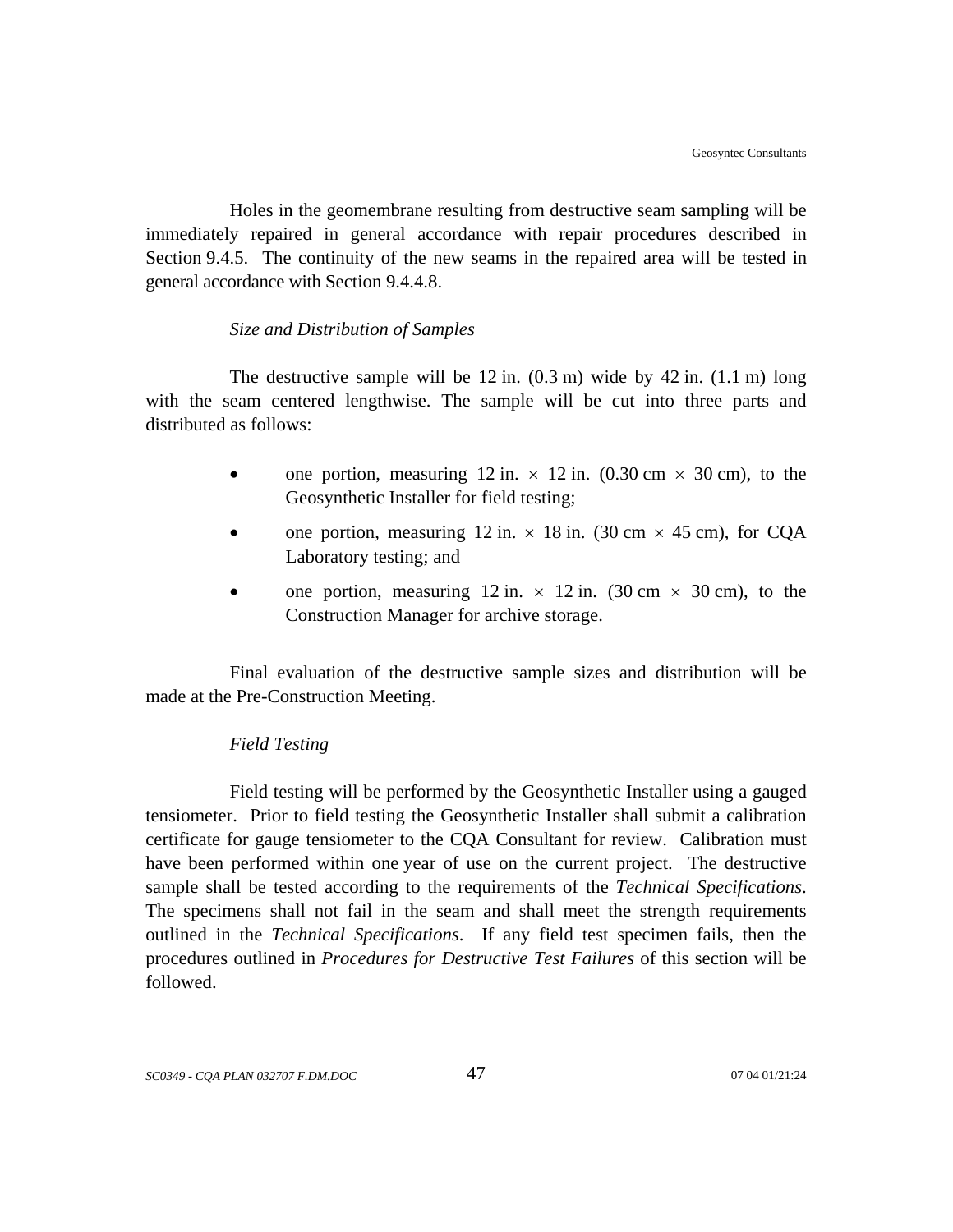The CQA Site Manager will witness field tests and mark samples and portions with their number. The CQA Site Manager will also document the date and time, ambient temperature, number of seaming unit, name of seamer, welding apparatus temperatures and pressures, and pass or fail description.

#### *CQA Laboratory Testing*

Destructive test samples will be packaged and shipped, if necessary, under the responsibility of the CQA Site Manager in a manner that will not damage the test sample. The Construction Manager will be responsible for storing the archive samples. This procedure will be outlined at the Pre-construction Meeting. Samples will be tested by the CQA Laboratory. The CQA Laboratory will be selected by the CQA Site Manager with the concurrence of the Engineer.

Testing will include "Bonded Seam Strength" and "Peel Adhesion." The minimum acceptable values to be obtained in these tests are given in the *Technical Specifications*. At least five specimens will be tested for each test method. Specimens will be selected alternately, by test, from the samples (i.e., peel, shear, peel, shear...). A passing test will meet the minimum required values in at least four out of five specimens.

The CQA Laboratory will provide test results no more than 24 hours after they receive the samples. The CQA Site Manager will review laboratory test results as soon as they become available, and make appropriate recommendations to the Construction Manager.

### *Geosynthetic Installer's Laboratory Testing*

The Geosynthetic Installer's laboratory test results will be presented to the Construction Manager and the CQA Site Manager for comments.

### *Procedures for Destructive Test Failure*

The following procedures will apply whenever a sample fails a destructive test, whether that test conducted by the CQA Laboratory, the Geosynthetic Installer's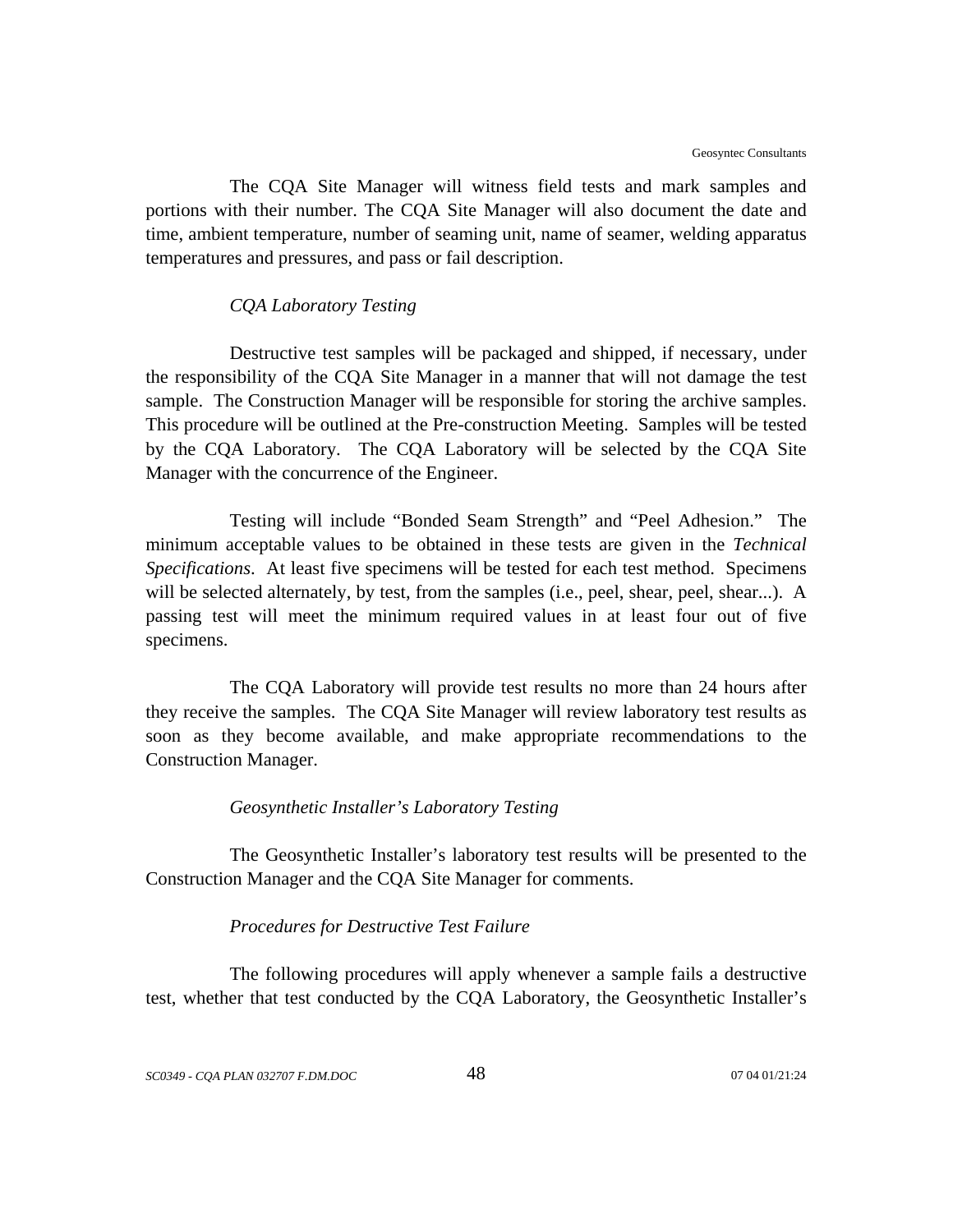laboratory, or by gauged tensiometer in the field. The Geosynthetic Installer has two options:

- The Geosynthetic Installer can reconstruct the seam between two passed test locations.
- The Geosynthetic Installer can trace the welding path to an intermediate location at 10 ft (3 m) minimum from the point of the failed test in each direction and take a small sample for an additional field test at each location. If these additional samples pass the test, then full laboratory samples are taken. If these laboratory samples pass the tests, then the seam is reconstructed between these locations. If either sample fails, then the process is repeated to establish the zone in which the seam should be reconstructed.

Acceptable seams must be bounded by two locations from which samples passing laboratory destructive tests have been taken. Repairs will be made in general accordance with Section 9.4.5.

The CQA Site Manager will document actions taken in conjunction with destructive test failures.

# **9.4.5 Defects and Repairs**

This section prescribes CQA activities to document that defects, tears, rips, punctures, damage, or failing seams shall be repaired.

9.4.5.1 Identification

Seams and non-seam areas of the geomembrane shall be examined by the CQA Site Manager for identification of defects, holes, blisters, undispersed raw materials and signs of contamination by foreign matter. Because light reflected by the geomembrane helps to detect defects, the surface of the geomembrane shall be clean at the time of examination.

9.4.5.2 Evaluation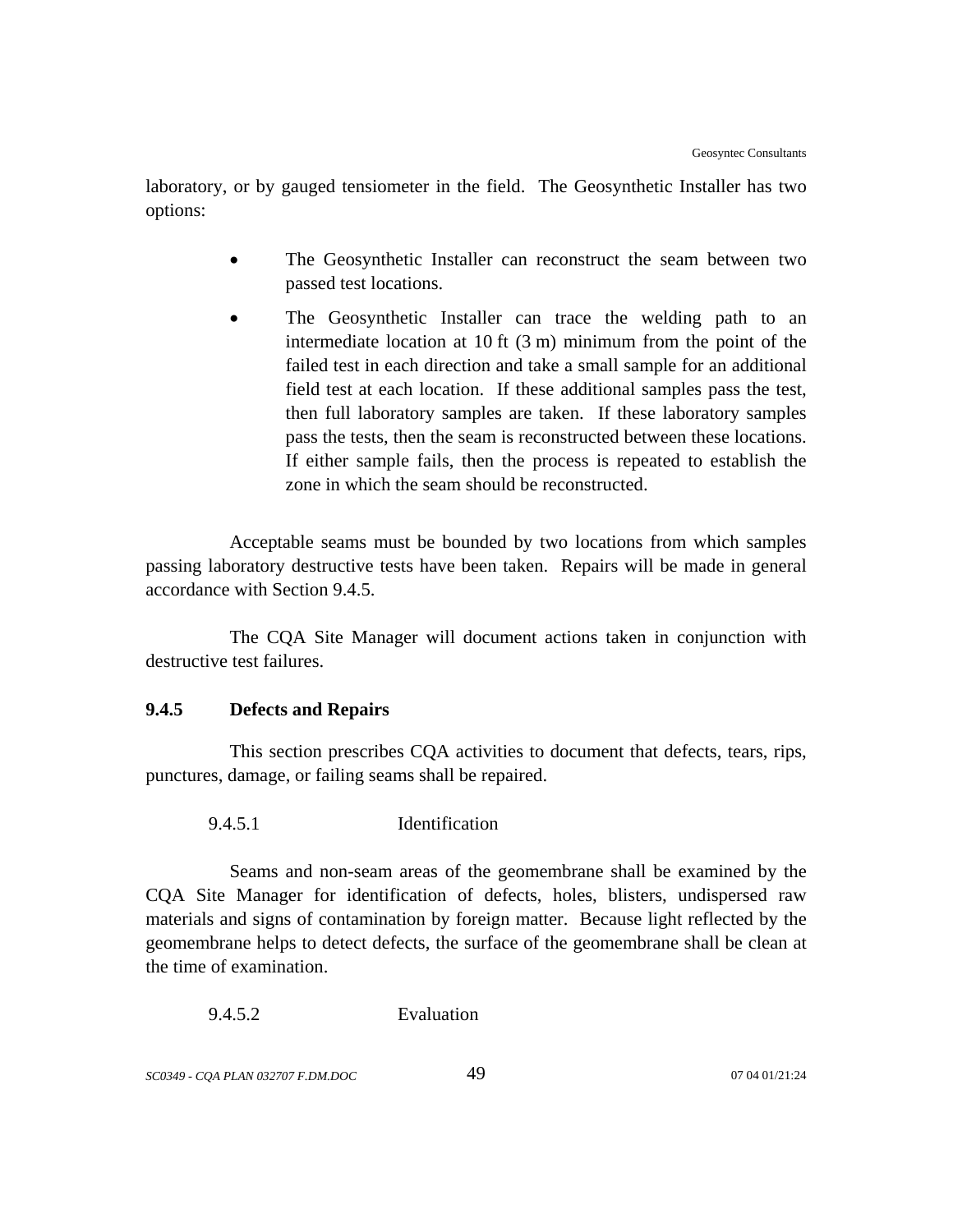Potentially flawed locations, both in seam and non-seam areas, shall be nondestructively tested using the methods described in Section 9.4.4.8 as appropriate. Each location that fails the nondestructive testing will be marked by the CQA Site Manager and repaired by the Geosynthetic Installer. Work will not proceed with any materials that will cover locations which have been repaired until laboratory test results with passing values are available.

## 9.4.5.3 Repair Procedures

Portions of the geomembrane exhibiting a flaw, or failing a destructive or nondestructive test, will be repaired. Several procedures exist for the repair of these areas. The final decision as to the appropriate repair procedure will be at the discretion of the CQA Consultant with input from the Construction Manager and Geosynthetic Installer. The procedures available include:

- patching, used to repair large holes, tears, undispersed raw materials, and contamination by foreign matter;
- grinding and re-welding, used to repair small sections of extruded seams;
- spot welding or seaming, used to repair small tears, pinholes, or other minor, localized flaws;
- capping, used to repair large lengths of failed seams;
- removing bad seam and replacing with a strip of new material welded into place (used with large lengths of fusion seams).

In addition, the following provisions will be satisfied:

- surfaces of the geomembrane which are to be repaired will be abraded no more than 20 minutes prior to the repair;
- surfaces must be clean and dry at the time of the repair;
- all seaming equipment used in repairing procedures must be approved;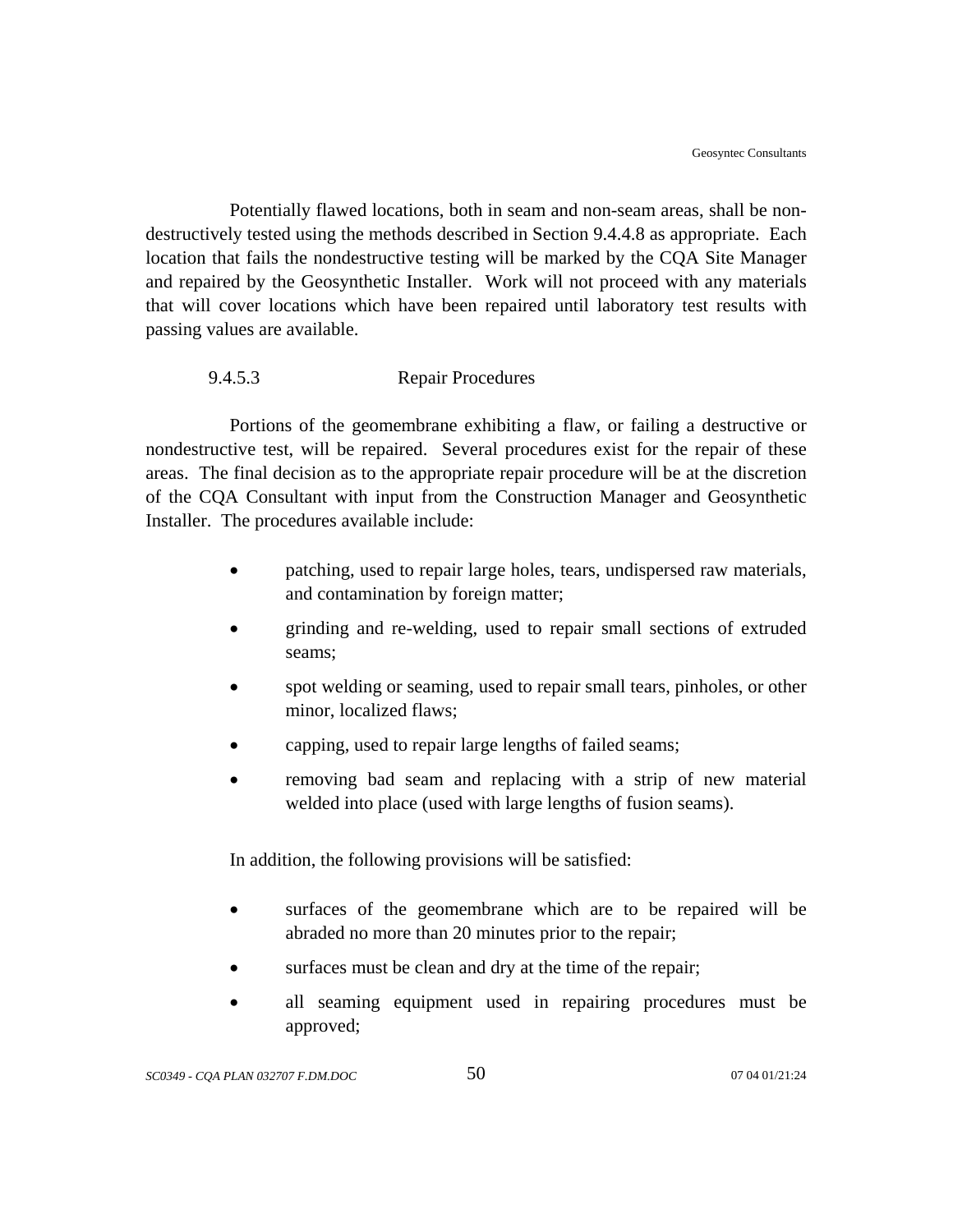- the repair procedures, materials, and techniques will be approved in advance by the CQA Consultant with input from the Engineer and Geosynthetic Installer;
- patches or caps will extend at least 6 in. (150 mm) beyond the edge of the defect, and all corners of patches will be rounded with a radius of at least 3 in. (75 mm);
- cuts and holes to be patched shall have rounded corners; and
- the geomembrane below large caps should be appropriately cut to avoid water or gas collection between the two sheets.

## 9.4.5.4 Verification of Repairs

The CQA Monitor shall monitor and document repairs. Records of repairs shall be maintained on repair logs. Repair logs shall include, at a minimum:

- panel containing repair and approximate location on panel;
- approximate dimensions of repair;
- repair type, i.e. fusion weld or extrusion weld
- date of repair;
- seamer making the repair; and
- results of repair non-destructive testing (pass or fail).

Each repair will be non-destructively tested using the methods described herein, as appropriate. Repairs that pass the non-destructive test will be taken as an indication of an adequate repair. Large caps may be of sufficient extent to require destructive test sampling, per the requirements of the *Technical Specifications*. Failed tests shall be redone and re-tested until passing test results are observed.

### 9.4.5.5 Large Wrinkles

When seaming of the geomembrane is completed (or when seaming of a large area of the geomembrane liner is completed) and prior to placing overlying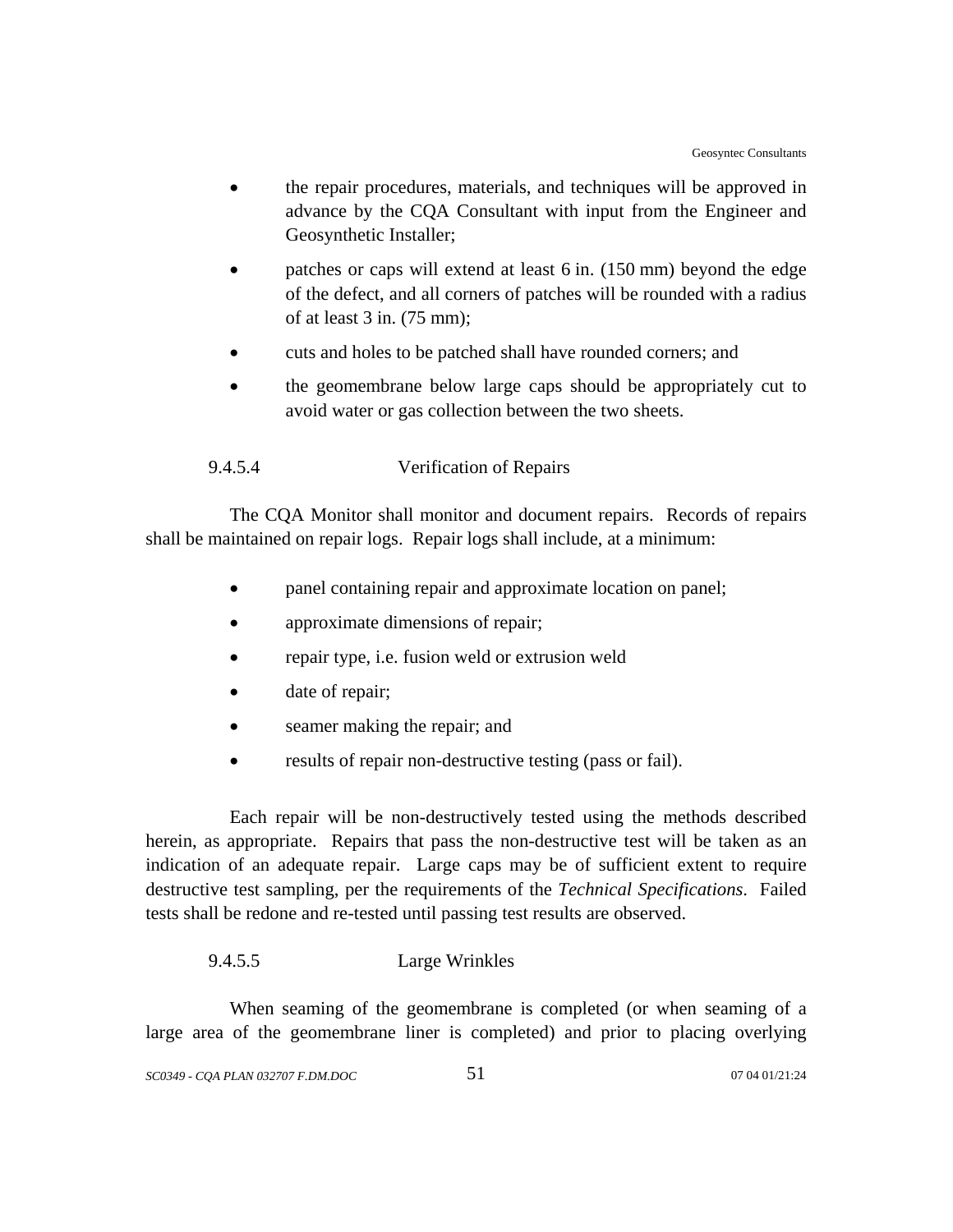materials, the CQA Site Manager will observe the geomembrane wrinkles. The CQA Site Manager will indicate to the Geosynthetic Installer which wrinkles should be cut and re-seamed. The seam thus produced will be tested like any other seam.

# **9.4.6 Lining System Acceptance**

The Geosynthetic Installer and the Manufacturer(s) will retain all responsibility for the geosynthetic materials in the liner system until acceptance by the Construction Manager.

The geosynthetic liner system will be accepted by the Construction Manager when:

- the installation is finished;
- verification of the adequacy of all seams and repairs, including associated testing, is complete;
- all documentation of installation is completed including the CQA Site Manager's acceptance report and appropriate warranties; and
- COA report, including "as built" drawing(s), sealed by a registered professional engineer has been received by the Construction Manager.

The CQA Site Manager will document that installation proceeded in general accordance with the *Technical Specifications* for the project.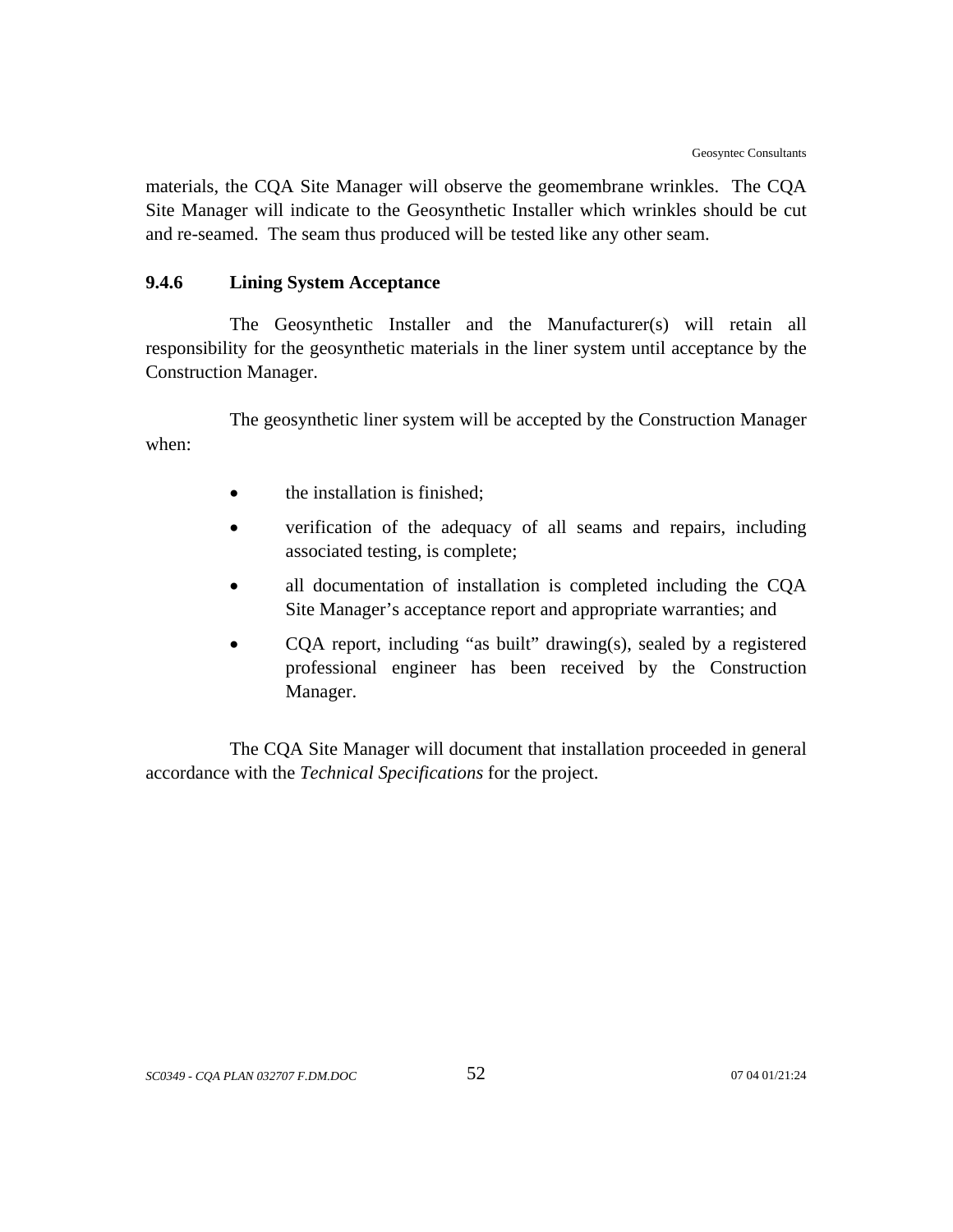### **10. GEOTEXTILE**

### **10.1 Introduction**

This section of the CQA Plan outlines the CQA activities to be performed for the geotextile installation. The CQA Consultant will review the *Drawings*, and the *Technical Specifications*, and any approved addenda or changes.

## **10.2 Manufacturing**

The Manufacturer will provide the Construction Manager with a list of guaranteed "minimum average roll value" properties (defined as the mean less two standard deviations), for each type of geotextile to be delivered. The Manufacturer will also provide the Construction Manager with a written quality control certification signed by a responsible party employed by the Manufacturer that the materials actually delivered have property "minimum average roll values" which meet or exceed all property values guaranteed for that type of geotextile.

The quality control certificates will include:

- roll identification numbers; and
- results of MQC testing.

The Manufacturer will provide, as a minimum, test results for the following:

- mass per unit area;
- grab strength;
- tear strength;
- puncture strength;
- permittivity; and
- apparent opening size.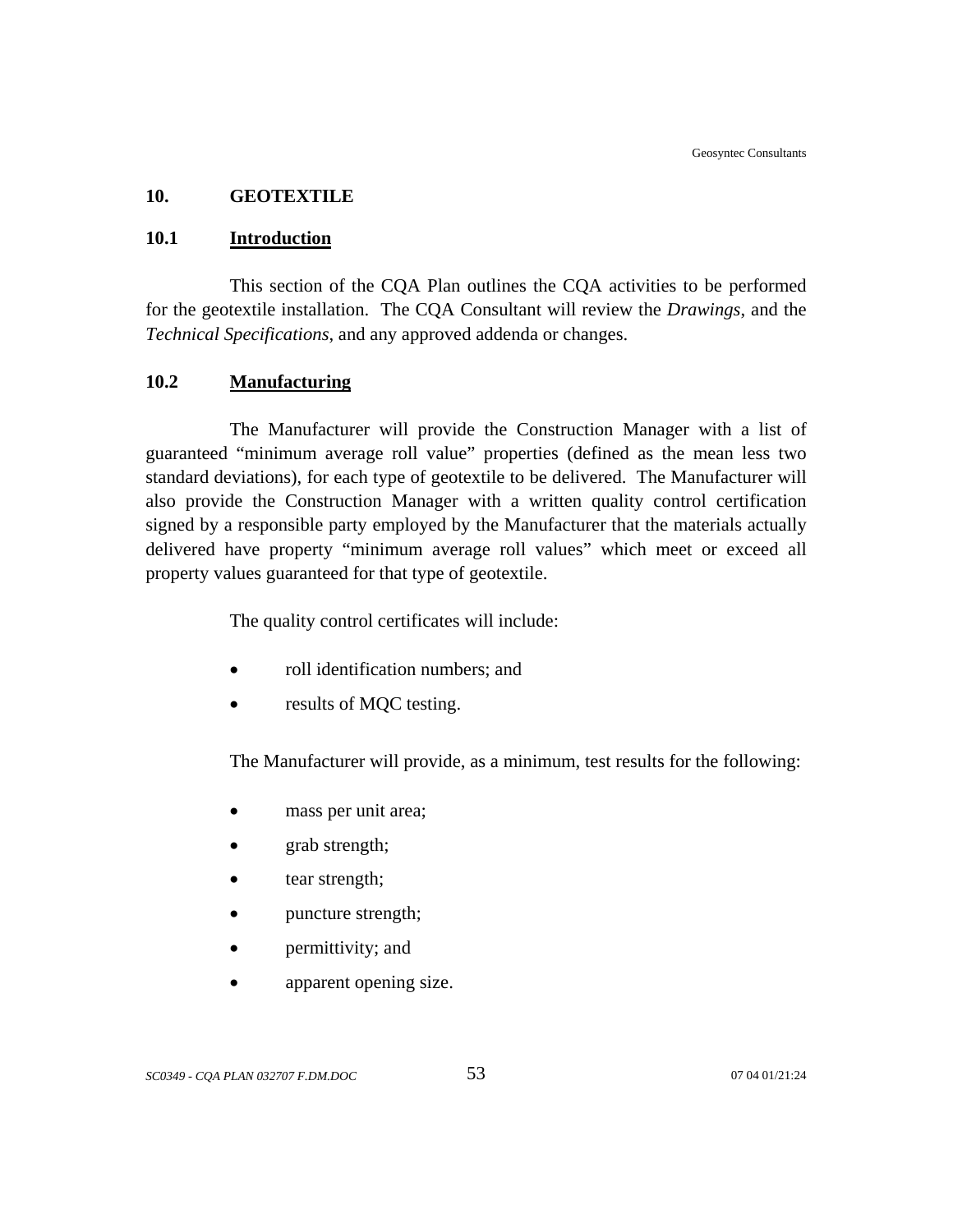MQC tests shall be performed at the frequency listed in the *Technical Specifications*. CQA tests on geotextile produced for the project shall be performed according to the test methods specified and frequencies presented in Table 4.

The CQA Site Manager will examine Manufacturer certifications to evaluate that the property values listed on the certifications meet or exceed those specified for the particular type of geotextile and the measurements of properties by the Manufacturer are properly documented, test methods acceptable and the certificates have been provided at the specified frequency properly identifying the rolls related to testing. Deviations will be reported to the Construction Manager.

### **10.3 Labeling**

The Manufacturer will identify all rolls of geotextile with the following:

- manufacturer's name;
- product identification;
- lot number;
- roll number; and
- roll dimensions.

The CQA Site Manager will examine rolls upon delivery and deviation from the above requirements will be reported to the Construction Manager.

# **10.4 Shipment and Storage**

During shipment and storage, the geotextile will be protected from ultraviolet light exposure, precipitation or other inundation, mud, dirt, dust, puncture, cutting or any other damaging or deleterious conditions. To that effect, geotextile rolls will be shipped and stored in relatively opaque and watertight wrappings.

Protective wrappings will be removed less than one hour prior to unrolling the geotextile. After the wrapping has been removed, a geotextile will not be exposed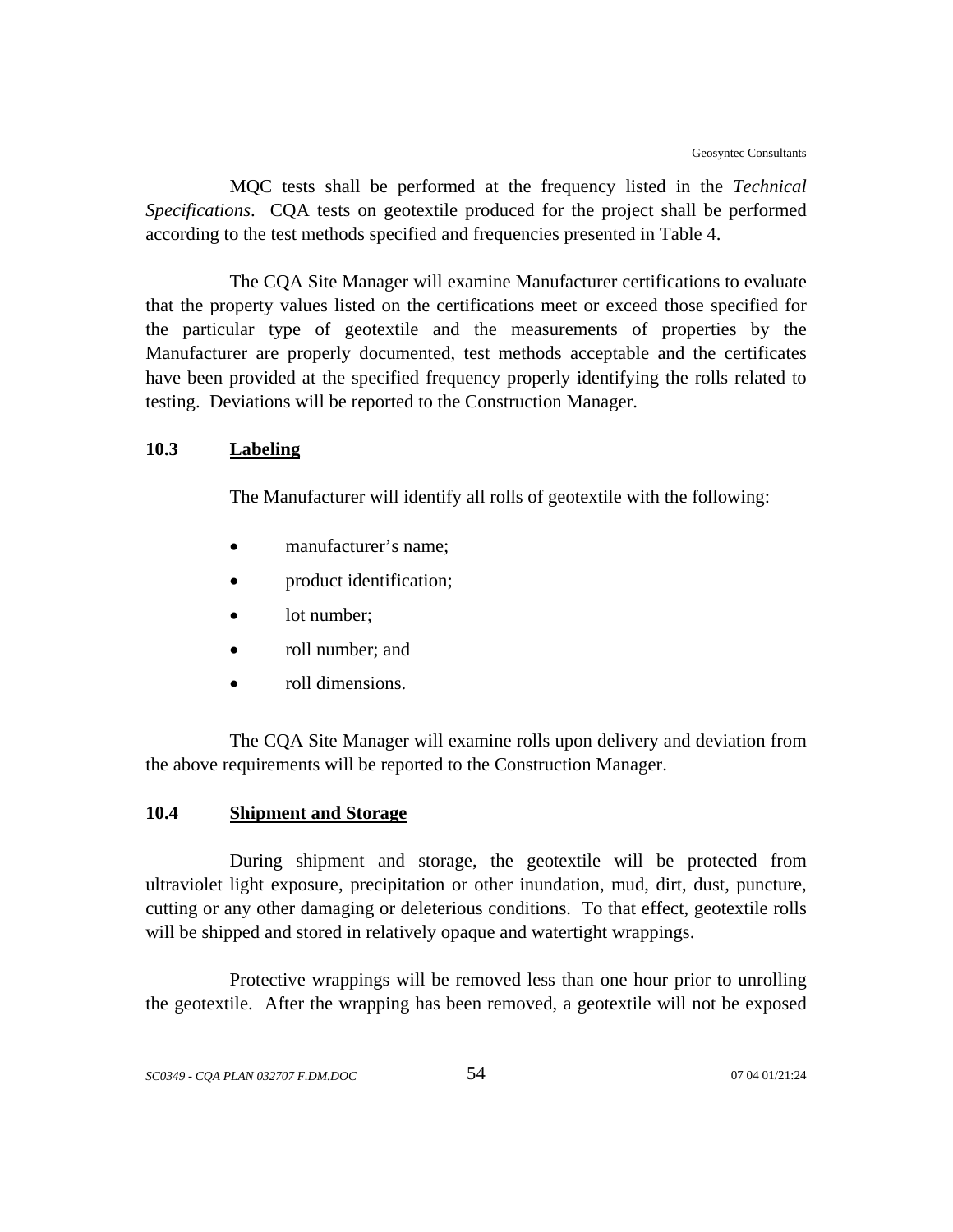to sunlight for more than 15 days, except for UV protection geotextile, unless otherwise specified and guaranteed by the Manufacturer.

The CQA Site Manager will observe rolls upon delivery at the site and deviation from the above requirements will be reported to the Geosynthetic Installer.

### **10.5 Conformance Testing**

### **10.5.1 Tests**

Upon delivery of the rolls of geotextiles, the CQA Site Manager will obtain conformance samples and forward to the Geosynthetics CQA Laboratory for testing to evaluate conformance to *Technical Specifications*. Required test and testing frequency for the geotextiles are presented in Table 4. These conformance tests will be performed in general accordance with the test methods specified in the *Technical Specifications* and will be documented by the CQA Site Manager.

#### **10.5.2 Sampling Procedures**

Samples will be taken across the width of the roll and will not include the first three feet. Unless otherwise specified, samples will be 3 ft long by the roll width. The CQA Site Manager will mark the machine direction on the samples with an arrow.

Unless otherwise specified, samples will be taken at a rate as indicated in Table 4 for geotextiles.

## **10.5.3 Test Results**

The CQA Site Manager will examine results from laboratory conformance testing and will report non-conformance with the *Technical Specifications* and this CQA Plan to the Construction Manager.

## **10.5.4 Conformance Sample Failure**

The following procedure will apply whenever a sample fails a conformance test that is conducted by the CQA Laboratory: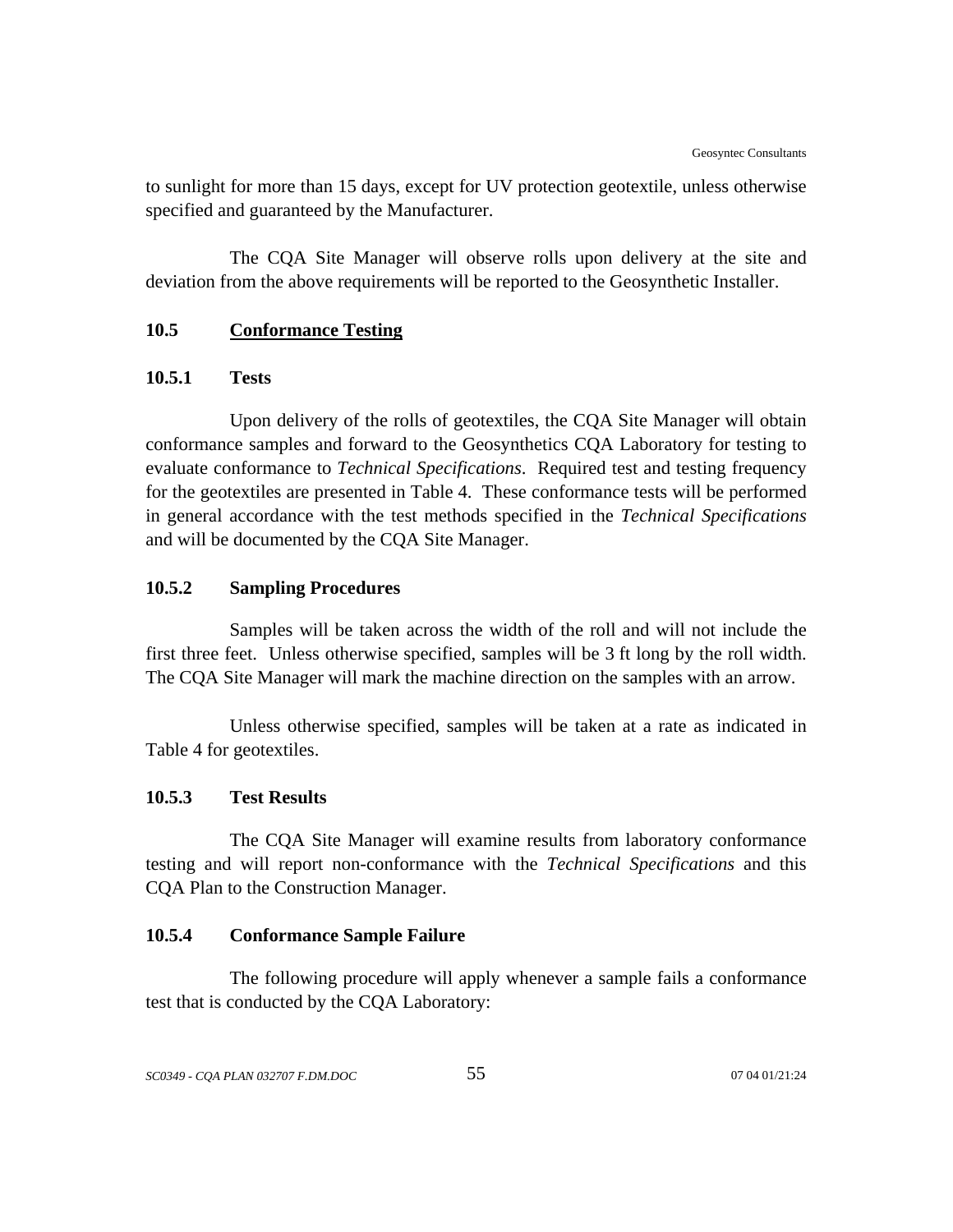- The Manufacturer will replace every roll of geotextile that is in nonconformance with the *Technical Specifications* with a roll(s) that meets *Technical Specifications*; or
- The Geosynthetic Installer will remove conformance samples for testing by the CQA Laboratory from the closest numerical rolls on both sides of the failed roll. These two samples must conform to the *Technical Specifications*. If either of these samples fail, the numerically closest rolls on the side of the failed sample will be tested by the CQA Laboratory. These samples must conform to the *Technical Specifications*. If any of these samples fail, every roll of geotextile on site from this lot and every subsequently delivered roll that is from the same lot must be tested by the CQA Laboratory for conformance to the *Technical Specifications*. This additional conformance testing will be at the expense of the Manufacturer.

The CQA Site Manager will document actions taken in conjunction with conformance test failures.

# **10.6 Handling and Placement**

The Geosynthetic Installer will handle all geotextiles in such a manner as to document they are not damaged in any way, and the following will be complied with:

- In the presence of wind, all geotextiles will be weighted with sandbags or the equivalent. Such sandbags will be installed during placement and will remain until replaced with earth cover material.
- Geotextiles will be cut using an approved geotextile cutter only. If in place, special care must be taken to protect other materials from damage, which could be caused by the cutting of the geotextiles.
- The Geosynthetic Installer will take all necessary precautions to prevent damage to underlying layers during placement of the geotextile.
- During placement of geotextiles, care will be taken not to entrap in the geotextile stones, excessive dust, or moisture that could damage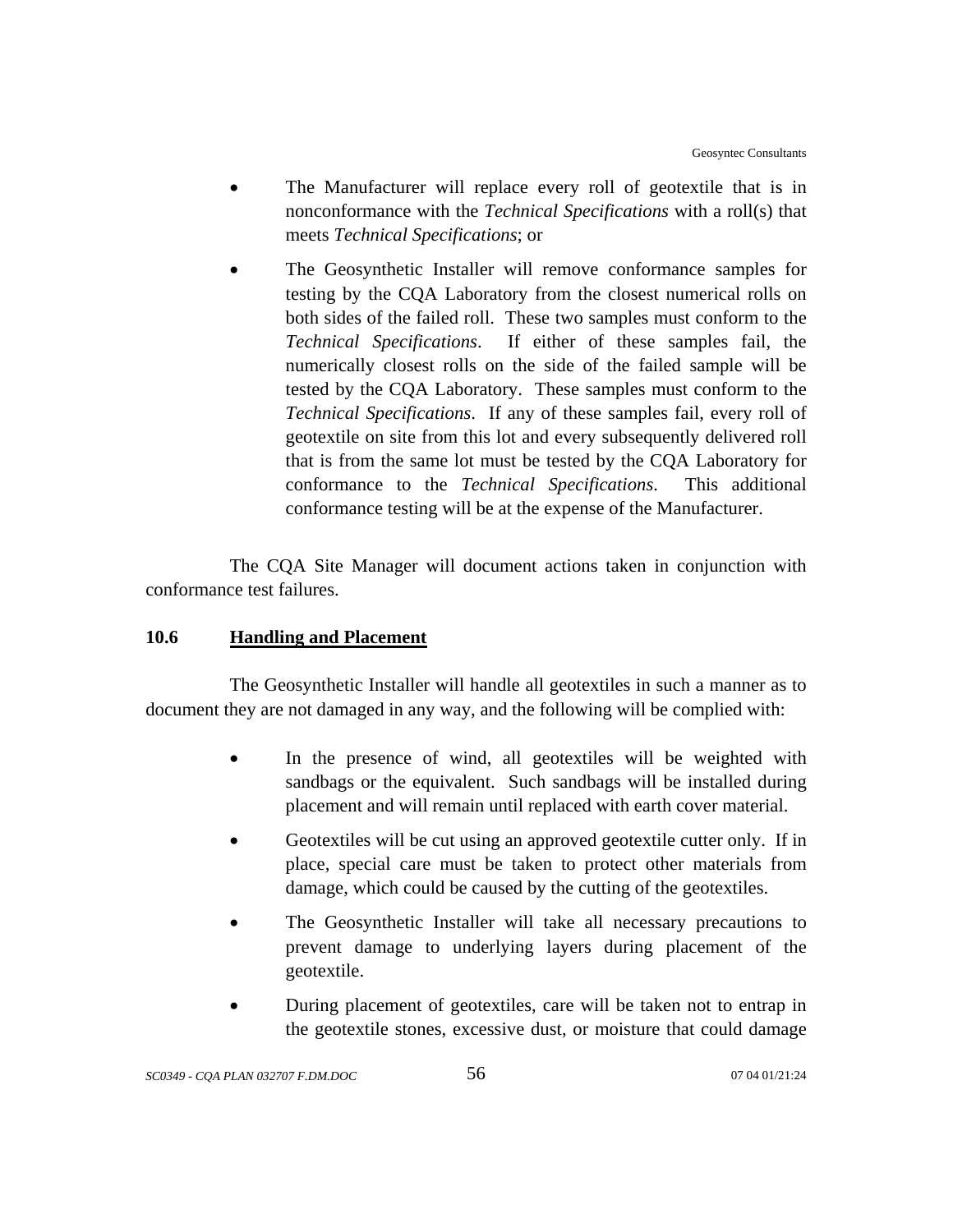the geotextile, generate clogging of drains or filters, or hamper subsequent seaming.

• A visual examination of the geotextile will be carried out over the entire surface, after installation, to document that no potentially harmful foreign objects, such as needles, are present.

The CQA Site Manager will note non-compliance and report it to the Construction Manager.

# **10.7 Seams and Overlaps**

All geotextiles will be continuously sewn in accordance with *Technical Specifications*. Geotextiles will be overlapped 12 in. prior to seaming. No horizontal seams will be allowed on side slopes (i.e. seams will be along, not across, the slope), except as part of a patch.

Sewing will be done using polymeric thread with chemical and ultraviolet resistance properties equal to or exceeding those of the geotextile.

# **10.8 Repair**

Holes or tears in the geotextile will be repaired as follows:

- On slopes: A patch made from the same geotextile will be double seamed into place. Should a tear exceed 10 percent of the width of the roll, that roll will be removed from the slope and replaced.
- Non-slopes: A patch made from the same geotextile will be spotseamed in place with a minimum of 6 in. (0.60 m) overlap in all directions.

Care will be taken to remove any soil or other material that may have penetrated the torn geotextile.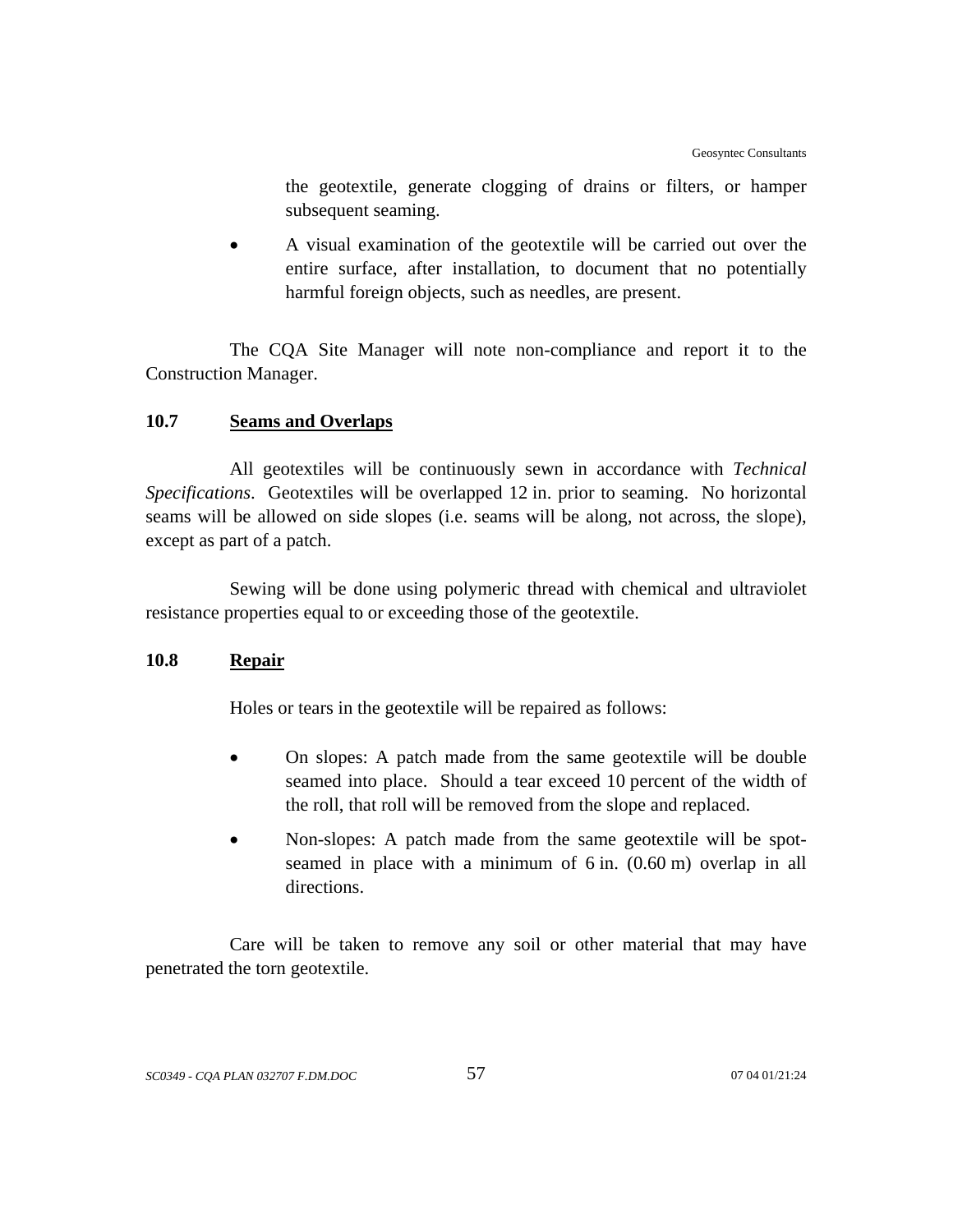The CQA Site Manager will observe any repair, note any non-compliance with the above requirements and report them to the Construction Manager.

# **10.9 Placement of Soil or Aggregate Materials**

The Contractor will place all soil or aggregate materials located on top of a geotextile, in such a manner as to document:

- no damage of the geotextile;
- minimal slippage of the geotextile on underlying layers; and
- no excess tensile stresses in the geotextile.

Non-compliance will be noted by the CQA Site Manager and reported to the Construction Manager.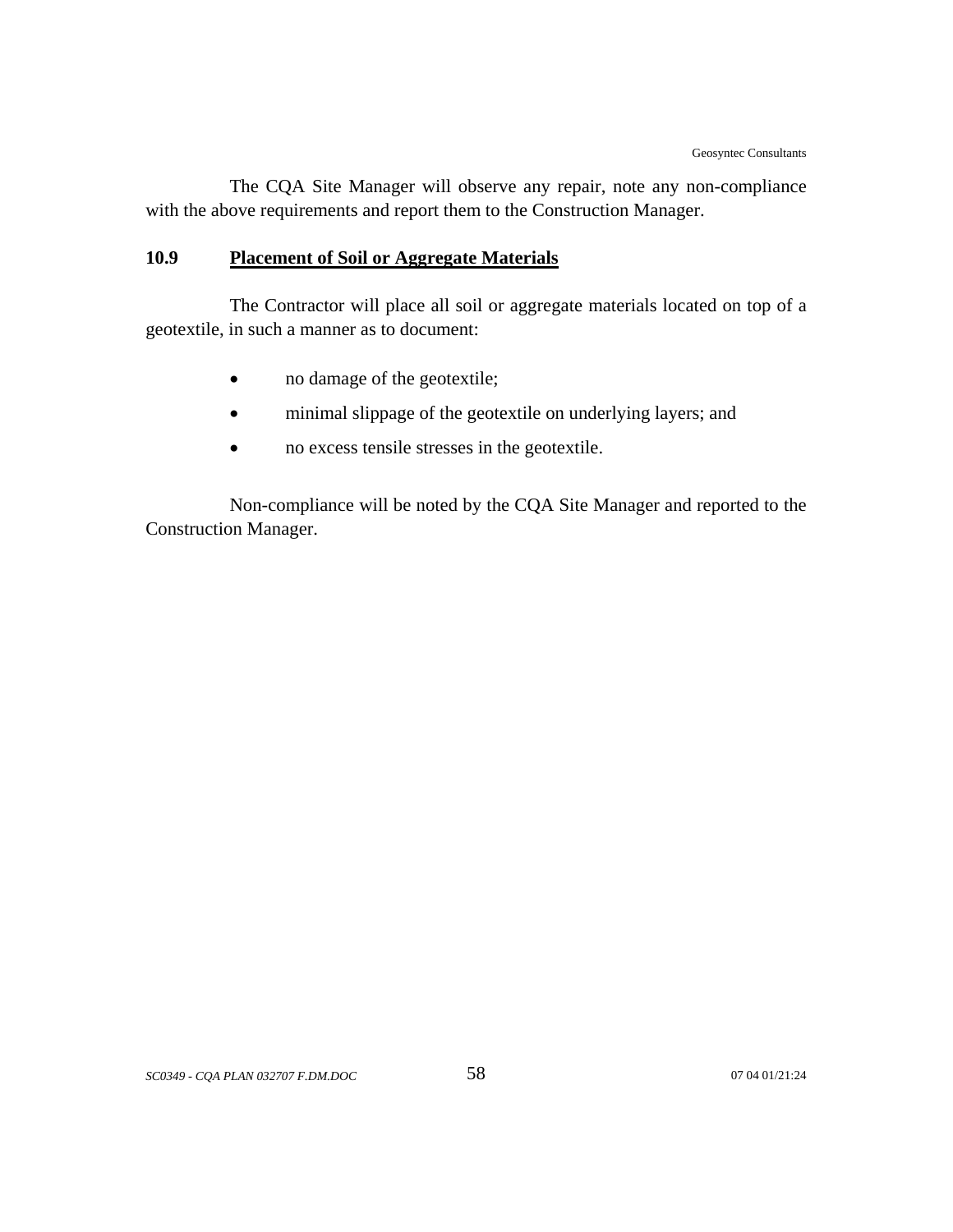# **11. GEOSYNTHETIC CLAY LINER (GCL)**

### **11.1 Introduction**

This section of the CQA Plan outlines the CQA activities to be performed for the geosynthetic clay liner (GCL) installation. The CQA Consultant will review the *Drawings*, and the *Technical Specifications*, and approved addenda or changes.

### **11.2 Manufacturing**

The Manufacturer will provide the Construction Manager with a list of guaranteed "minimum average roll value" properties (defined as the mean less two standard deviations), for the GCL to be delivered. The Manufacturer will also provide the Construction Manager with a written quality control certification signed by a responsible party employed by the Manufacturer that the materials actually delivered have property "minimum average roll values" which meet or exceed all property values guaranteed for that GCL.

The quality control certificates will include:

- roll identification numbers; and
- results of quality control testing.

The Manufacturer will provide, as a minimum, test results for the following:

- mass per unit area; and
- index flux.

Quality control tests must be performed, in general accordance with the test methods specified in Table 5, on GCL produced for the project.

The CQA Site Manager will examine Manufacturer certifications to verify that the property values listed on the certifications meet or exceed those specified for the GCL and the measurements of properties by the Manufacturer are properly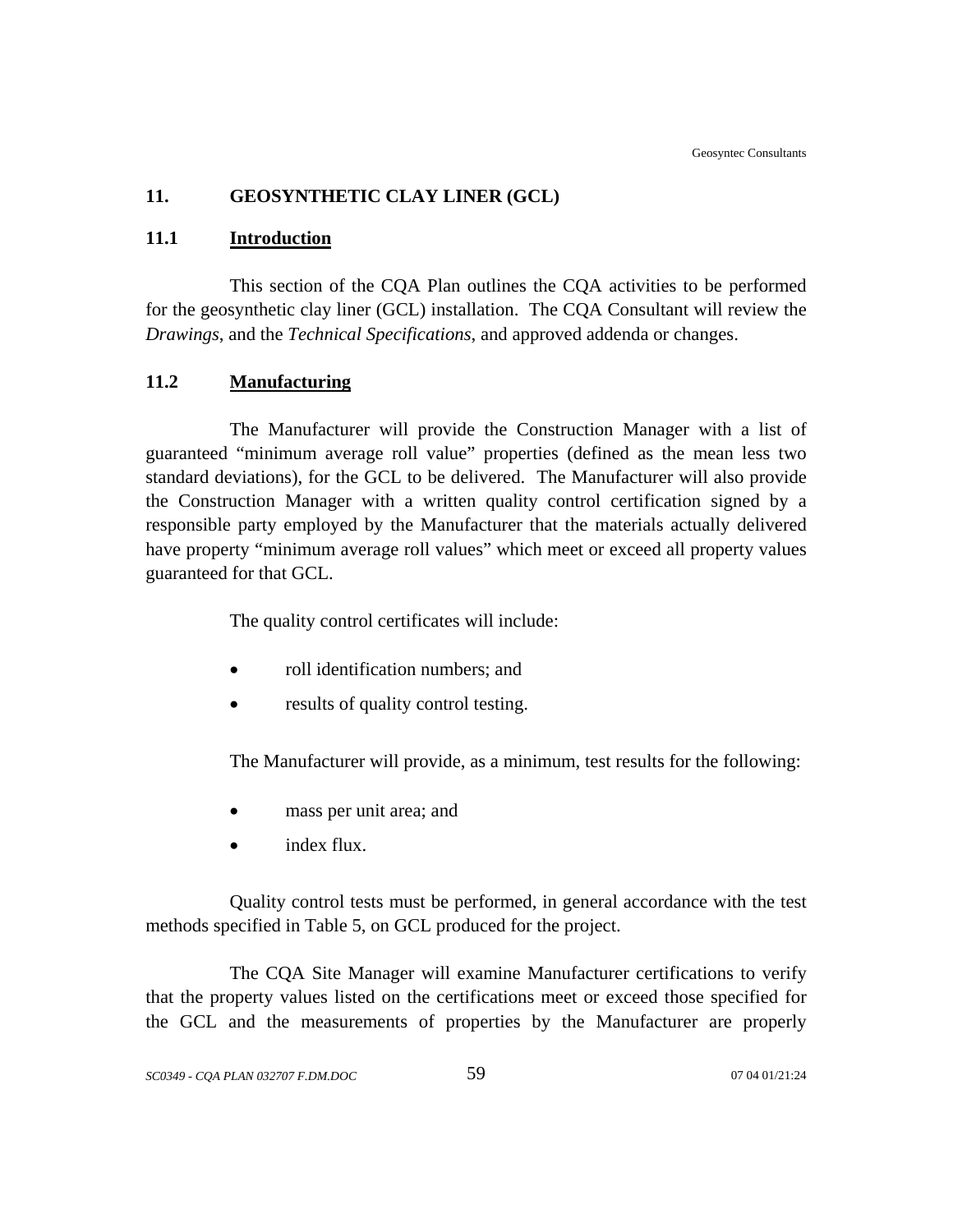documented, test methods acceptable and the certificates have been provided at the specified frequency properly identifying the rolls related to testing. Deviations will be reported to the Construction Manager.

# **11.3 Labeling**

The Manufacturer will identify all rolls of GCL with the following:

- manufacturer's name:
- product identification;
- lot number:
- roll number; and
- roll dimensions.

The CQA Site Manager will examine rolls upon delivery and deviation from the above requirements will be reported to the Construction Manager.

### **11.4 Shipment and Storage**

During shipment and storage, the GCL will be protected from ultraviolet light exposure, precipitation or other inundation, mud, dirt, dust, puncture, cutting or any other damaging or deleterious conditions. To that effect, GCL rolls will be shipped and stored in relatively opaque and watertight wrappings.

The CQA Site Manager will observe rolls upon delivery at the site and any deviation from the above requirements will be reported to the Construction Manager.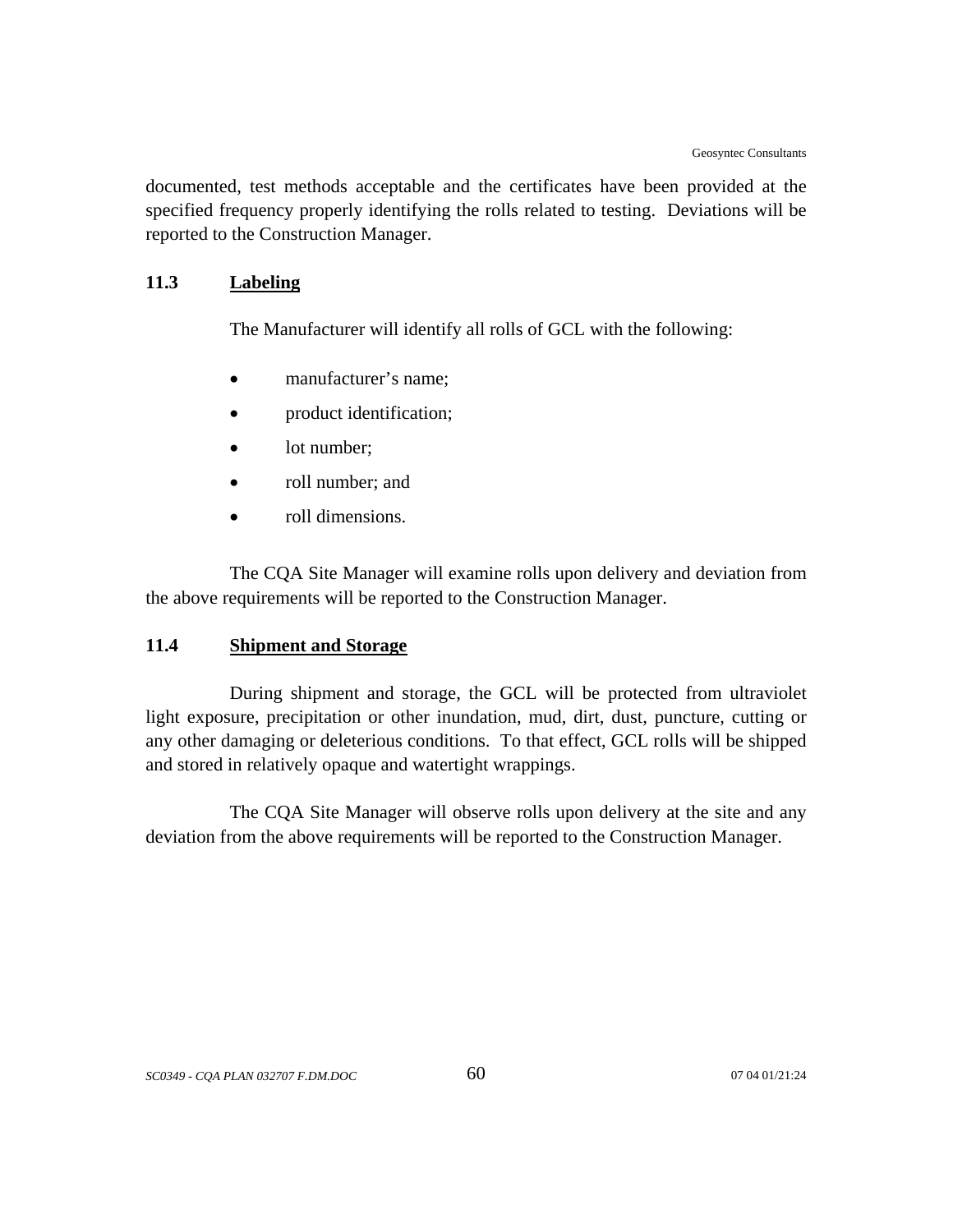### **11.5 Conformance Testing**

## **11.5.1 Tests**

CQA personnel will sample the GCL either during production at the manufacturing facility or after delivery to the construction site. The samples will be forwarded to the Geosynthetics CQA Laboratory for testing to assess conformance with the *Technical Specifications*. The test methods and minimum testing frequencies are indicated in Table 5.

Samples will be taken across the width of the roll and will not include the first 3 ft if the sample is cut on site. Unless otherwise specified, samples will be 3 ft long by the roll width. The CQA Consultant will mark the machine direction with an arrow and the manufacturer's roll number on each sample.

The CQA Site Manager will examine results from laboratory conformance testing and will report non-conformance to the Construction Manager.

### **11.5.2 Conformance Sample Failure**

The following procedure will apply whenever a sample fails a conformance test that is conducted by the CQA Laboratory:

- The Manufacturer will replace every roll of GCL that is in nonconformance with the *Technical Specifications* with a roll(s) that meets *Technical Specifications*; or
- The Geosynthetic Installer will remove conformance samples for testing by the CQA Laboratory from the closest numerical rolls on both sides of the failed roll. These two samples must conform to the *Technical Specifications*. If either of these samples fail, the numerically closest rolls on the side of the failed sample will be tested by the CQA Laboratory. These samples must conform to the *Technical Specifications*. If any of these samples fail, every roll of GCL on site from this lot and every subsequently delivered roll that is from the same lot must be tested by the CQA Laboratory for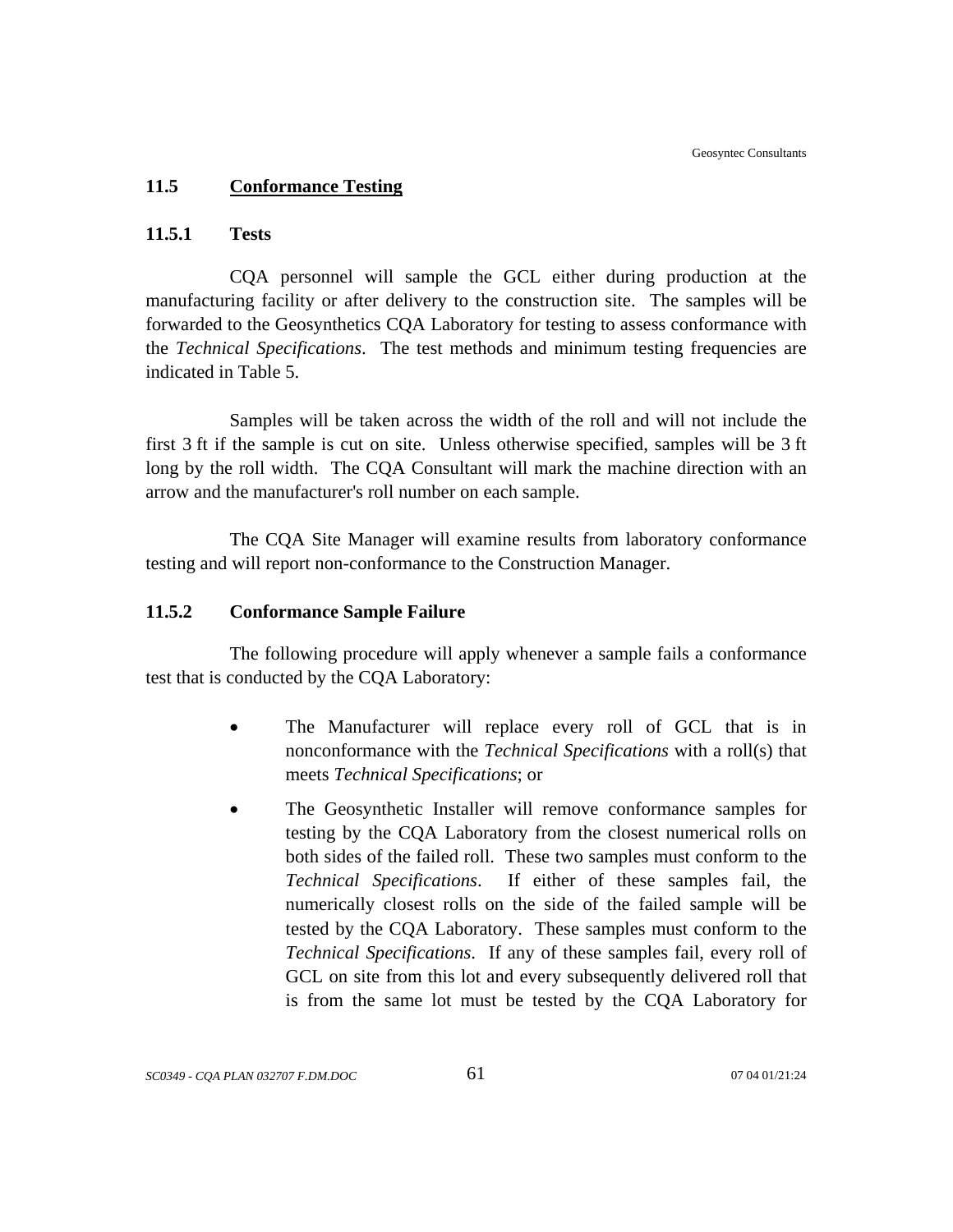conformance to the *Technical Specifications*. This additional conformance testing will be at the expense of the Manufacturer.

The CQA Site Manager will document actions taken in conjunction with conformance test failures.

# **11.6 GCL Delivery and Storage**

Upon delivery to the site, the CQA Consultant will check the GCL rolls for defects (e.g., tears, holes) and for damage. The CQA Consultant will report to the Construction Manager and the Geosynthetics Installer:

- any rolls, or portions thereof, which should be rejected and removed from the site because they have severe flaws; and
- any rolls which include minor repairable flaws.

The GCL rolls delivered to the site will be checked by the CQA Consultant to document that the roll numbers correspond to those on the approved Manufacturer's quality control certificate of compliance.

# **11.7 GCL Installation**

The CQA Consultant will monitor and document that the GCL is installed in general accordance with the *Drawings* and the *Technical Specifications*. The Geosynthetics Installer shall provide the CQA Consultant a certificate of subgrade acceptance prior to the installation of the GCL as outlined in the *Technical Specifications*. The GCL installation activities to be monitored and documented by the CQA Consultant include:

- monitoring that the GCL rolls are stored and handled in a manner which does not result in any damage to the GCL;
- monitoring that the GCL is not exposed to UV radiation for extended periods of time without prior approval;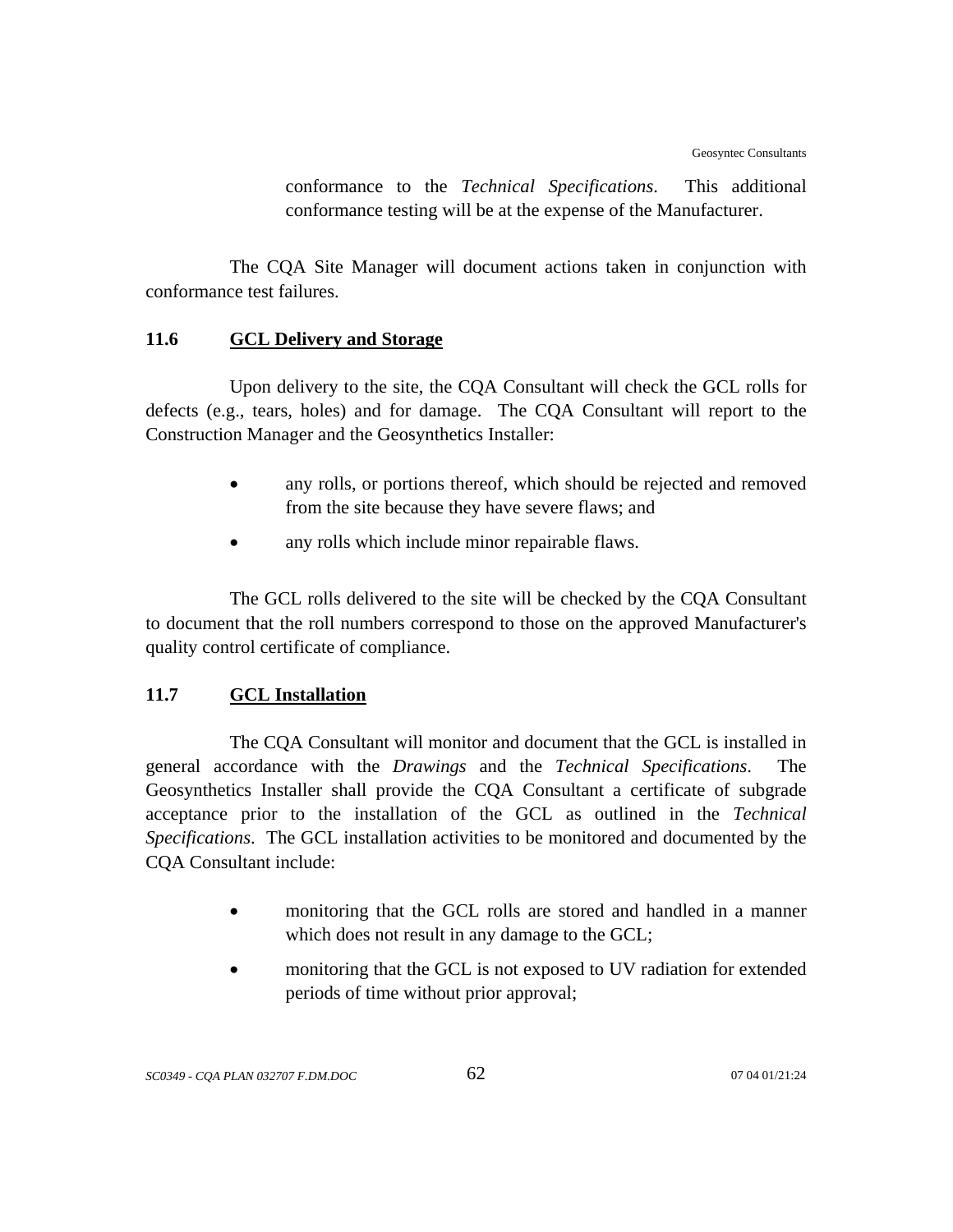- monitoring that the GCL are seamed in general accordance with the *Technical Specifications* and the Manufacturer's recommendations;
- monitoring and documenting that the GCL is installed on an approved subgrade, free of debris, protrusions, or uneven surfaces;
- monitoring that the GCL is hydrated prior to completion of the construction; and
- monitoring that any damage to the GCL is repaired as outlined in the *Technical Specifications*.

The CQA Site Manager will note non-compliance and report it to the Construction Manager.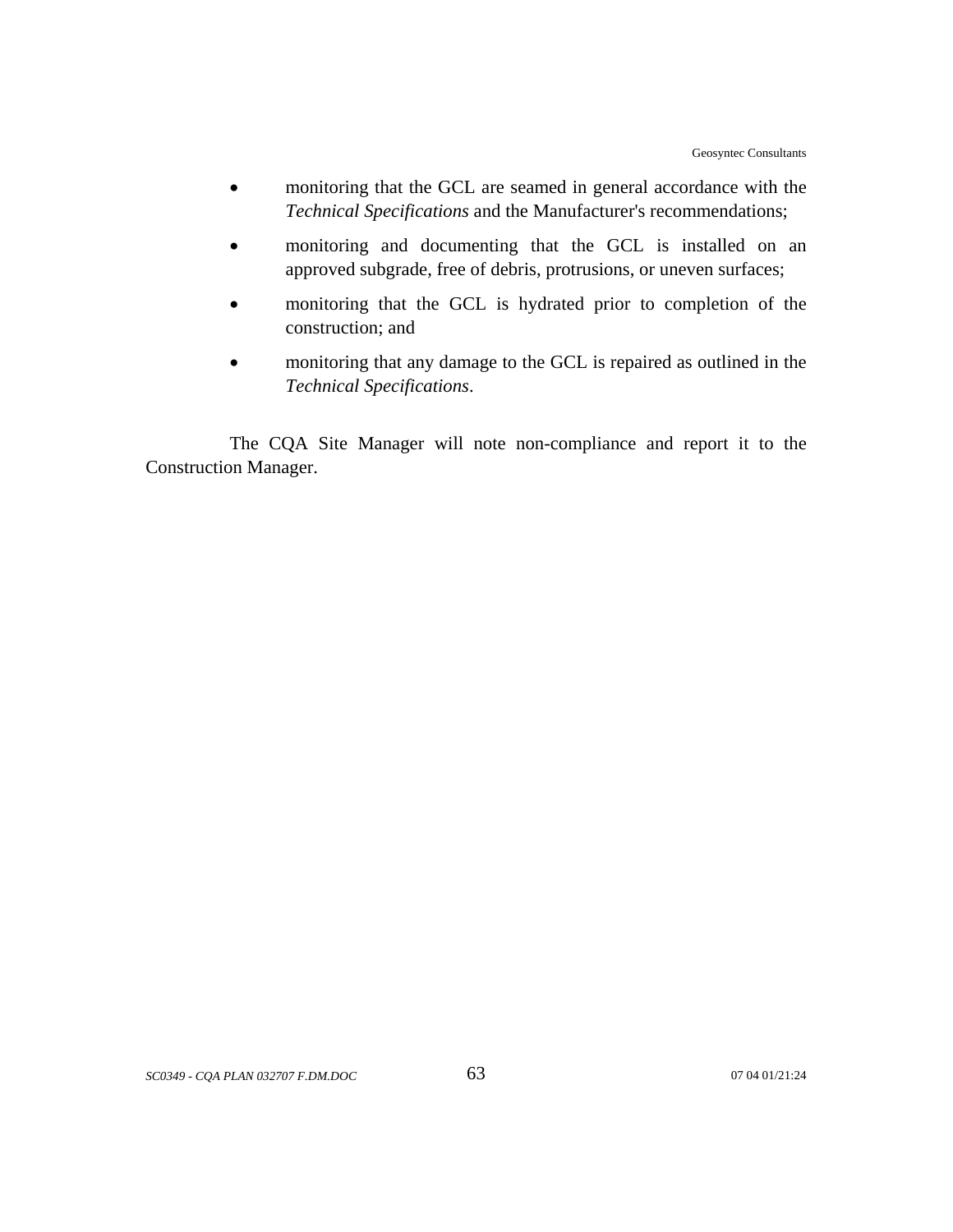# **12. GEONET**

## **12.1 Introduction**

This section of the CQA Plan outlines the CQA activities to be performed for the geonet installation. The CQA Consultant will review the *Drawings*, and the *Technical Specifications*, and any approved addenda or changes.

# **12.2 Manufacturing**

The Manufacturer will provide the CQA Consultant with a list of certified "minimum average roll value" properties for the type of geonet to be delivered. The Manufacturer will also provide the CQA Consultant with a written certification signed by a responsible representative of the Manufacturer that the geonet actually delivered have "minimum average roll values" properties which meet or exceed all certified property values for that type of geonet.

The CQA Consultant will examine the Manufacturers' certifications to document that the property values listed on the certifications meet or exceed those specified for the particular type of geonet. Deviations will be reported to the Construction Manager.

### **12.3 Labeling**

The Manufacturer will identify all rolls of geonet with the following:

- Manufacturer's name;
- product identification;
- lot number;
- roll number; and
- roll dimensions.

The CQA Site Manager will examine rolls upon delivery and deviation from the above requirements will be reported to the Construction Manager.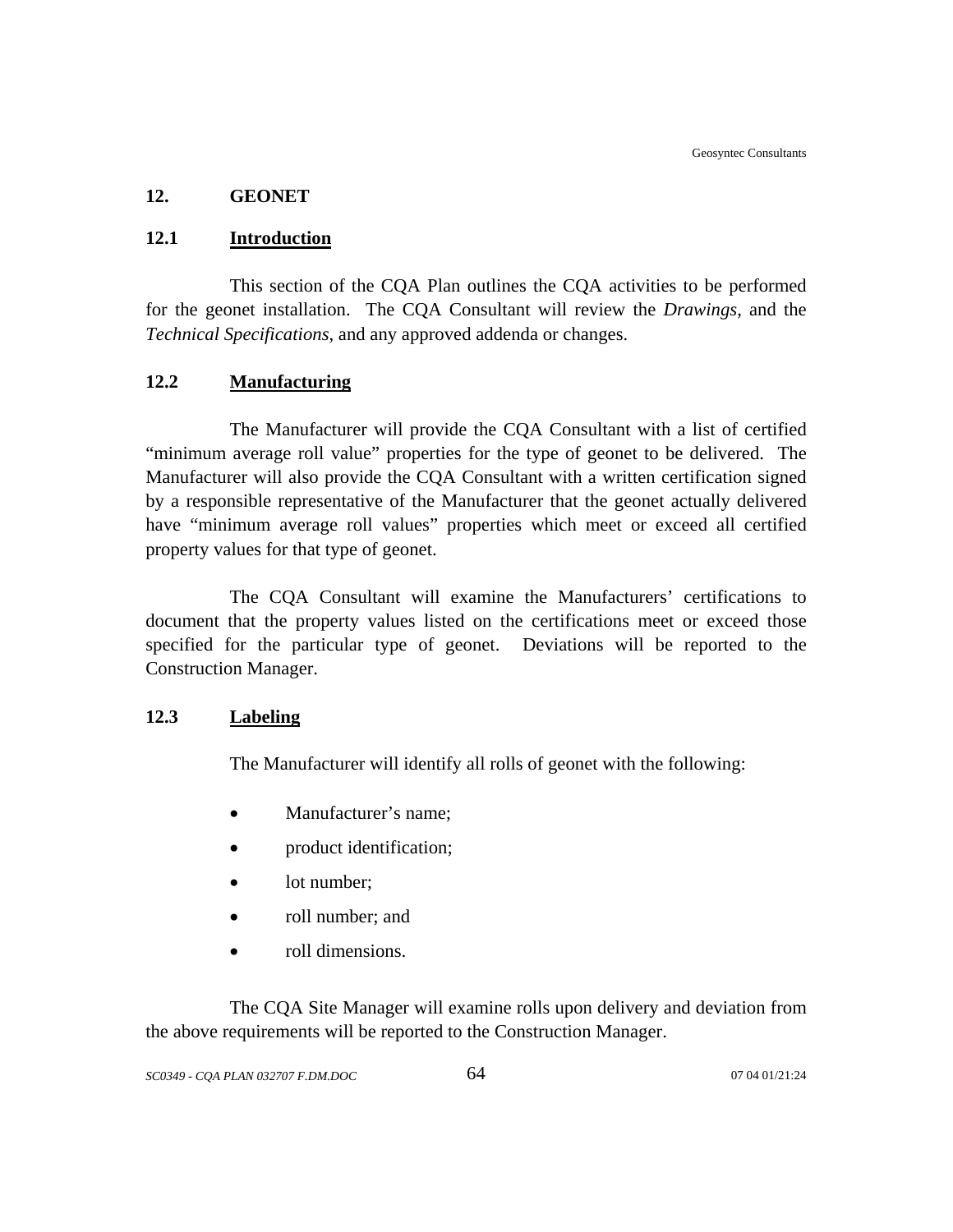### **12.4 Shipment and Storage**

During shipment and storage, the geonet will be protected from mud, dirt, dust, puncture, cutting or any other damaging or deleterious conditions. The CQA Site Manager will observe rolls upon delivery to the site and deviation from the above requirements will be reported to the Construction Manager. Damaged rolls will be rejected and replaced.

The CQA Site Manager will observe that geonet is free of dirt and dust just before installation. The CQA Site Manager will report the outcome of this observation to the Construction Manager, and if the geonet is judged dirty or dusty, they will be cleaned by the Geosynthetic Installer prior to installation.

### **12.5 Conformance Testing**

### **12.5.1 Tests**

The geonet material will be tested for transmissivity (ASTM D 4716) and for thickness (ASTM D 5199) at the frequencies presented in Table 6.

#### **12.5.2 Sampling Procedures**

Upon delivery of the geonet rolls, the CQA Site Manager will document that samples are obtained from individual rolls at the frequency specified in this CQA Plan. The geonet samples will be forwarded to the CQA Laboratory for testing to evaluate conformance to both the *Technical Specifications* and the list of physical properties certified by the Manufacturer.

Samples will be taken across the width of the roll and will not include the first 3 linear ft. Unless otherwise specified, samples will be 3 ft long by the roll width. The CQA Consultant will mark the machine direction on the samples with an arrow.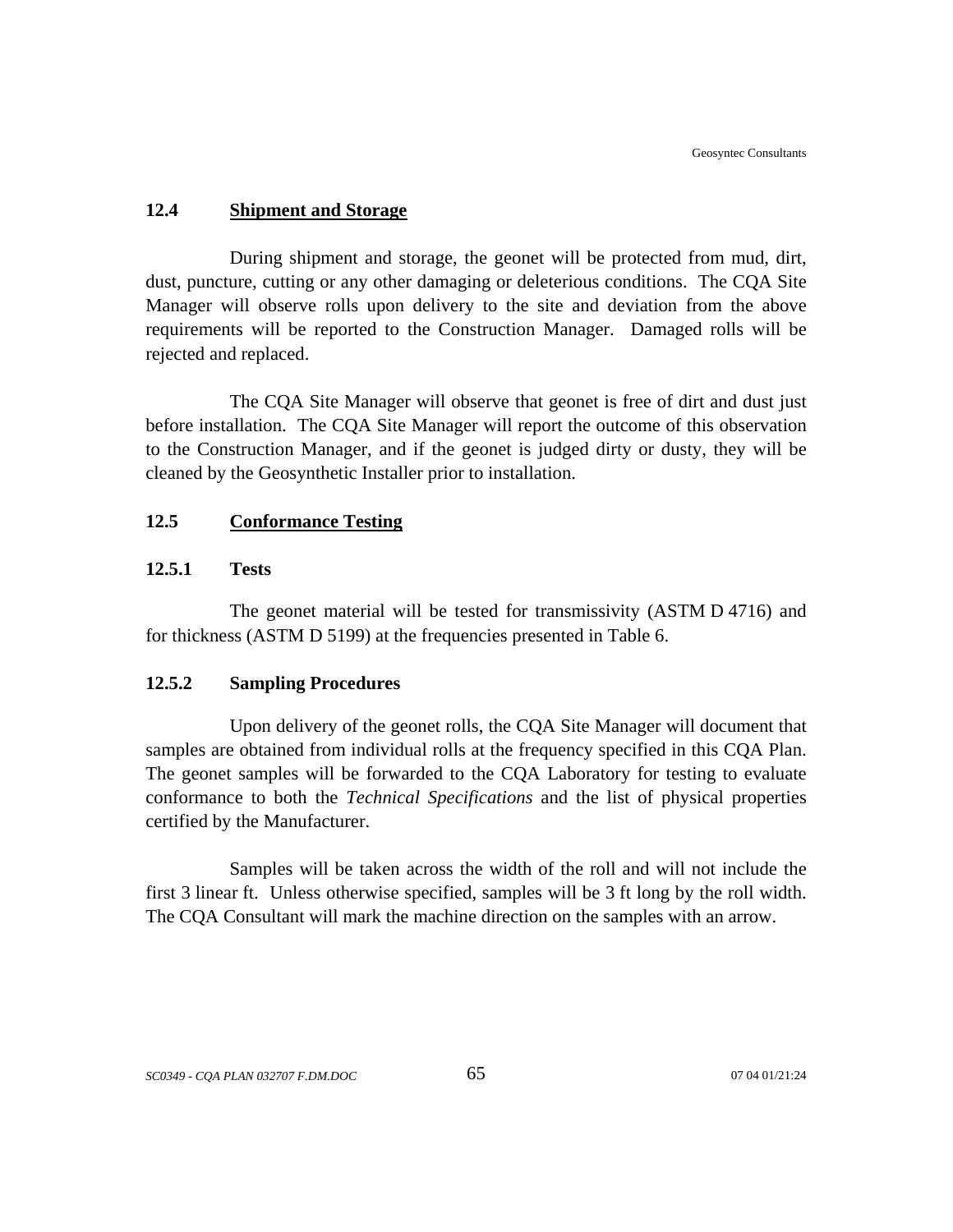#### **12.5.3 Test Results**

The CQA Site Manager will examine results from laboratory conformance testing and compare results to the *Technical Specifications*. The criteria used to evaluate acceptability are presented in the *Technical Specifications*. The CQA Site Manager will report any nonconformance to the Construction Manager.

#### **12.5.4 Conformance Test Failure**

The following procedure will apply whenever a sample fails a conformance test that is conducted by the CQA Laboratory:

- The Manufacturer will replace every roll of geonet that is in nonconformance with the *Technical Specifications* with a roll that meets specifications; or
- The Geosynthetic Installer will remove conformance samples for testing by the CQA Laboratory from the closest numerical rolls on both sides of the failed roll. These two samples must conform to the *Technical Specifications*. If either of these samples fail, the numerically closest rolls on the side of the failed sample that is not tested, will be tested by the CQA Laboratory. These samples must conform to the *Technical Specifications*. If any of these samples fail, every roll of geonet on site from this lot and every subsequently delivered roll that is from the same lot must be tested by the CQA Laboratory for conformance to the *Technical Specifications*.

The CQA Site Manager will document actions taken in conjunction with conformance test failures.

## **12.6 Handling and Placement**

The Geosynthetic Installer will handle all geonet in such a manner as to document they are not damaged in any way. The Geosynthetic Installer will comply with the following: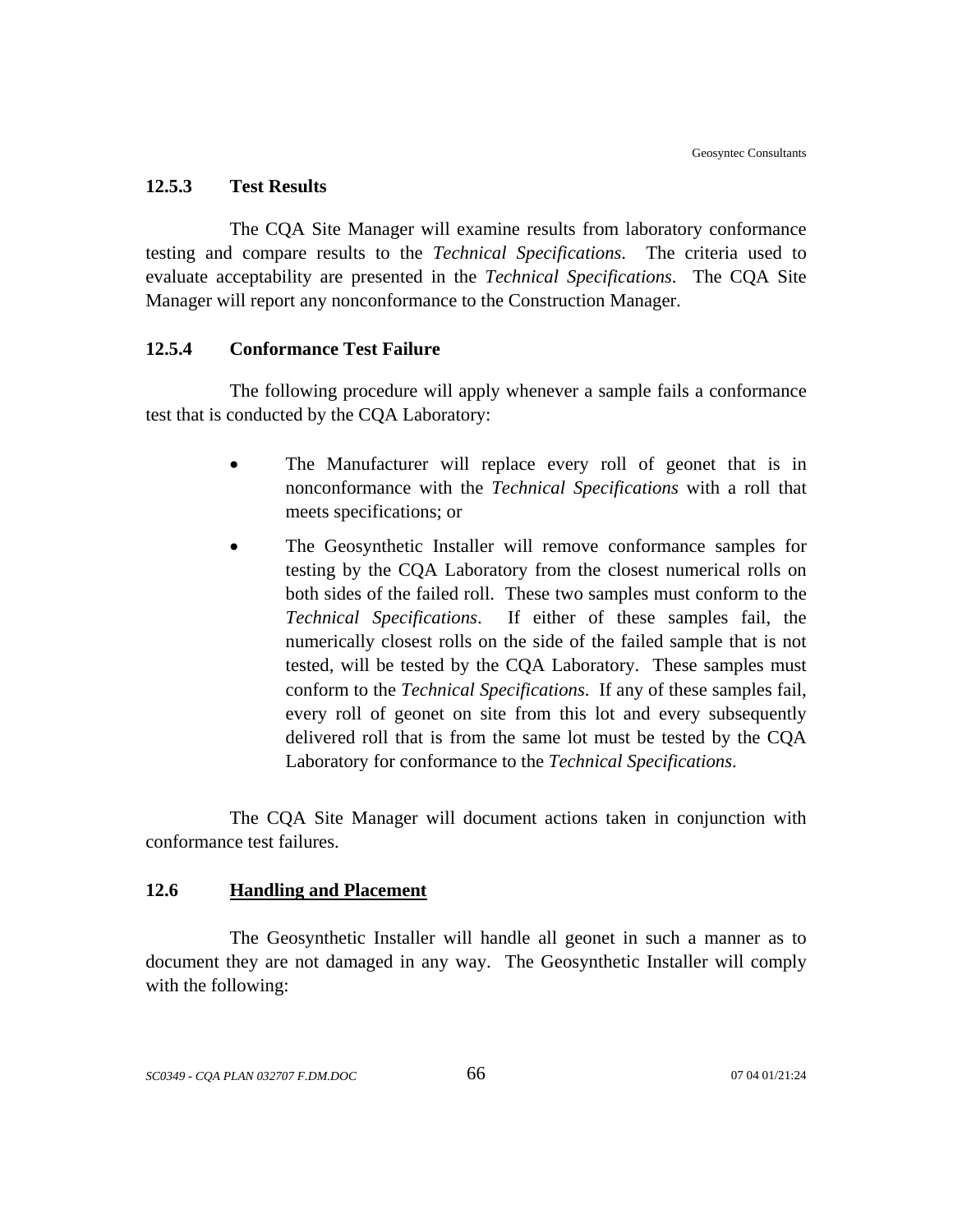- If in place, special care must be taken to protect other materials from damage, which could be caused by the cutting of the geonet.
- The Geosynthetic Installer will take any necessary precautions to prevent damage to underlying layers during placement of the geonet.
- During placement of geonet, care will be taken to prevent entrapment of dirt or excessive dust that could cause clogging of the drainage system, and/or stones that could damage the adjacent geomembrane. If dirt or excessive dust is entrapped in the geonet, it should be cleaned prior to placement of the next material on top of it. In this regard, care should be taken with the handling or sandbags, to prevent rupture or damage of the sandbag.
- A visual examination of the geonet will be carried out over the entire surface, after installation to document that no potentially harmful foreign objects are present.

The CQA Site Manager will note noncompliance and report it to the Construction Manager.

## **12.7 Geonet Seams and Overlaps**

Adjacent geonet panels will be joined in general accordance with Construction Drawings and Technical Specifications. As a minimum, the adjacent rolls will be overlapped by at least 4 in. and secured by tying, in general accordance with the Technical Specifications.

The CQA Consultant will note any noncompliance and report it to the Construction Manager.

## **12.8 Repair**

Holes or tears in the geonet will be repaired by placing a patch extending 2 ft beyond edges of the hole or tear. The patch will be secured by tying with approved tying devices every 6 in. If the hole or tear width across the roll is more than 50 percent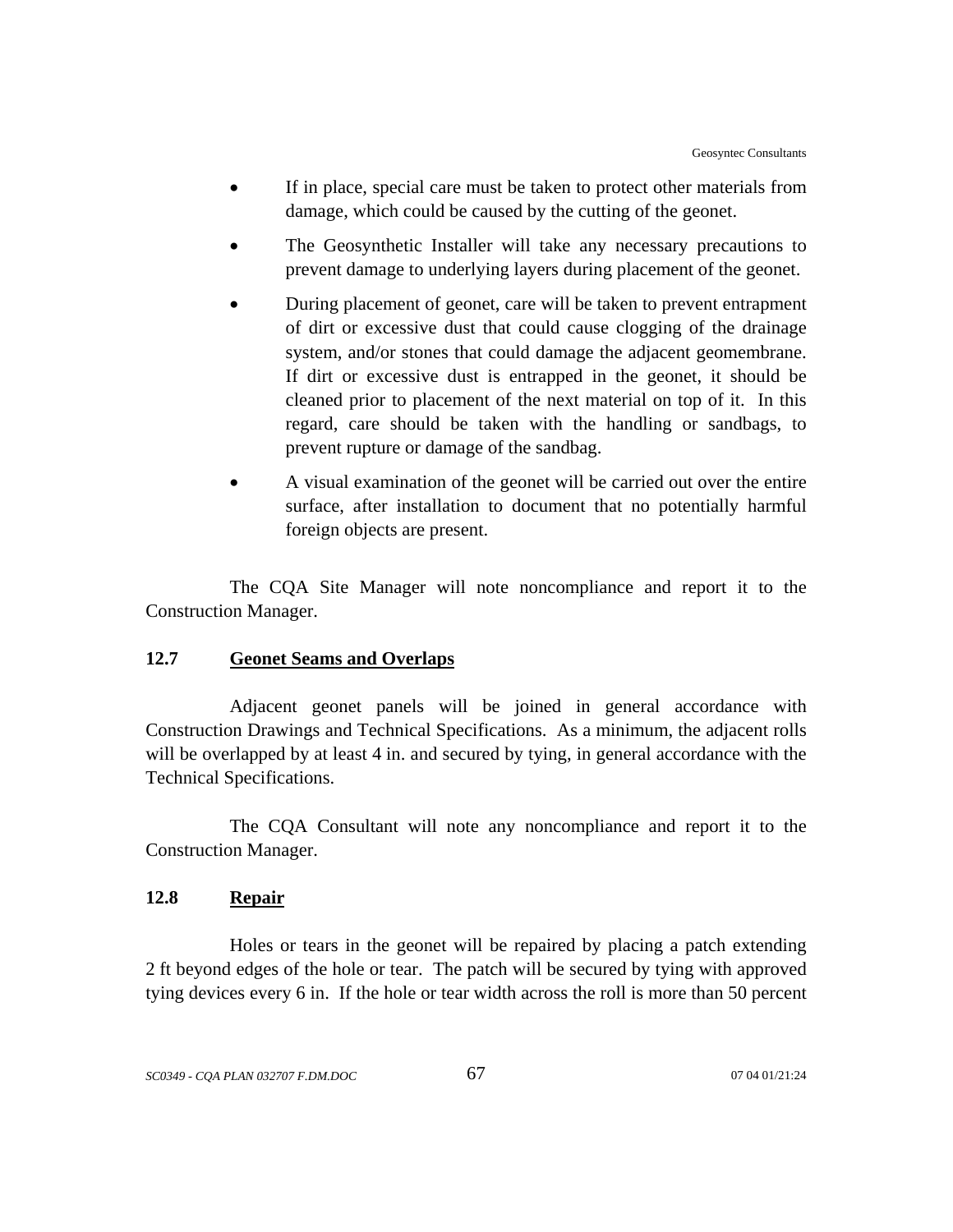of the width of the roll, the damaged area will be cut out and the two portions of the geonet will be joined in general accordance with Section 11.7.

The CQA Site Manager will observe repairs, note non-compliances with the above requirements and report them to the Construction Manager.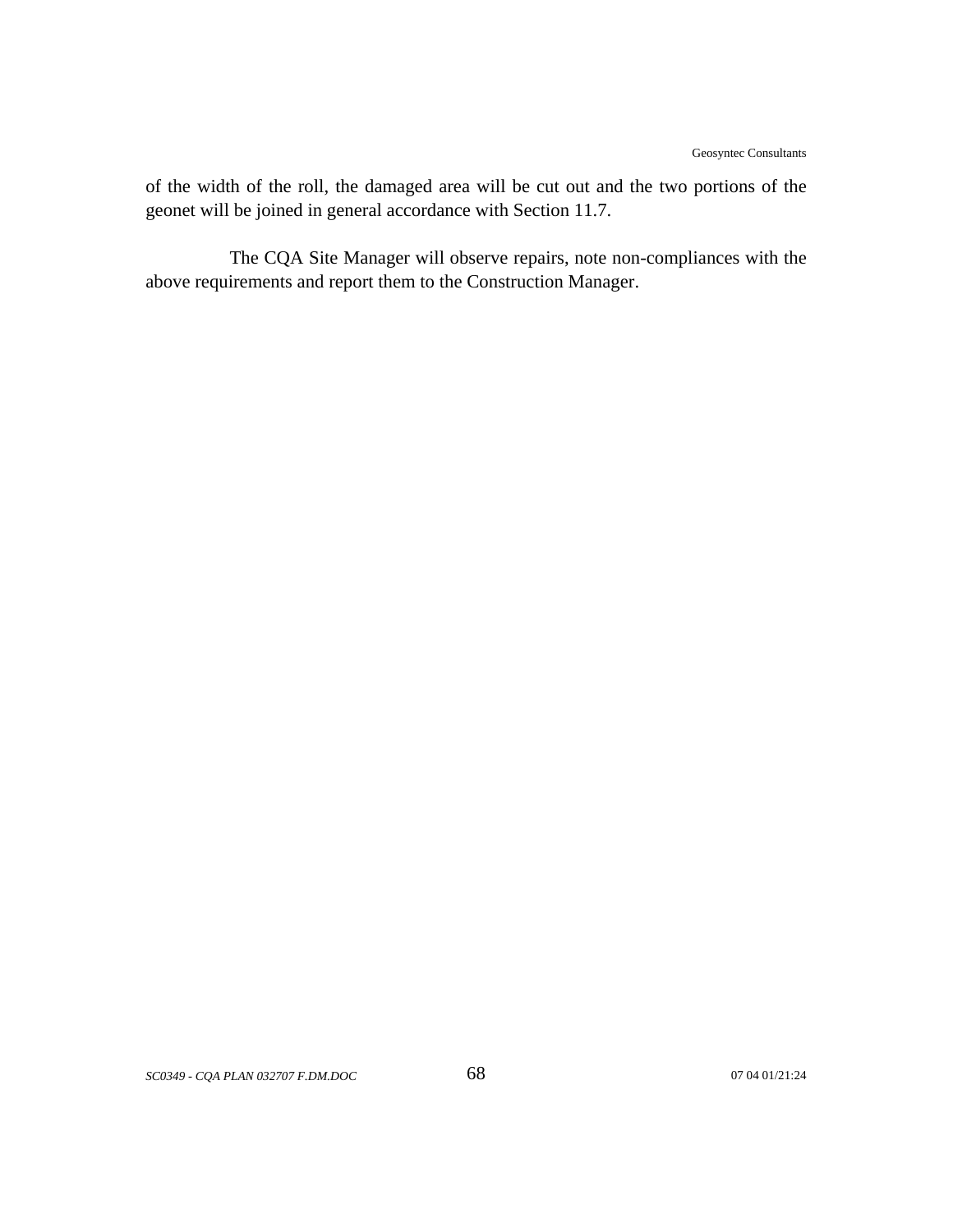#### **13. CONCRETE SPILLWAY**

#### **13.1 Introduction**

This section prescribes the CQA activities to be performed to monitor that the concrete spillway is constructed in general accordance with *Drawings* and *Technical Specifications*. The concrete spillway construction procedures to be monitored by the CQA Consultant, if required, shall include:

- subgrade preparation;
- liner system and cushion geotextile installation;
- welded wire reinforcement installation; and
- concrete placement and finishing.

#### **13.2 CQA Monitoring Activities**

### **13.2.1 Subgrade Preparation**

The CQA Site Manager will monitor and document that the subgrade is prepared in accordance with the *Technical Specifications* and the *Drawings*.

## **13.2.2 Liner System and Cushion Geotextile Installation**

 The CQA Site Manager shall monitor and document that the liner system components, along with the anchor trench and cushion geotextile, are installed in accordance with the requirements of the *Technical Specifications* and the *Drawings*.

### **13.2.3 Welded Wire Reinforcement Installation**

The CQA Site Manager shall monitor and document that the welded wire fabric reinforcement is installed in accordance with the requirements of the *Technical Specifications* and the *Drawings*.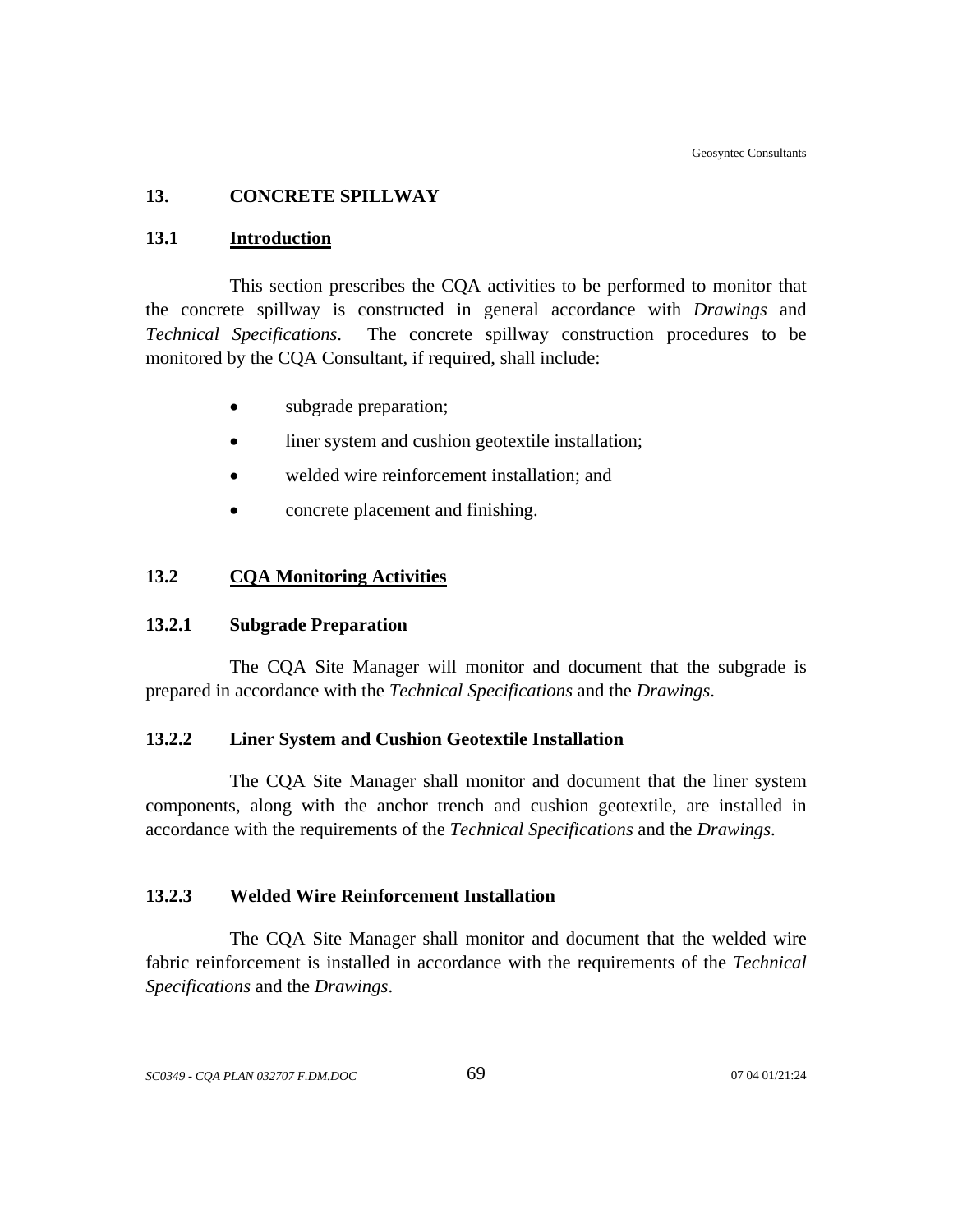#### **13.2.4 Concrete Installation**

The CQA Site Manager shall test, monitor, and document that the concrete is installed in accordance with the requirements of the *Technical Specifications* and the *Drawings*. At a minimum, the CQA Site Manager shall review the concrete tickets prior to installing the concrete to monitor that the concrete meets the requirements outlined in the *Technical Specifications*.

#### **13.2.5 Conformance Testing**

The Contractor shall facilitate the CQA Site Manager in the collection of samples required for testing. Compression test specimens shall be prepared by the CQA Site Manager by the following method:

> • compression test cylinders from fresh concrete in accordance with ASTM C 172 and C 31.

Compression testing shall be completed on one cylinder at 7 days, one cylinder at 14 days, and two (2) cylinders at the 28 day strength. The CQA Site Manager will examine results from laboratory conformance testing and will report any non-conformance with the requirements outlined in the *Technical Specifications* to the Construction Manager.

### **13.3 Deficiencies**

If a defect is discovered in the concrete spillway, the CQA Site Manager will immediately determine the extent and nature of the defect. The CQA Site Manager will determine the extent of the defective area by additional observations, a review of records, or other means that the CQA Site Manager deems appropriate.

## **13.3.1 Notification**

After evaluating the extent and nature of a defect, the CQA Site Manager will notify the Construction Manager and Contractor and schedule appropriate reevaluation when the work deficiency is to be corrected.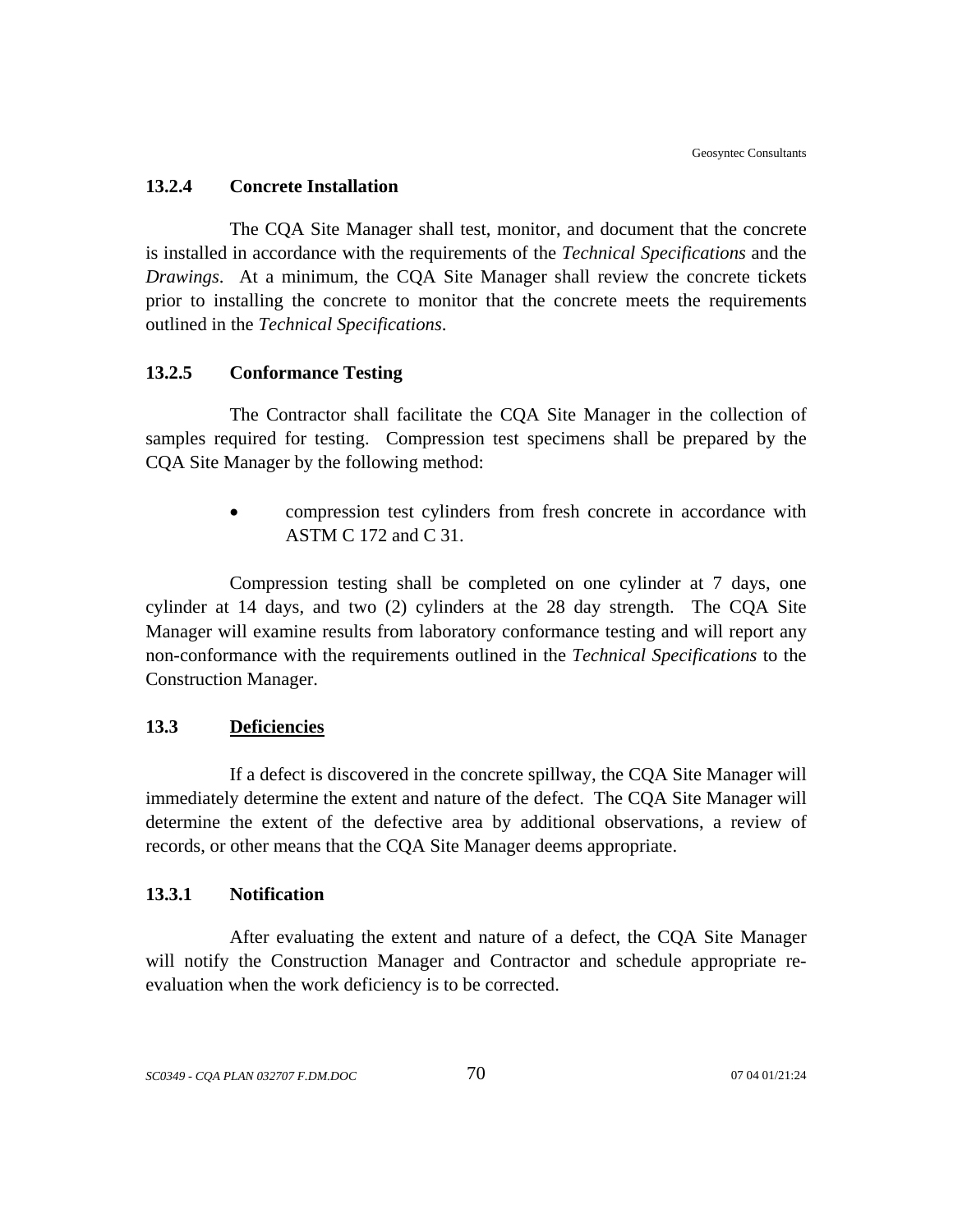# **13.3.2 Repairs**

The Contractor will correct deficiencies to the satisfaction of the CQA Site Manager. If a project specification criterion cannot be met, or unusual weather conditions hinder work, then the CQA Site Manager will develop and present to the Construction Manager suggested solutions for his approval.

Re-evaluations by the CQA Site Manager shall continue until the defects have been corrected before any additional work is performed by the Contractor in the area of the deficiency.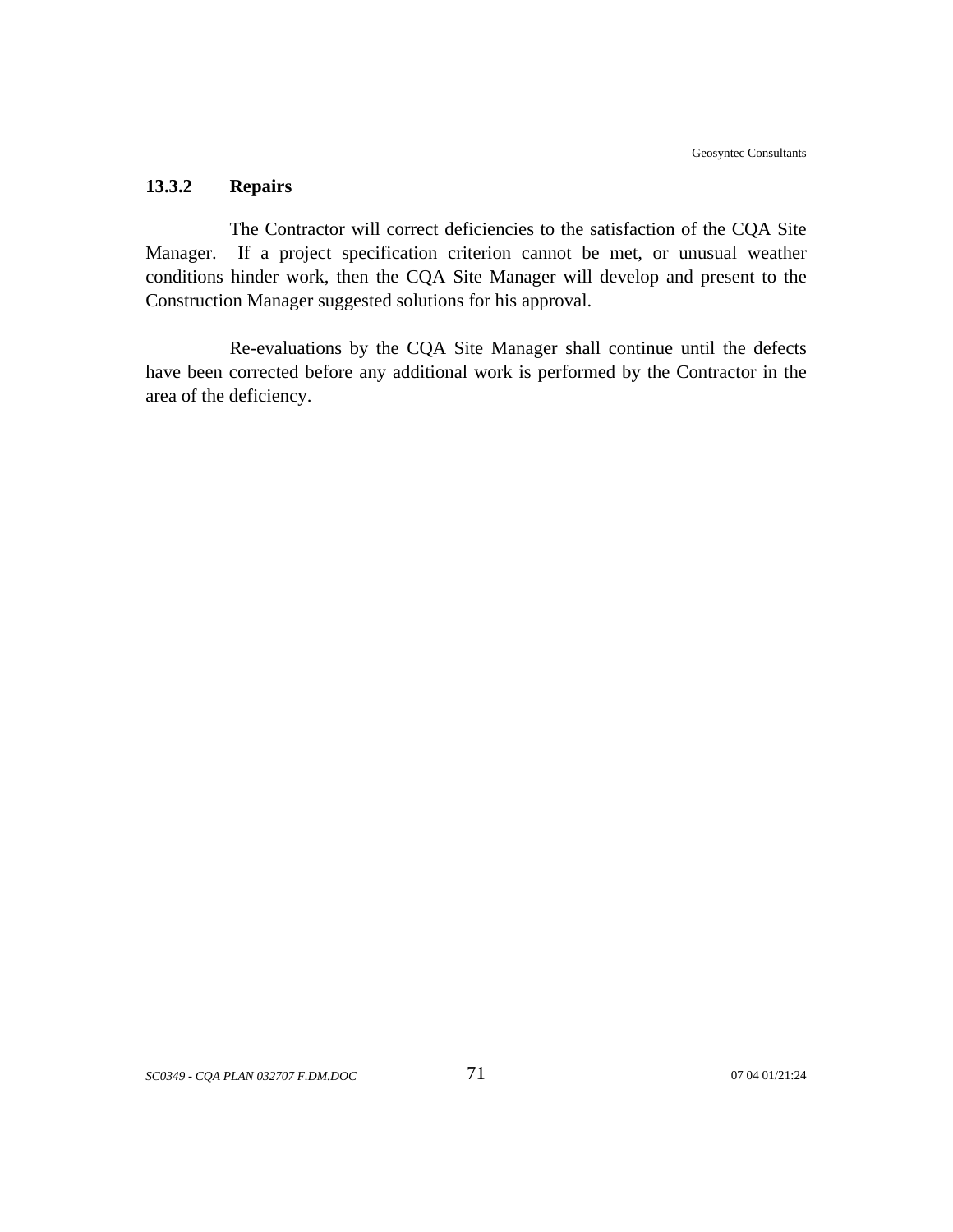# **14. SURVEYING**

# **14.1 Survey Control**

Survey control will be performed by the Surveyor as needed. A permanent benchmark will be established for the site(s) in a location convenient for daily tie-in. The vertical and horizontal control for this benchmark will be established within normal land surveying standards.

# **14.2 Precision and Accuracy**

A wide variety of survey equipment is available for the surveying requirements for these projects. The survey instruments used for this work should be sufficiently precise and accurate to meet the needs of the projects.

## **14.3 Lines and Grades**

The following structures will be surveyed to verify and document the lines and grades achieved during construction of the Project:

- geomembrane terminations; and
- centerlines of pipes.

# **14.4 Frequency and Spacing**

A line of survey points no further than 50 ft apart must be taken at the top of pipes or other appurtenances to the liner.

## **14.5 Documentation**

Field survey notes should be retained by the Land Surveyor. The findings from the field surveys should be documented on a set of Survey *Record Drawings*, which shall be provided to the Construction Manager in AutoCADD 2000 format or other suitable format as directed by the Construction Manager.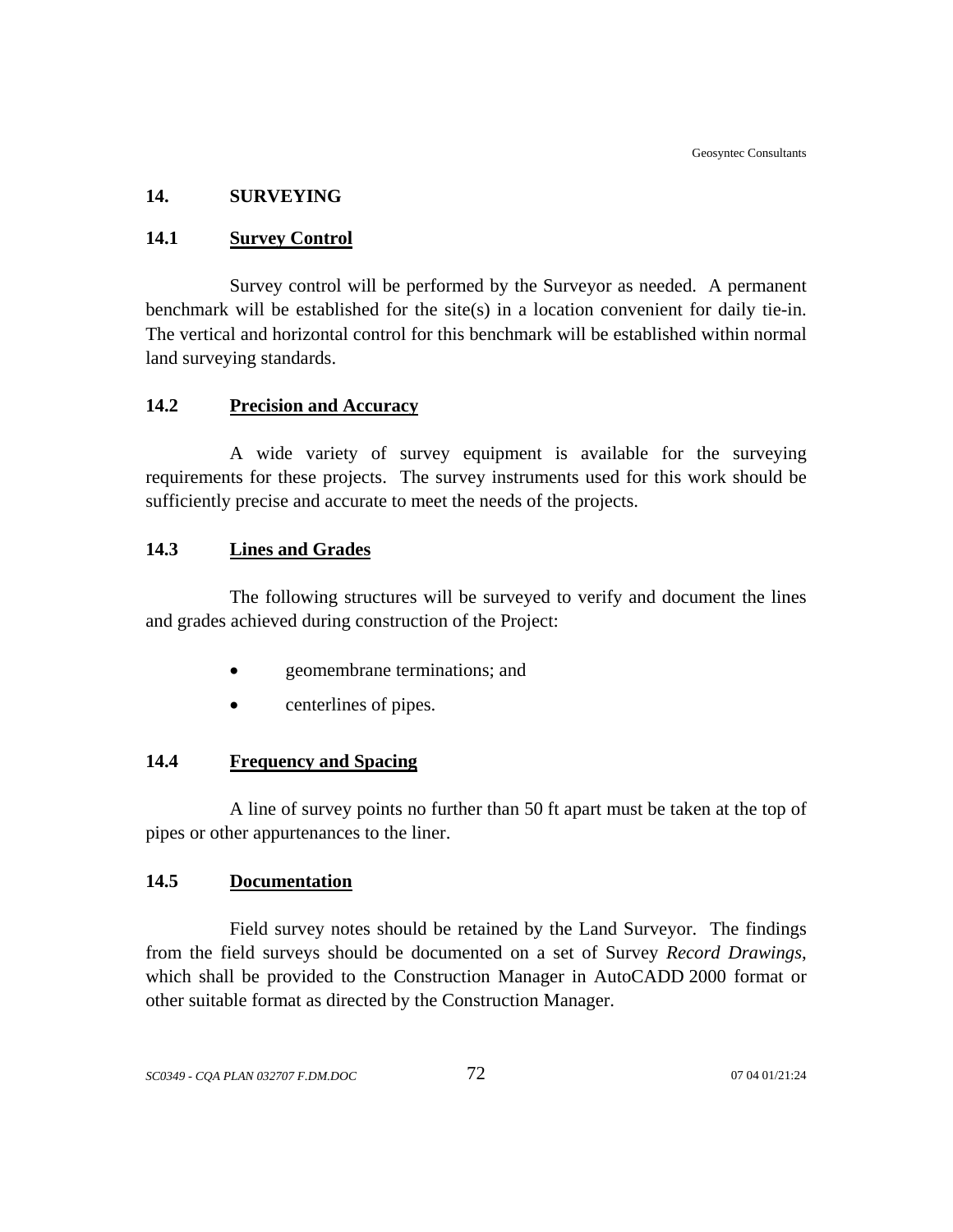### **TABLE 1A**

# **TEST PROCEDURES FOR THE EVALUATION OF SUBGRADE SOIL**

| <b>TEST METHOD</b> | <b>DESCRIPTION</b>                | <b>TEST STANDARD</b> |
|--------------------|-----------------------------------|----------------------|
| Sieve Analysis     | <b>Particle Size Distribution</b> | ASTM D 422           |
| Modified Proctor   | Moisture Density Relationship     | <b>ASTM D 1557</b>   |

# **TABLE 1B**

# **MINIMUM SUBGRADE SOIL TESTING FREQUENCIES**

| <b>TEST</b>                                       | <b>TEST METHOD</b> | DRAINAGE AGGREGATE |
|---------------------------------------------------|--------------------|--------------------|
| Sieve Analysis                                    | ASTM D 422         | 1 per source       |
| <b>Modified Proctor</b>                           | <b>ASTM D 1557</b> | 1 per source       |
| Nuclear Densometer – In-<br>situ Density          | <b>ASTM D 2922</b> | 1 per 500 $yd^3$   |
| Nuclear Densometer – In-<br>situ Moisture Content | ASTM D 3017        | 1 per 500 $yd^3$   |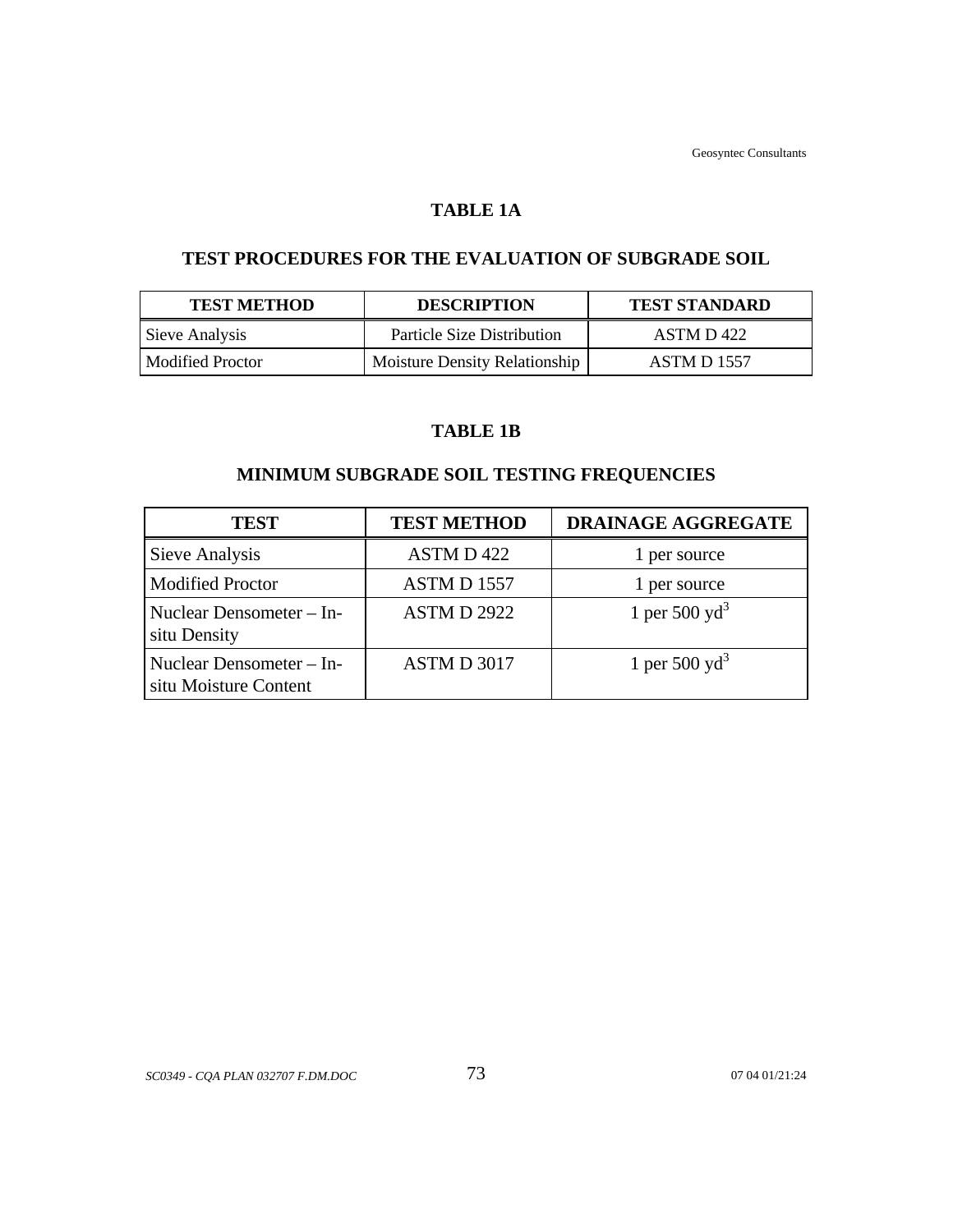#### **TABLE 2A**

# **TEST PROCEDURES FOR THE EVALUATION OF AGGREGATE**

| <b>TEST METHOD</b>                                        | <b>DESCRIPTION</b>                                          | <b>TEST STANDARD</b> |
|-----------------------------------------------------------|-------------------------------------------------------------|----------------------|
| Sieve Analysis                                            | Particle Size Distribution of<br>Fine and Coarse Aggregates | ASTM C 136           |
| <b>Hydraulic Conductivity</b><br>(Rigid Wall Permeameter) | Permeability of Aggregates                                  | <b>ASTM D 2434</b>   |

# **TABLE 2B**

# **MINIMUM AGGREGATE TESTING FREQUENCIES FOR CONFORMANCE TESTING**

| <b>TEST</b>            | <b>TEST METHOD</b> | <b>DRAINAGE AGGREGATE</b>   |
|------------------------|--------------------|-----------------------------|
| Sieve Analysis         | ASTM C 136         | 1 per 5,000 yd <sup>3</sup> |
| Hydraulic Conductivity | ASTM D 2434        | 1 per $10,000 \text{ yd}^3$ |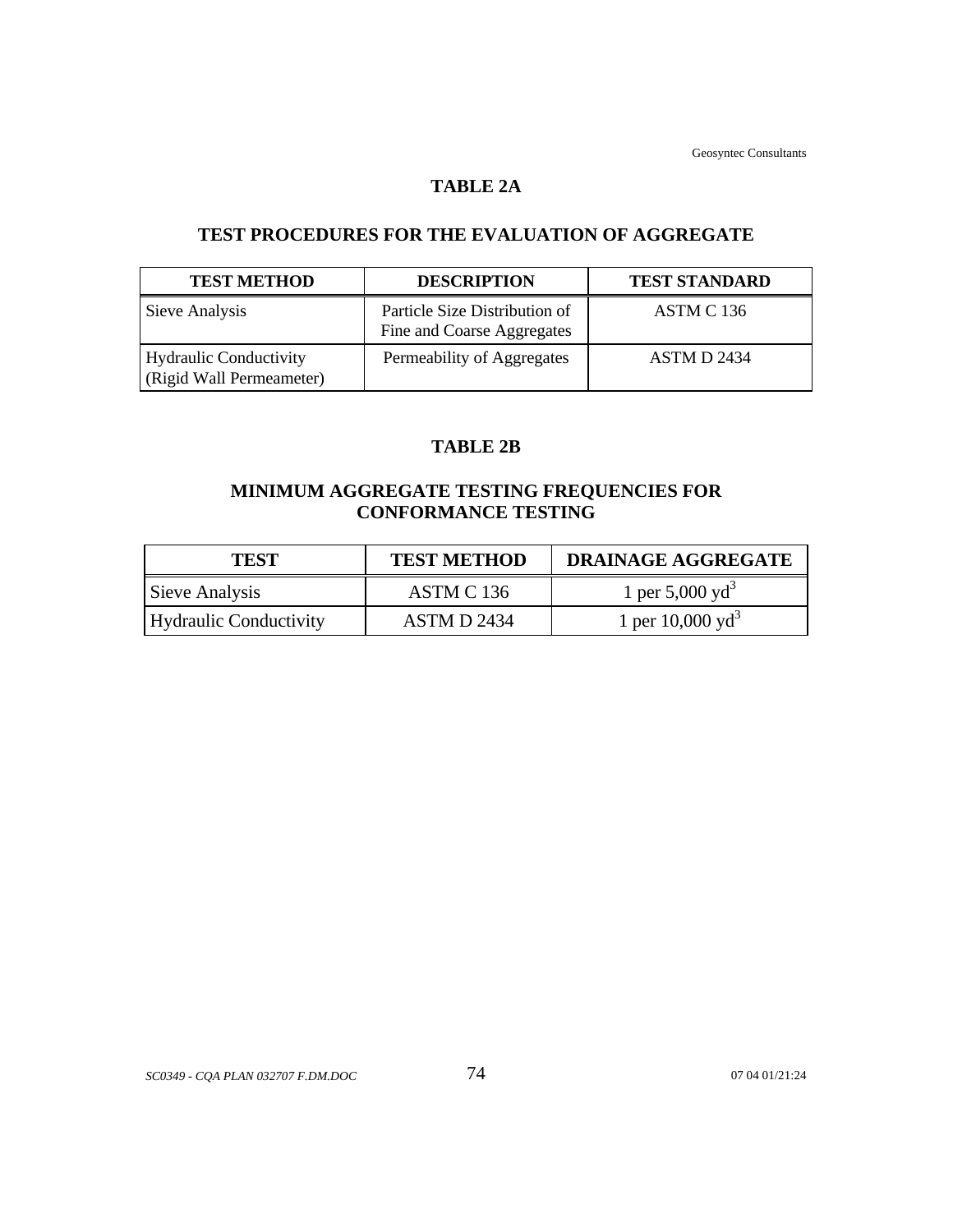#### **TABLE 3**

| <b>TEST NAME</b>                        | <b>TEST METHOD</b>                  | <b>FREQUENCY</b>        |
|-----------------------------------------|-------------------------------------|-------------------------|
| <b>Specific Gravity</b>                 | ASTMD792<br>Method A or ASTM D 1505 | 200,000 ft <sup>2</sup> |
| Thickness                               | ASTMD 5199                          | $200,000 \text{ ft}^2$  |
| Tensile Strength at Yield               | ASTMD 638                           | 200,000 ft <sup>2</sup> |
| Tensile Strength at Break               | ASTMD 638                           | 200,000 ft <sup>2</sup> |
| <b>Elongation at Yield</b>              | ASTMD 638                           | 200,000 ft <sup>2</sup> |
| <b>Elongation at Break</b>              | ASTMD 638                           | $200,000 \text{ ft}^2$  |
| <b>Carbon Black Content</b>             | ASTMD 1603                          | 200,000 ft <sup>2</sup> |
| <b>Carbon Black Dispersion</b>          | ASTMD 5596                          | 200,000 ft <sup>2</sup> |
| Interface Shear Strength <sup>1,2</sup> | ASTMD 5321                          | 1 per project           |

# **GEOMEMBRANE CONFORMANCE TESTING REQUIREMENTS**

Notes:

1. To be performed at normal stresses of 10, 20, and 40 psi between geomembrane and geonet.

2. To be performed at normal stresses of 10, 20, and 40 psi between geomembrane and woven side of GCL. GCL shall be hydrated for 24 hours prior to testing.

# **TABLE 4**

# **GEOTEXTILE CONFORMANCE TESTING REQUIREMENTS**

| <b>TEST NAME</b>             | <b>TEST METHOD</b> | <b>MINIMUM</b><br><b>FREQUENCY</b> |
|------------------------------|--------------------|------------------------------------|
| Mass per Unit Area           | ASTM D 5261        | 1 test per $260,000 \text{ ft}^2$  |
| <b>Grab Strength</b>         | ASTM D 4632        | 1 test per 260,000 ft <sup>2</sup> |
| <b>Puncture Resistance</b>   | ASTMD4833          | 1 test per $260,000 \text{ ft}^2$  |
| Permittivity                 | <b>ASTMD4491</b>   | 1 test per $260,000 \text{ ft}^2$  |
| <b>Apparent Opening Size</b> | <b>ASTM D 4751</b> | 1 test per 260,000 ft <sup>2</sup> |